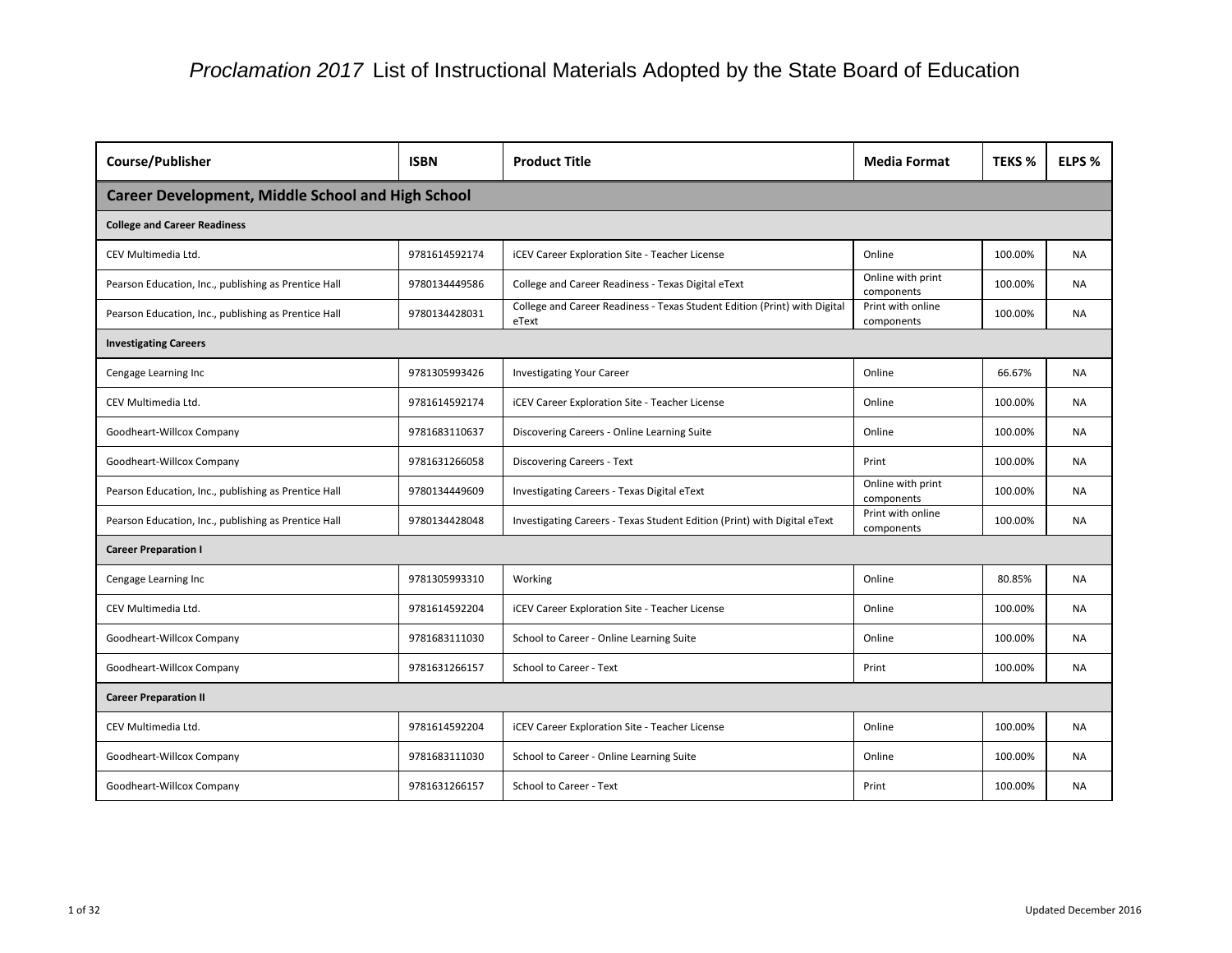| <b>Course/Publisher</b>                                                                | <b>ISBN</b>   | <b>Product Title</b>                                                                                           | <b>Media Format</b>             | <b>TEKS %</b> | ELPS %    |
|----------------------------------------------------------------------------------------|---------------|----------------------------------------------------------------------------------------------------------------|---------------------------------|---------------|-----------|
| Career and Technical Education, Subchapter A. Agriculture, Food, and Natural Resources |               |                                                                                                                |                                 |               |           |
| <b>Advanced Animal Science</b>                                                         |               |                                                                                                                |                                 |               |           |
| CEV Multimedia Ltd.                                                                    | 9781614592082 | <b>iCEV Agricultural Science Site - Teacher License</b>                                                        | Online                          | 100.00%       | 100.00%   |
| <b>Advanced Energy and Natural Resource Technology</b>                                 |               |                                                                                                                |                                 |               |           |
| CEV Multimedia Ltd.                                                                    | 9781614592082 | <b>iCEV Agricultural Science Site - Teacher License</b>                                                        | Online                          | 100.00%       | <b>NA</b> |
| <b>Advanced Plant and Soil Science</b>                                                 |               |                                                                                                                |                                 |               |           |
| CEV Multimedia Ltd.                                                                    | 9781614592082 | <b>iCEV Agricultural Science Site - Teacher License</b>                                                        | Online                          | 100.00%       | 100.00%   |
| <b>Agribusiness Management and Marketing</b>                                           |               |                                                                                                                |                                 |               |           |
| CEV Multimedia Ltd.                                                                    | 9781614592082 | <b>iCEV Agricultural Science Site - Teacher License</b>                                                        | Online                          | 100.00%       | <b>NA</b> |
| <b>Agricultural Equipment Design and Fabrication</b>                                   |               |                                                                                                                |                                 |               |           |
| CEV Multimedia Ltd.                                                                    | 9781614592082 | <b>iCEV Agricultural Science Site - Teacher License</b>                                                        | Online                          | 100.00%       | <b>NA</b> |
| <b>Agricultural Mechanics and Metal Technologies</b>                                   |               |                                                                                                                |                                 |               |           |
| Cengage Learning Inc                                                                   | 9781305993341 | Agricultural Mechanics: Fundamentals and Applications                                                          | Online                          | 82.05%        | <b>NA</b> |
| CEV Multimedia Ltd.                                                                    | 9781614592082 | <b>iCEV Agricultural Science Site - Teacher License</b>                                                        | Online                          | 100.00%       | <b>NA</b> |
| Goodheart-Willcox Company                                                              | 9781683110033 | Agricultural Mechanics and Technology Systems - Online Learning Suite                                          | Online                          | 100.00%       | <b>NA</b> |
| Goodheart-Willcox Company                                                              | 9781631262555 | Agricultural Mechanics and Technology Systems - Text                                                           | Print                           | 100.00%       | <b>NA</b> |
| Pearson Education, Inc., publishing as Prentice Hall                                   | 9780134524542 | NCCER Agricultural Mechanics and Metal Technologies - Texas Digital<br>Courseware                              | Online with print<br>components | 100.00%       | NA.       |
| Pearson Education, Inc., publishing as Prentice Hall                                   | 9781323351246 | NCCER Agricultural Mechanics and Metal Technologies - Texas Student<br>Edition (Print) with Digital Courseware | Print with online<br>components | 100.00%       | NA        |
| <b>Agricultural Power Systems</b>                                                      |               |                                                                                                                |                                 |               |           |
| CEV Multimedia Ltd.                                                                    | 9781614592082 | <b>iCEV Agricultural Science Site - Teacher License</b>                                                        | Online                          | 100.00%       | <b>NA</b> |
| <b>Agricultural Structures Design and Fabrication</b>                                  |               |                                                                                                                |                                 |               |           |
| CEV Multimedia Ltd.                                                                    | 9781614592082 | <b>iCEV Agricultural Science Site - Teacher License</b>                                                        | Online                          | 100.00%       | NA        |

| nat | <b>TEKS %</b> | ELPS %    |
|-----|---------------|-----------|
|     |               |           |
|     |               |           |
|     | 100.00%       | 100.00%   |
|     |               |           |
|     | 100.00%       | <b>NA</b> |
|     |               |           |
|     | 100.00%       | 100.00%   |
|     |               |           |
|     | 100.00%       | <b>NA</b> |
|     |               |           |
|     | 100.00%       | <b>NA</b> |
|     |               |           |
|     | 82.05%        | <b>NA</b> |
|     | 100.00%       | <b>NA</b> |
|     | 100.00%       | <b>NA</b> |
|     | 100.00%       | NA        |
| int | 100.00%       | NA        |
| ne  | 100.00%       | NA        |
|     |               |           |
|     | 100.00%       | <b>NA</b> |
|     |               |           |
|     | 100.00%       | <b>NA</b> |
|     |               |           |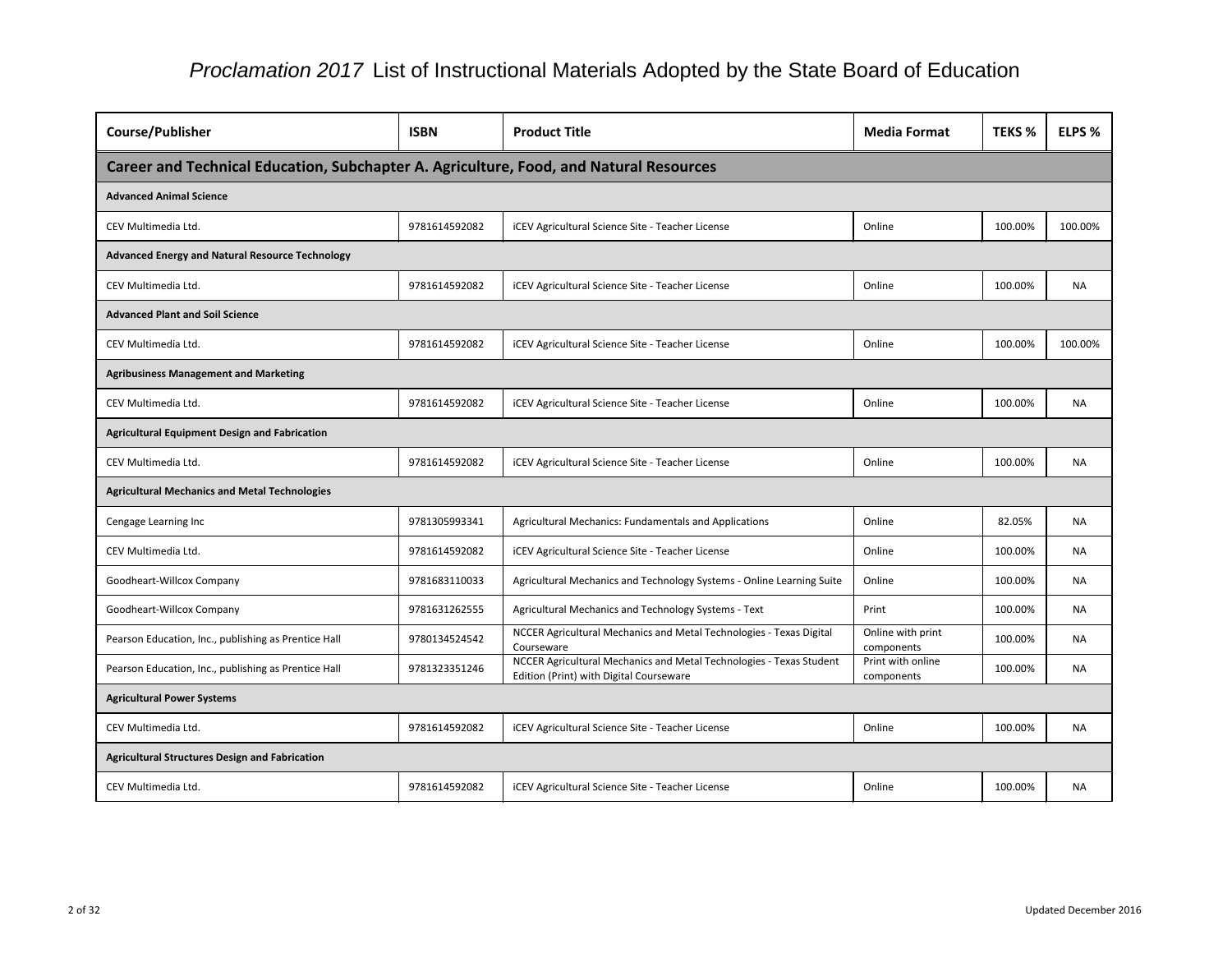| Course/Publisher                              | <b>ISBN</b>   | <b>Product Title</b>                                                      | <b>Media Format</b> | <b>TEKS %</b> | ELPS %    |
|-----------------------------------------------|---------------|---------------------------------------------------------------------------|---------------------|---------------|-----------|
| <b>Energy and Natural Resource Technology</b> |               |                                                                           |                     |               |           |
| CEV Multimedia Ltd.                           | 9781614592082 | <b>iCEV Agricultural Science Site - Teacher License</b>                   | Online              | 100.00%       | <b>NA</b> |
| <b>Equine Science</b>                         |               |                                                                           |                     |               |           |
| CEV Multimedia Ltd.                           | 9781614592082 | <b>iCEV Agricultural Science Site - Teacher License</b>                   | Online              | 100.00%       | <b>NA</b> |
| <b>Floral Design</b>                          |               |                                                                           |                     |               |           |
| CEV Multimedia Ltd.                           | 9781614592082 | <b>iCEV Agricultural Science Site - Teacher License</b>                   | Online              | 100.00%       | <b>NA</b> |
| Goodheart-Willcox Company                     | 9781683113621 | Principles of Floral Design: An Illustrated Guide - Online Student Center | Online              | 100.00%       | <b>NA</b> |
| Goodheart-Willcox Company                     | 9781619608894 | Principles of Floral Design: An Illustrated Guide - Text                  | Print               | 100.00%       | <b>NA</b> |
| <b>Food Processing</b>                        |               |                                                                           |                     |               |           |
| CEV Multimedia Ltd.                           | 9781614592082 | <b>iCEV Agricultural Science Site - Teacher License</b>                   | Online              | 92.86%        | <b>NA</b> |
| <b>Food Technology and Safety</b>             |               |                                                                           |                     |               |           |
| CEV Multimedia Ltd.                           | 9781614592082 | iCEV Agricultural Science Site - Teacher License                          | Online              | 100.00%       | <b>NA</b> |
| <b>Forestry and Woodland Ecosystems</b>       |               |                                                                           |                     |               |           |
| CEV Multimedia Ltd.                           | 9781614592082 | <b>iCEV Agricultural Science Site - Teacher License</b>                   | Online              | 100.00%       | <b>NA</b> |
| <b>Horticultural Science</b>                  |               |                                                                           |                     |               |           |
| CEV Multimedia Ltd.                           | 9781614592082 | <b>iCEV Agricultural Science Site - Teacher License</b>                   | Online              | 100.00%       | <b>NA</b> |
| Goodheart-Willcox Company                     | 9781683114222 | Horticulture Today - Online Learning Suite                                | Online              | 100.00%       | <b>NA</b> |
| Goodheart-Willcox Company                     | 9781631262456 | Horticulture Today - Text                                                 | Print               | 100.00%       | <b>NA</b> |
| <b>Landscape Design and Management</b>        |               |                                                                           |                     |               |           |
| CEV Multimedia Ltd.                           | 9781614592082 | <b>iCEV Agricultural Science Site - Teacher License</b>                   | Online              | 100.00%       | <b>NA</b> |

| at | <b>TEKS %</b> | ELPS %    |
|----|---------------|-----------|
|    |               |           |
|    | 100.00%       | <b>NA</b> |
|    |               |           |
|    | 100.00%       | <b>NA</b> |
|    |               |           |
|    | 100.00%       | <b>NA</b> |
|    | 100.00%       | <b>NA</b> |
|    | 100.00%       | ΝA        |
|    |               |           |
|    | 92.86%        | <b>NA</b> |
|    |               |           |
|    | 100.00%       | <b>NA</b> |
|    |               |           |
|    | 100.00%       | <b>NA</b> |
|    |               |           |
|    | 100.00%       | <b>NA</b> |
|    | 100.00%       | <b>NA</b> |
|    | 100.00%       | ΝA        |
|    |               |           |
|    | 100.00%       | <b>NA</b> |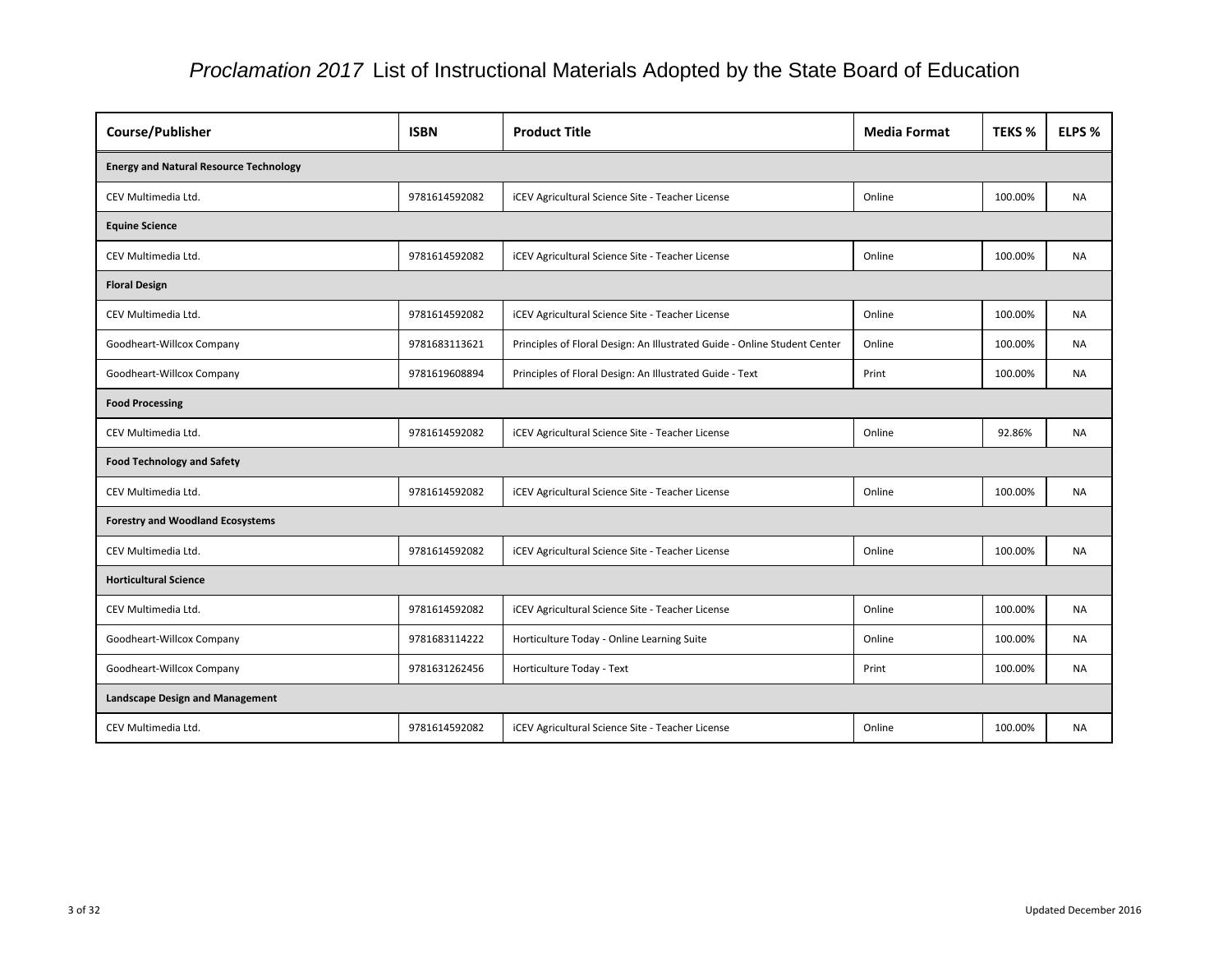| <b>Course/Publisher</b>                                       | <b>ISBN</b>   | <b>Product Title</b>                                                                                          | <b>Media Format</b>             | <b>TEKS %</b> | ELPS %    |
|---------------------------------------------------------------|---------------|---------------------------------------------------------------------------------------------------------------|---------------------------------|---------------|-----------|
| <b>Livestock Production</b>                                   |               |                                                                                                               |                                 |               |           |
| CEV Multimedia Ltd.                                           | 9781614592082 | iCEV Agricultural Science Site - Teacher License                                                              | Online                          | 100.00%       | <b>NA</b> |
| Pearson Education, Inc., publishing as Prentice Hall          | 9780134460444 | Introduction to Livestock and Companion Animals - Digital eText                                               | Online with print<br>components | 100.00%       | <b>NA</b> |
| Pearson Education, Inc., publishing as Prentice Hall          | 9780134513171 | Introduction to Livestock and Companion Animals - Student Edition<br>(Print) with Digital eText               | Print with online<br>components | 100.00%       | <b>NA</b> |
| <b>Oil and Gas Production I</b>                               |               |                                                                                                               |                                 |               |           |
| PetroEd Multimedia Inc.                                       | 9780997355024 | <b>CTE Oil and Gas Production</b>                                                                             | Online                          | 55.26%        | <b>NA</b> |
| Practicum In Agriculture, Food, and Natural Resources         |               |                                                                                                               |                                 |               |           |
| CEV Multimedia Ltd.                                           | 9781614592082 | iCEV Agricultural Science Site - Teacher License                                                              | Online                          | 100.00%       | <b>NA</b> |
| <b>Principles Of Agriculture, Food, and Natural Resources</b> |               |                                                                                                               |                                 |               |           |
| Cengage Learning Inc                                          | 9781305993419 | Agriscience: Fundamentals and Applications                                                                    | Online                          | 71.43%        | <b>NA</b> |
| CEV Multimedia Ltd.                                           | 9781614592082 | <b>iCEV Agricultural Science Site - Teacher License</b>                                                       | Online                          | 100.00%       | <b>NA</b> |
| Goodheart-Willcox Company                                     | 9781683113423 | Principles of Agriculture, Food, and Natural Resources - Online Learning<br>Suite                             | Online                          | 100.00%       | <b>NA</b> |
| Goodheart-Willcox Company                                     | 9781631262357 | Principles of Agriculture, Food, and Natural Resources - Text                                                 | Print                           | 100.00%       | <b>NA</b> |
| Pearson Education, Inc., publishing as Prentice Hall          | 9780134449623 | Principles of Agriculture, Food, and Natural Resources -- Texas Digital<br>eText                              | Online with print<br>components | 100.00%       | <b>NA</b> |
| Pearson Education, Inc., publishing as Prentice Hall          | 9780134480619 | Principles of Agriculture, Food, and Natural Resources -- Texas Student<br>Edition (Print) with Digital eText | Print with online<br>components | 100.00%       | <b>NA</b> |
| <b>Professional Standards In Agribusiness</b>                 |               |                                                                                                               |                                 |               |           |
| CEV Multimedia Ltd.                                           | 9781614592082 | <b>iCEV Agricultural Science Site - Teacher License</b>                                                       | Online                          | 100.00%       | <b>NA</b> |
| <b>Small Animal Management</b>                                |               |                                                                                                               |                                 |               |           |
| CEV Multimedia Ltd.                                           | 9781614592082 | iCEV Agricultural Science Site - Teacher License                                                              | Online                          | 100.00%       | <b>NA</b> |
| Pearson Education, Inc., publishing as Prentice Hall          | 9780134460444 | Introduction to Livestock and Companion Animals - Digital eText                                               | Online with print<br>components | 100.00%       | <b>NA</b> |
| Pearson Education, Inc., publishing as Prentice Hall          | 9780134513171 | Introduction to Livestock and Companion Animals - Student Edition<br>(Print) with Digital eText               | Print with online<br>components | 100.00%       | NA        |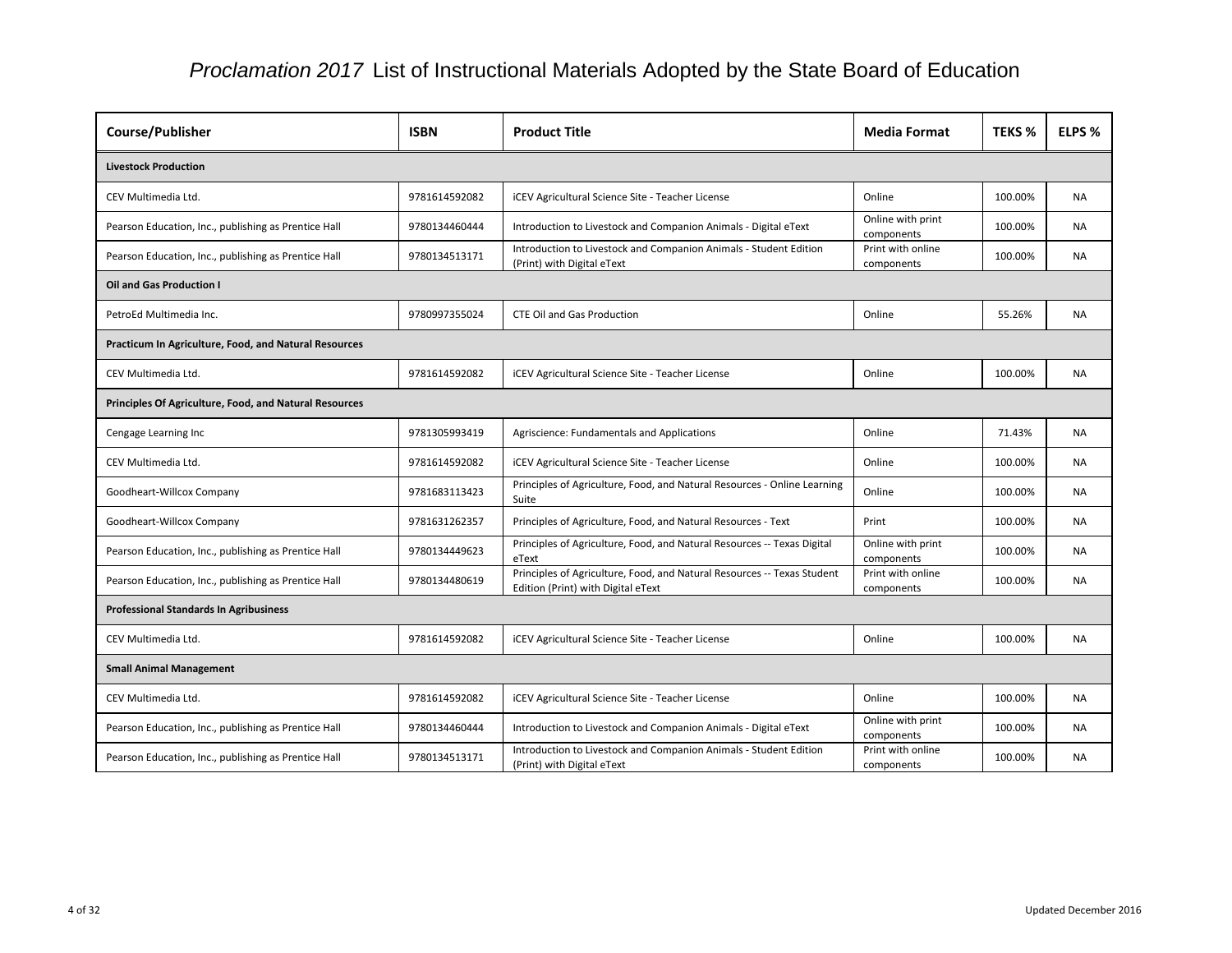| <b>Course/Publisher</b>                                                     | <b>ISBN</b>   | <b>Product Title</b>                                                                             | <b>Media Format</b>             | <b>TEKS %</b> | ELPS %    |
|-----------------------------------------------------------------------------|---------------|--------------------------------------------------------------------------------------------------|---------------------------------|---------------|-----------|
| <b>Veterinary Medical Applications</b>                                      |               |                                                                                                  |                                 |               |           |
| CEV Multimedia Ltd.                                                         | 9781614592082 | <b>iCEV Agricultural Science Site - Teacher License</b>                                          | Online                          | 100.00%       | <b>NA</b> |
| Wildlife, Fisheries, and Ecology Management                                 |               |                                                                                                  |                                 |               |           |
| Cengage Learning Inc                                                        | 9781305993273 | Wildlife & Natural Resource Management                                                           | Online                          | 72.73%        | NA.       |
| CEV Multimedia Ltd.                                                         | 9781614592082 | <b>iCEV Agricultural Science Site - Teacher License</b>                                          | Online                          | 100.00%       | <b>NA</b> |
| Career and Technical Education, Subchapter B. Architecture and Construction |               |                                                                                                  |                                 |               |           |
| <b>Architectural Design I</b>                                               |               |                                                                                                  |                                 |               |           |
| Goodheart-Willcox Company                                                   | 9781683114123 | Architecture: Residential Drafting and Design - Online Learning Suite                            | Online                          | 100.00%       | <b>NA</b> |
| Goodheart-Willcox Company                                                   | 9781631263156 | Architecture: Residential Drafting and Design - Text                                             | Print                           | 100.00%       | <b>NA</b> |
| <b>Construction Technology I</b>                                            |               |                                                                                                  |                                 |               |           |
| CEV Multimedia Ltd.                                                         | 9781614592105 | iCEV Architecture, Construction, Transportation & Manufacturing Site -<br><b>Teacher License</b> | Online                          | 90.74%        | <b>NA</b> |
| Goodheart-Willcox Company                                                   | 9781683113928 | Modern Carpentry - Online Student Center                                                         | Online                          | 100.00%       | <b>NA</b> |
| Goodheart-Willcox Company                                                   | 9781631260834 | Modern Carpentry - Text                                                                          | Print                           | 100.00%       | <b>NA</b> |
| Pearson Education, Inc., publishing as Prentice Hall                        | 9780134460574 | NCCER Construction Technology - Texas Digital Courseware                                         | Online with print<br>components | 100.00%       | <b>NA</b> |
| Pearson Education, Inc., publishing as Prentice Hall                        | 9781323351215 | NCCER Construction Technology - Texas Student Edition (Print) with<br><b>Digital Courseware</b>  | Print with online<br>components | 100.00%       | <b>NA</b> |
| <b>Interior Design I</b>                                                    |               |                                                                                                  |                                 |               |           |
| CEV Multimedia Ltd.                                                         | 9781614592228 | iCEV Family & Consumer Sciences Site - Teacher License                                           | Online                          | 100.00%       | <b>NA</b> |
| Goodheart-Willcox Company                                                   | 9781683112624 | Housing and Interior Design - Online Learning Suite                                              | Online                          | 100.00%       | <b>NA</b> |
| Goodheart-Willcox Company                                                   | 9781631265679 | Housing and Interior Design - Text                                                               | Print                           | 100.00%       | <b>NA</b> |
| <b>Interior Design II</b>                                                   |               |                                                                                                  |                                 |               |           |
| Goodheart-Willcox Company                                                   | 9781683112921 | Interior Design - Online Learning Suite                                                          | Online                          | 100.00%       | <b>NA</b> |
| Goodheart-Willcox Company                                                   | 9781619602427 | Interior Design - Text                                                                           | Print                           | 100.00%       | NA        |

| at | <b>TEKS %</b> | ELPS %    |
|----|---------------|-----------|
|    |               |           |
|    | 100.00%       | NА        |
|    |               |           |
|    | 72.73%        | <b>NA</b> |
|    | 100.00%       | NА        |
|    |               |           |
|    |               |           |
|    | 100.00%       | NA        |
|    | 100.00%       | ΝA        |
|    |               |           |
|    | 90.74%        | <b>NA</b> |
|    | 100.00%       | <b>NA</b> |
|    | 100.00%       | ΝA        |
| t  | 100.00%       | <b>NA</b> |
| ₿  | 100.00%       | <b>NA</b> |
|    |               |           |
|    | 100.00%       | <b>NA</b> |
|    | 100.00%       | ΝA        |
|    | 100.00%       | ΝA        |
|    |               |           |
|    | 100.00%       | ΝA        |
|    | 100.00%       | ΝA        |
|    |               |           |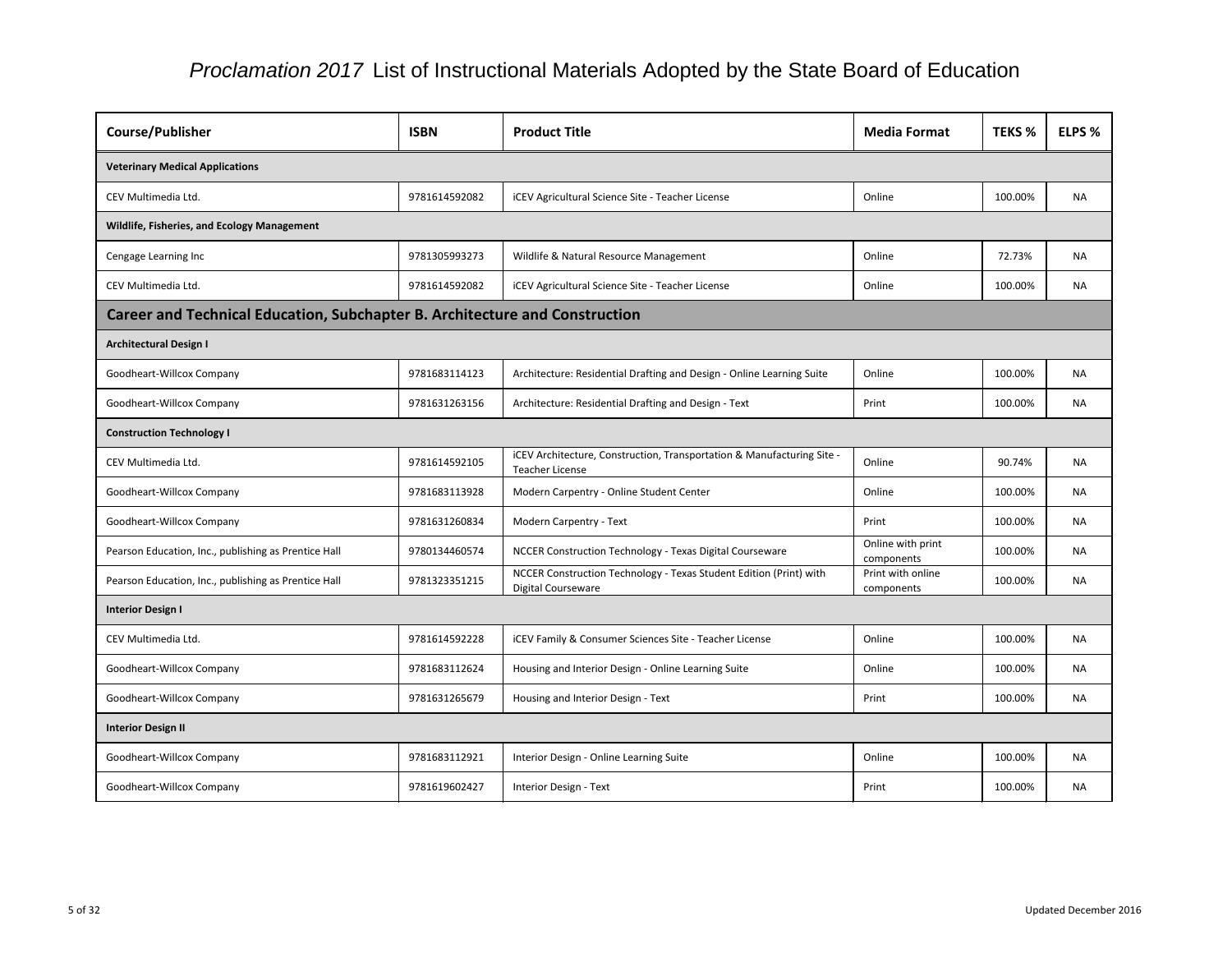| Course/Publisher                                     | <b>ISBN</b>                                                                                   | <b>Product Title</b>                                                                               | <b>Media Format</b>             | <b>TEKS %</b> | ELPS %    |  |
|------------------------------------------------------|-----------------------------------------------------------------------------------------------|----------------------------------------------------------------------------------------------------|---------------------------------|---------------|-----------|--|
| <b>Principles Of Architecture</b>                    |                                                                                               |                                                                                                    |                                 |               |           |  |
| CEV Multimedia Ltd.                                  | 9781614592105                                                                                 | iCEV Architecture, Construction, Transportation and Manufacturing Site -<br><b>Teacher License</b> | Online                          | 100.00%       | <b>NA</b> |  |
| <b>Principles Of Construction</b>                    |                                                                                               |                                                                                                    |                                 |               |           |  |
| CEV Multimedia Ltd.                                  | 9781614592105                                                                                 | iCEV Architecture, Construction, Transportation and Manufacturing Site<br><b>Teacher License</b>   | Online                          | 100.00%       | <b>NA</b> |  |
|                                                      | Career and Technical Education, Subchapter C. Arts, Audio/Video Technology, and Communication |                                                                                                    |                                 |               |           |  |
| <b>Audio/Video Production I</b>                      |                                                                                               |                                                                                                    |                                 |               |           |  |
| Goodheart-Willcox Company                            | 9781683113720                                                                                 | Television Production and Broadcast Journalism - Online Learning Suite                             | Online                          | 100.00%       | <b>NA</b> |  |
| Goodheart-Willcox Company                            | 9781631262753                                                                                 | Television Production and Broadcast Journalism - Text                                              | Print                           | 100.00%       | <b>NA</b> |  |
| Pearson Education, Inc., publishing as Prentice Hall | 9780134460420                                                                                 | Learning Audio and Video Production - Digital eText                                                | Online with print<br>components | 100.00%       | <b>NA</b> |  |
| Pearson Education, Inc., publishing as Prentice Hall | 9780134427508                                                                                 | Learning Audio and Video Production - Student Edition (Print) with<br>Digital eText                | Print with online<br>components | 100.00%       | <b>NA</b> |  |
| <b>Commercial Photography I</b>                      |                                                                                               |                                                                                                    |                                 |               |           |  |
| Goodheart-Willcox Company                            | 9781683114024                                                                                 | Photography: Portfolio to Profession - Online Learning Suite                                       | Online                          | 95.65%        | <b>NA</b> |  |
| Goodheart-Willcox Company                            | 9781631263057                                                                                 | Photography: Portfolio to Profession - Text                                                        | Print                           | 95.65%        | <b>NA</b> |  |
| <b>Fashion Design I</b>                              |                                                                                               |                                                                                                    |                                 |               |           |  |
| CEV Multimedia Ltd.                                  | 9781614592228                                                                                 | iCEV Family & Consumer Sciences Site - Teacher License                                             | Online                          | 100.00%       | <b>NA</b> |  |
| Goodheart-Willcox Company                            | 9781683112228                                                                                 | Apparel: Design, Textiles, and Construction - Online Learning Suite                                | Online                          | 100.00%       | <b>NA</b> |  |
| Goodheart-Willcox Company                            | 9781631265587                                                                                 | Apparel: Design, Textiles, and Construction - Text                                                 | Print                           | 100.00%       | NA        |  |
| <b>Fashion Design I Lab</b>                          |                                                                                               |                                                                                                    |                                 |               |           |  |
| Goodheart-Willcox Company                            | 9781683112228                                                                                 | Apparel: Design, Textiles, and Construction - Online Learning Suite                                | Online                          | 100.00%       | <b>NA</b> |  |
| Goodheart-Willcox Company                            | 9781631265587                                                                                 | Apparel: Design, Textiles, and Construction - Text                                                 | Print                           | 100.00%       | NA        |  |
| <b>Fashion Design II</b>                             |                                                                                               |                                                                                                    |                                 |               |           |  |
| CEV Multimedia Ltd.                                  | 9781614592228                                                                                 | iCEV Family and Consumer Sciences Site - Teacher License                                           | Online                          | 100.00%       | NA        |  |
|                                                      |                                                                                               |                                                                                                    |                                 |               |           |  |

| <b>TEKS %</b> | ELPS %    |
|---------------|-----------|
|               |           |
| 100.00%       | <b>NA</b> |
|               |           |
| 100.00%       | <b>NA</b> |
|               |           |
|               |           |
| 100.00%       | <b>NA</b> |
| 100.00%       | <b>NA</b> |
| 100.00%       | <b>NA</b> |
| 100.00%       | <b>NA</b> |
|               |           |
| 95.65%        | <b>NA</b> |
| 95.65%        | <b>NA</b> |
|               |           |
| 100.00%       | ΝA        |
| 100.00%       | ΝA        |
| 100.00%       | <b>NA</b> |
|               |           |
| 100.00%       | ΝA        |
| 100.00%       | <b>NA</b> |
|               |           |
| 100.00%       | <b>NA</b> |
|               |           |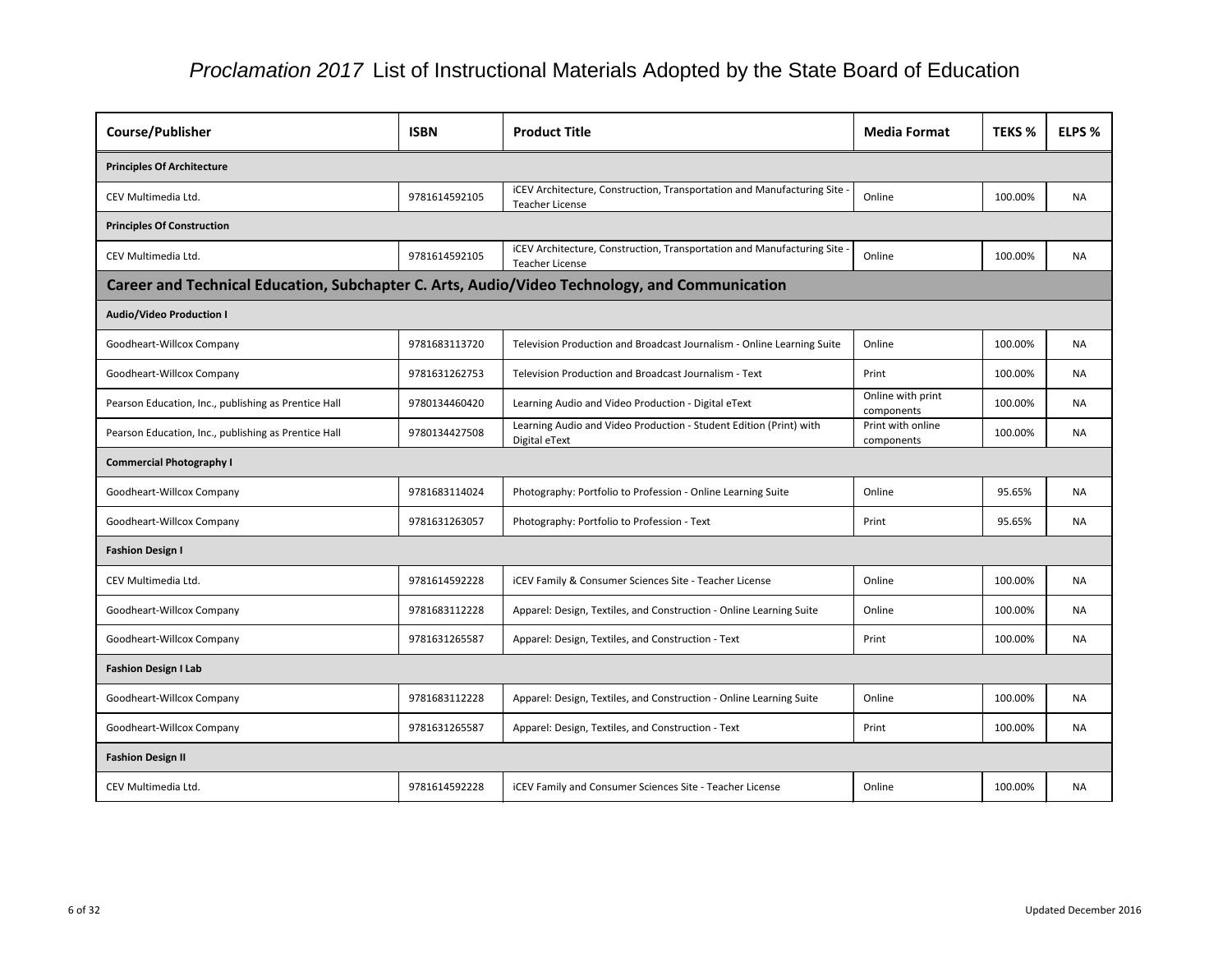| <b>Course/Publisher</b>                                        | <b>ISBN</b>   | <b>Product Title</b>                                                                                                   | <b>Media Format</b>             | <b>TEKS %</b> | ELPS %    |
|----------------------------------------------------------------|---------------|------------------------------------------------------------------------------------------------------------------------|---------------------------------|---------------|-----------|
| <b>Graphic Design and Illustration I</b>                       |               |                                                                                                                        |                                 |               |           |
| Davis Publications, Inc.                                       | 9781615284795 | Communicating Through Graphic Design CTE Package Digital Class Set                                                     | Online                          | 95.65%        | <b>NA</b> |
| Pearson Education, Inc., publishing as Prentice Hall           | 9780134460406 | Learning Graphic Design and Illustration - Digital eText                                                               | Online with print<br>components | 100.00%       | <b>NA</b> |
| Pearson Education, Inc., publishing as Prentice Hall           | 9780134405520 | Learning Graphic Design and Illustration - Student Edition (Print) with<br>Digital eText                               | Print with online<br>components | 100.00%       | <b>NA</b> |
| <b>Graphic Design and Illustration II</b>                      |               |                                                                                                                        |                                 |               |           |
| Davis Publications, Inc.                                       | 9781615284795 | Communicating Through Graphic Design CTE Package Digital Class Set                                                     | Online                          | 95.83%        | <b>NA</b> |
| Principles Of Arts, Audio/Video Technology, and Communications |               |                                                                                                                        |                                 |               |           |
| CEV Multimedia Ltd.                                            | 9781614592129 | iCEV Business, Marketing, Finance, IT, and Media Site - Teacher License                                                | Online                          | 100.00%       | <b>NA</b> |
| Pearson Education, Inc., publishing as Prentice Hall           | 9780134449425 | Principles of Arts, Audio and Video Technology and Communication -<br><b>Texas Digital eText</b>                       | Online with print<br>components | 100.00%       | <b>NA</b> |
| Pearson Education, Inc., publishing as Prentice Hall           | 9780134427478 | Principles of Arts, Audio and Video Technology and Communication -<br>Texas Student Edition (Print) with Digital eText | Print with online<br>components | 100.00%       | <b>NA</b> |
| <b>Professional Communications</b>                             |               |                                                                                                                        |                                 |               |           |
| CEV Multimedia Ltd.                                            | 9781614592129 | iCEV Business, Marketing, Finance, IT, and Media Site - Teacher License                                                | Online                          | 100.00%       | <b>NA</b> |
| Goodheart-Willcox Company                                      | 9781683110538 | Professional Communication - Online Learning Suite                                                                     | Online                          | 100.00%       | <b>NA</b> |
| Goodheart-Willcox Company                                      | 9781631261282 | Professional Communication - Text                                                                                      | Print                           | 100.00%       | <b>NA</b> |
| McGraw-Hill School Division                                    | 9780076758272 | <b>Business and Professional Communication, Texas</b>                                                                  | Online                          | 100.00%       | <b>NA</b> |
| McGraw-Hill School Division                                    | 9780076758296 | <b>Business and Professional Communication, Texas</b>                                                                  | Print                           | 100.00%       | <b>NA</b> |
| Pearson Education, Inc., publishing as Prentice Hall           | 9780134549392 | Professional Communications - Digital eText Access                                                                     | Online with print<br>components | 100.00%       | <b>NA</b> |
| Pearson Education, Inc., publishing as Prentice Hall           | 9781323395028 | Professional Communications - Student Edition (Print) with Digital eText<br>Access                                     | Print with online<br>components | 100.00%       | <b>NA</b> |
| Perfection Learning Corporation                                | 9781682407806 | Projects in Professional Communications Online                                                                         | Online                          | 100.00%       | <b>NA</b> |
| Perfection Learning Corporation                                | 9781682407561 | Projects in Professional Communications                                                                                | Print                           | 100.00%       | <b>NA</b> |
| <b>Video Game Design</b>                                       |               |                                                                                                                        |                                 |               |           |
| Goodheart-Willcox Company                                      | 9781683111535 | Video Game Design Foundations - Online Student Center                                                                  | Online                          | 63.51%        | <b>NA</b> |
| Goodheart-Willcox Company                                      | 9781619602786 | Video Game Design Foundations - Text                                                                                   | Print                           | 63.51%        | <b>NA</b> |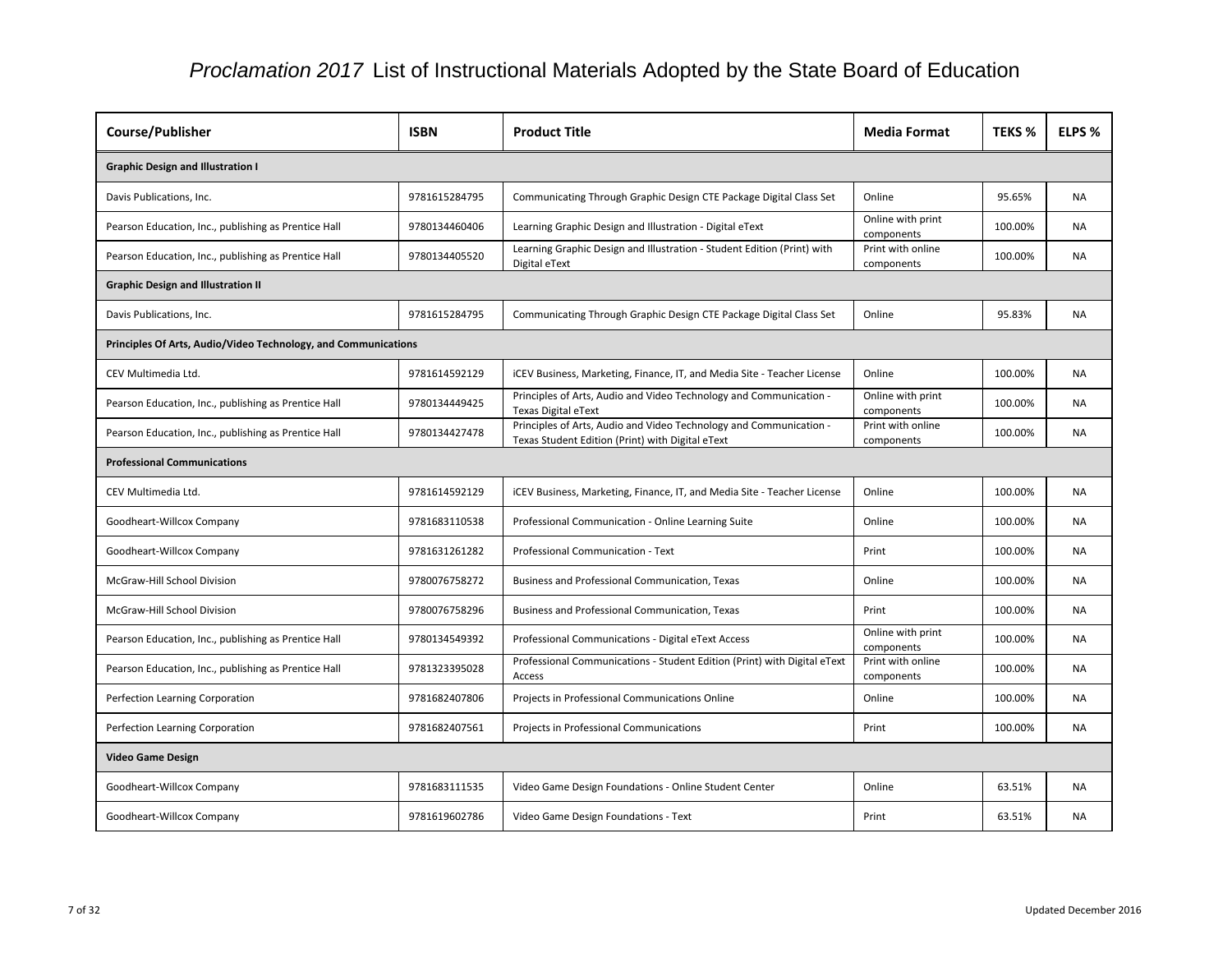| Course/Publisher                                                                     | <b>ISBN</b>   | <b>Product Title</b>                                                                                        | <b>Media Format</b>             | <b>TEKS %</b> | ELPS %    |
|--------------------------------------------------------------------------------------|---------------|-------------------------------------------------------------------------------------------------------------|---------------------------------|---------------|-----------|
| Career and Technical Education, Subchapter D. Business Management and Administration |               |                                                                                                             |                                 |               |           |
| <b>Business English</b>                                                              |               |                                                                                                             |                                 |               |           |
| CEV Multimedia Ltd.                                                                  | 9781614592129 | ICEV Business, Marketing, Finance, IT, and Media Site - Teacher License                                     | Online                          | 86.11%        | 100.00%   |
| <b>Business Information Management I</b>                                             |               |                                                                                                             |                                 |               |           |
| B.E. Publishing, Inc.                                                                | 9781626891180 | <b>Business Information Management</b>                                                                      | Print with online<br>components | 96.72%        | <b>NA</b> |
| Cengage Learning Inc                                                                 | 9781305993471 | Microsoft <sup>®</sup> Office 2013: Introductory, Enhanced Edition                                          | Online                          | 81.97%        | NA.       |
| Cengage Learning Inc                                                                 | 9781305993464 | Microsoft Office 2013: Illustrated Introductory, First Course                                               | Online                          | 83.61%        | NA        |
| CEV Multimedia Ltd.                                                                  | 9781614592129 | ICEV Business, Marketing, Finance, IT, and Media Site - Teacher License                                     | Online                          | 100.00%       | <b>NA</b> |
| Pearson Education, Inc., publishing as Prentice Hall                                 | 9780134449432 | Business Information Management I (Office 2013) - Texas Digital<br>Courseware                               | Online with print<br>components | 100.00%       | <b>NA</b> |
| Pearson Education, Inc., publishing as Prentice Hall                                 | 9780134449494 | Business Information Management I (Office 2016) - Texas Digital<br>Courseware                               | Online with print<br>components | 100.00%       | NA.       |
| Pearson Education, Inc., publishing as Prentice Hall                                 | 9780134457178 | Business Information Management I (Office 2013) - Texas Student<br>Edition (Print) with Digital Courseware  | Print with online<br>components | 100.00%       | <b>NA</b> |
| Pearson Education, Inc., publishing as Prentice Hall                                 | 9780134446561 | Business Information Management I (Office 2016) - Texas Student<br>Edition (Print) with Digital Courseware  | Print with online<br>components | 100.00%       | <b>NA</b> |
| <b>Business Information Management II</b>                                            |               |                                                                                                             |                                 |               |           |
| Cengage Learning Inc                                                                 | 9781305993259 | Microsoft <sup>®</sup> Office 2013: Advanced                                                                | Online                          | 58.33%        | <b>NA</b> |
| Cengage Learning Inc                                                                 | 9781305993266 | Microsoft <sup>®</sup> Office 2013: Illustrated, Second Course                                              | Online                          | 91.67%        | <b>NA</b> |
| CEV Multimedia Ltd.                                                                  | 9781614592129 | ICEV Business, Marketing, Finance, IT, and Media Site - Teacher License                                     | Online                          | 100.00%       | <b>NA</b> |
| Pearson Education, Inc., publishing as Prentice Hall                                 | 9780134449470 | Business Information Management II (Office 2013) - Texas Digital<br>Courseware                              | Online with print<br>components | 100.00%       | NA.       |
| Pearson Education, Inc., publishing as Prentice Hall                                 | 9780134446820 | Business Information Management II (Office 2013) - Texas Student<br>Edition (Print) with Digital Courseware | Print with online<br>components | 100.00%       | <b>NA</b> |
| <b>Business Law</b>                                                                  |               |                                                                                                             |                                 |               |           |
| CEV Multimedia Ltd.                                                                  | 9781614592129 | iCEV Business, Marketing, Finance, IT, and Media Site - Teacher License                                     | Online                          | 55.00%        | <b>NA</b> |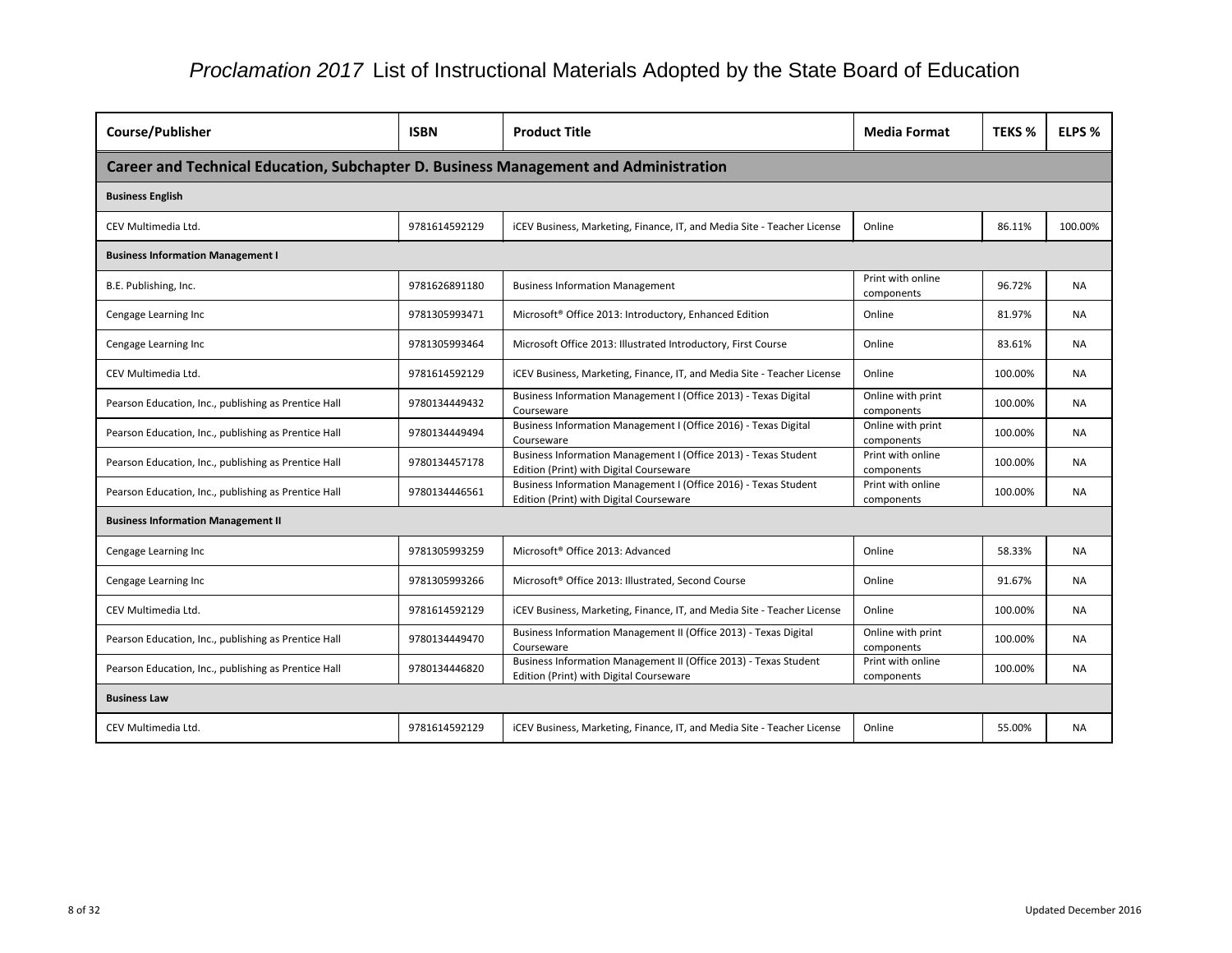| Course/Publisher                                                            | <b>ISBN</b>   | <b>Product Title</b>                                                    | <b>Media Format</b> | <b>TEKS %</b> | ELPS %    |  |  |
|-----------------------------------------------------------------------------|---------------|-------------------------------------------------------------------------|---------------------|---------------|-----------|--|--|
| <b>Business Management</b>                                                  |               |                                                                         |                     |               |           |  |  |
| CEV Multimedia Ltd.                                                         | 9781614592129 | ICEV Business, Marketing, Finance, IT, and Media Site - Teacher License | Online              | 100.00%       | <b>NA</b> |  |  |
| <b>Global Business</b>                                                      |               |                                                                         |                     |               |           |  |  |
| CEV Multimedia Ltd.                                                         | 9781614592129 | iCEV Business, Marketing, Finance, IT, and Media Site - Teacher License | Online              | 100.00%       | <b>NA</b> |  |  |
| <b>Human Resources Management</b>                                           |               |                                                                         |                     |               |           |  |  |
| CEV Multimedia Ltd.                                                         | 9781614592129 | ICEV Business, Marketing, Finance, IT, and Media Site - Teacher License | Online              | 62.20%        | <b>NA</b> |  |  |
| <b>Practicum In Business Management</b>                                     |               |                                                                         |                     |               |           |  |  |
| CEV Multimedia Ltd.                                                         | 9781614592129 | iCEV Business, Marketing, Finance, IT, and Media Site - Teacher License | Online              | 100.00%       | <b>NA</b> |  |  |
| <b>Principles Of Business, Marketing, and Finance</b>                       |               |                                                                         |                     |               |           |  |  |
| Cengage Learning Inc                                                        | 9781305993358 | Principles of Business                                                  | Online              | 95.24%        | <b>NA</b> |  |  |
| CEV Multimedia Ltd.                                                         | 9781614592129 | iCEV Business, Marketing, Finance, IT, and Media Site - Teacher License | Online              | 100.00%       | <b>NA</b> |  |  |
| Goodheart-Willcox Company                                                   | 9781683110835 | Principles of Business, Marketing, and Finance - Online Learning Suite  | Online              | 100.00%       | <b>NA</b> |  |  |
| Goodheart-Willcox Company                                                   | 9781631264559 | Principles of Business, Marketing, and Finance - Text                   | Print               | 100.00%       | <b>NA</b> |  |  |
| <b>Touch System Data Entry</b>                                              |               |                                                                         |                     |               |           |  |  |
| Cengage Learning Inc                                                        | 9781305993365 | Century 21 <sup>®</sup> Jr. Computer Applications with Keyboarding      | Online              | 73.17%        | <b>NA</b> |  |  |
| Cengage Learning Inc                                                        | 9781305993372 | Century 21 <sup>®</sup> Computer Skills and Applications, Lessons 1-90  | Online              | 92.68%        | <b>NA</b> |  |  |
| CEV Multimedia Ltd.                                                         | 9781614592129 | iCEV Business, Marketing, Finance, IT, and Media Site - Teacher License | Online              | 100.00%       | NA.       |  |  |
| <b>Career and Technical Education, Subchapter E. Education and Training</b> |               |                                                                         |                     |               |           |  |  |
| <b>Human Growth and Development</b>                                         |               |                                                                         |                     |               |           |  |  |
| CEV Multimedia Ltd.                                                         | 9781614592228 | iCEV Family & Consumer Sciences Site - Teacher License                  | Online              | 100.00%       | <b>NA</b> |  |  |
| Goodheart-Willcox Company                                                   | 9781683112426 | Lifespan Development - Online Learning Suite                            | Online              | 100.00%       | NA        |  |  |
| Goodheart-Willcox Company                                                   | 9781631265402 | Lifespan Development - Text                                             | Print               | 100.00%       | NA        |  |  |

| at | <b>TEKS %</b> | ELPS %    |
|----|---------------|-----------|
|    |               |           |
|    | 100.00%       | <b>NA</b> |
|    |               |           |
|    | 100.00%       | ΝA        |
|    |               |           |
|    | 62.20%        | <b>NA</b> |
|    |               |           |
|    | 100.00%       | NA        |
|    |               |           |
|    | 95.24%        | <b>NA</b> |
|    | 100.00%       | NA        |
|    | 100.00%       | NA        |
|    | 100.00%       | <b>NA</b> |
|    |               |           |
|    | 73.17%        | <b>NA</b> |
|    | 92.68%        | <b>NA</b> |
|    | 100.00%       | <b>NA</b> |
|    |               |           |
|    |               |           |
|    | 100.00%       | ΝA        |
|    | 100.00%       | <b>NA</b> |
|    | 100.00%       | <b>NA</b> |
|    |               |           |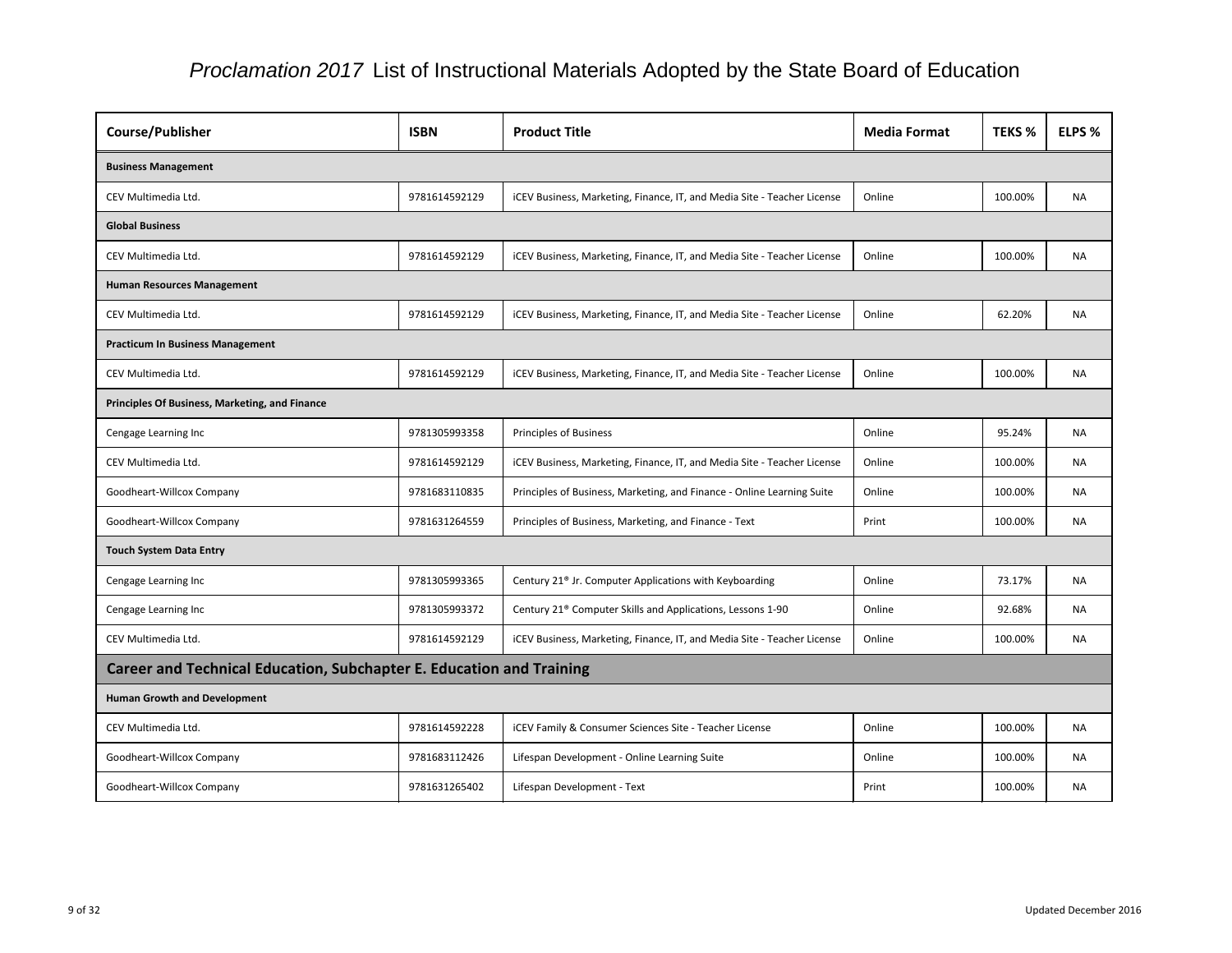| Course/Publisher                                             | <b>ISBN</b>   | <b>Product Title</b>                                                    | <b>Media Format</b>             | <b>TEKS %</b> | ELPS %    |  |  |
|--------------------------------------------------------------|---------------|-------------------------------------------------------------------------|---------------------------------|---------------|-----------|--|--|
| <b>Principles Of Education and Training</b>                  |               |                                                                         |                                 |               |           |  |  |
| CEV Multimedia Ltd.                                          | 9781614592228 | iCEV Family & Consumer Sciences Site - Teacher License                  | Online                          | 100.00%       | <b>NA</b> |  |  |
| Goodheart-Willcox Company                                    | 9781683112525 | Teaching - Online Student Center                                        | Online                          | 100.00%       | <b>NA</b> |  |  |
| Goodheart-Willcox Company                                    | 9781631260094 | Teaching - Text                                                         | Print                           | 100.00%       | <b>NA</b> |  |  |
| <b>Career and Technical Education, Subchapter F. Finance</b> |               |                                                                         |                                 |               |           |  |  |
| <b>Accounting I</b>                                          |               |                                                                         |                                 |               |           |  |  |
| Cengage Learning Inc                                         | 9781305993303 | Century 21 Accounting: Multicolumn Journal, Copyright Update            | Online                          | 97.18%        | <b>NA</b> |  |  |
| Cengage Learning Inc                                         | 9781305993297 | Century 21 Accounting: General Journal, Copyright Update                | Online                          | 97.18%        | <b>NA</b> |  |  |
| CEV Multimedia Ltd.                                          | 9781614592129 | iCEV Business, Marketing, Finance, IT, and Media Site - Teacher License | Online                          | 95.77%        | <b>NA</b> |  |  |
| McGraw-Hill School Division                                  | 9780076756964 | <b>Glencoe Accounting Texas</b>                                         | Online                          | 100.00%       | <b>NA</b> |  |  |
| McGraw-Hill School Division                                  | 9780021400881 | <b>Glencoe Accounting</b>                                               | Print                           | 100.00%       | <b>NA</b> |  |  |
| <b>Accounting II</b>                                         |               |                                                                         |                                 |               |           |  |  |
| CEV Multimedia Ltd.                                          | 9781614592129 | iCEV Business, Marketing, Finance, IT, and Media Site - Teacher License | Online                          | 100.00%       | 100.00%   |  |  |
| <b>Financial Mathematics</b>                                 |               |                                                                         |                                 |               |           |  |  |
| Decker & Associates, Inc.                                    | 9781518639371 | Real Life Financial Mathematics - Student Edition                       | Online                          | 71.57%        | 100.00%   |  |  |
| <b>Money Matters</b>                                         |               |                                                                         |                                 |               |           |  |  |
| Cengage Learning Inc                                         | 9781305993280 | Personal Financial Literacy                                             | Online                          | 94.74%        | <b>NA</b> |  |  |
| CEV Multimedia Ltd.                                          | 9781614592129 | ICEV Business, Marketing, Finance, IT, and Media Site - Teacher License | Online                          | 100.00%       | NA        |  |  |
| Goodheart-Willcox Company                                    | 9781683110934 | Foundations of Financial Literacy - Online Learning Suite               | Online                          | 100.00%       | <b>NA</b> |  |  |
| Goodheart-Willcox Company                                    | 9781631261374 | Foundations of Financial Literacy - Text                                | Print                           | 100.00%       | <b>NA</b> |  |  |
| The Lampo Group, Inc                                         | 9781936948147 | Foundations in Personal Finance High School Edition                     | Print with online<br>components | 50.88%        | NA        |  |  |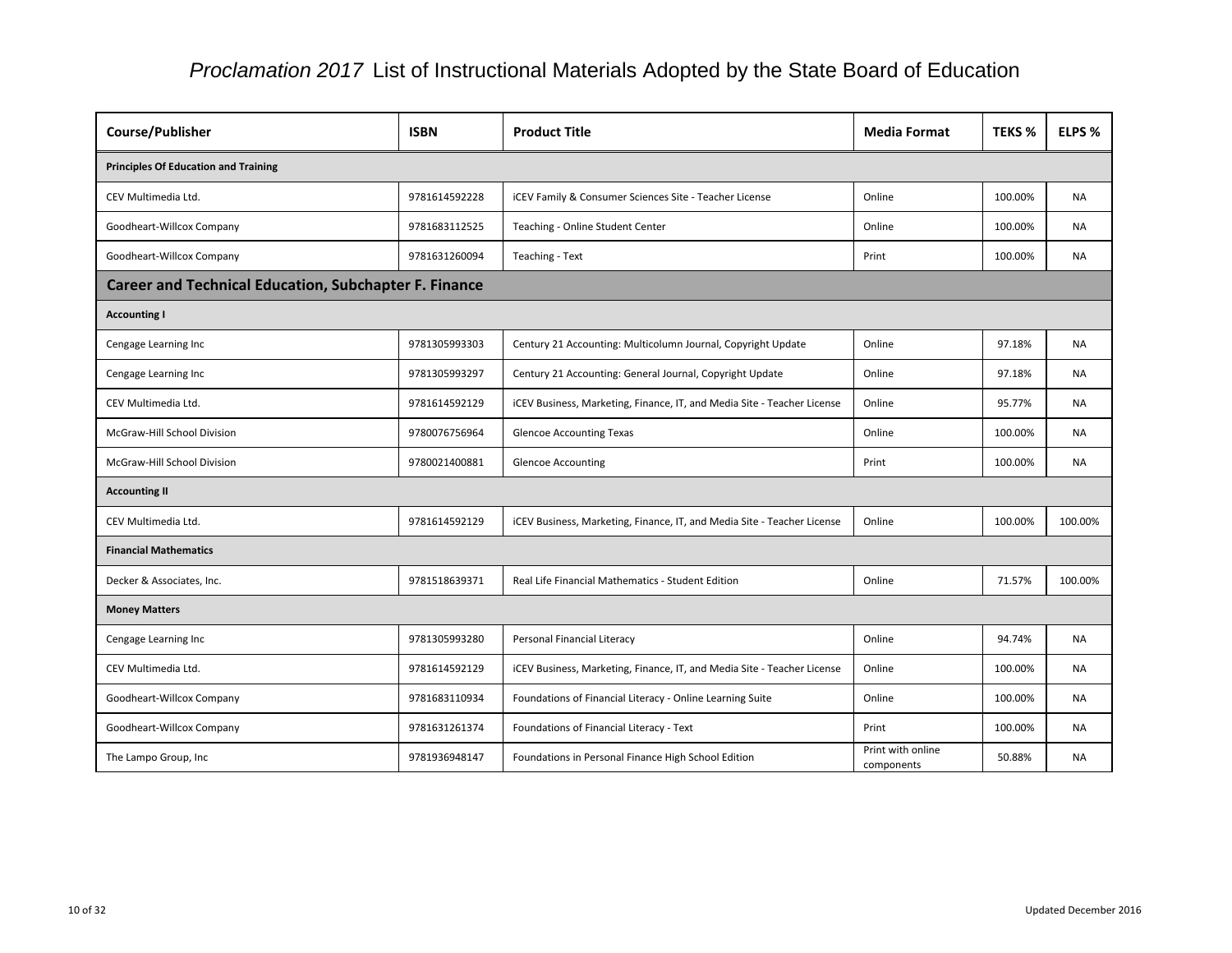| Course/Publisher                                                    | <b>ISBN</b>   | <b>Product Title</b>                                                             | <b>Media Format</b>             | <b>TEKS %</b> | ELPS %    |  |  |  |
|---------------------------------------------------------------------|---------------|----------------------------------------------------------------------------------|---------------------------------|---------------|-----------|--|--|--|
| <b>Career and Technical Education, Subchapter H. Health Science</b> |               |                                                                                  |                                 |               |           |  |  |  |
| <b>Anatomy and Physiology</b>                                       |               |                                                                                  |                                 |               |           |  |  |  |
| B.E. Publishing, Inc.                                               | 9780803643734 | Understanding Anatomy and Physiology                                             | Print with online<br>components | 56.52%        | 100.00%   |  |  |  |
| Cengage Learning Inc                                                | 9781305993440 | <b>Body Structures and Functions</b>                                             | Online                          | 78.26%        | 100.00%   |  |  |  |
| CEV Multimedia Ltd.                                                 | 9781614592266 | <b>iCEV Health Science Site - Teacher License</b>                                | Online                          | 100.00%       | 100.00%   |  |  |  |
| Goodheart-Willcox Company                                           | 9781683113027 | Introduction to Anatomy and Physiology - Online Student Center                   | Online                          | 100.00%       | 100.00%   |  |  |  |
| Goodheart-Willcox Company                                           | 9781619604124 | Introduction to Anatomy and Physiology - Text                                    | Print                           | 100.00%       | 100.00%   |  |  |  |
| McGraw-Hill School Division                                         | 9780076758364 | Hole's Human Anatomy and Physiology, Texas                                       | Online with print<br>components | 100.00%       | 100.00%   |  |  |  |
| McGraw-Hill School Division                                         | 9780076758326 | Hole's Human Anatomy and Physiology, Texas                                       | Print with online<br>components | 100.00%       | 100.00%   |  |  |  |
| Pearson Education, Inc., publishing as Prentice Hall                | 9780134570150 | Anatomy, Physiology, and Disease - Digital eText                                 | Online with print<br>components | 100.00%       | 100.00%   |  |  |  |
| Pearson Education, Inc., publishing as Prentice Hall                | 9780134570075 | Anatomy, Physiology, and Disease - Student Edition (Print) with Digital<br>eText | Print with online<br>components | 100.00%       | 100.00%   |  |  |  |
| <b>Health Science Theory</b>                                        |               |                                                                                  |                                 |               |           |  |  |  |
| Cengage Learning Inc                                                | 9781305993327 | DHO Health Science, Updated 8th Edition                                          | Online                          | 85.71%        | <b>NA</b> |  |  |  |
| CEV Multimedia Ltd.                                                 | 9781614592266 | <b>iCEV Health Science Site - Teacher License</b>                                | Online                          | 100.00%       | NA.       |  |  |  |
| Goodheart-Willcox Company                                           | 9781683113225 | Health Science: Concepts and Applications - Online Learning Suite                | Online                          | 100.00%       | <b>NA</b> |  |  |  |
| Goodheart-Willcox Company                                           | 9781631265853 | Health Science: Concepts and Applications - Text                                 | Print                           | 100.00%       | <b>NA</b> |  |  |  |
| <b>Medical Terminology</b>                                          |               |                                                                                  |                                 |               |           |  |  |  |
| B.E. Publishing, Inc.                                               | 9780803640320 | <b>Medical Terminology Express</b>                                               | Print with online<br>components | 72.73%        | <b>NA</b> |  |  |  |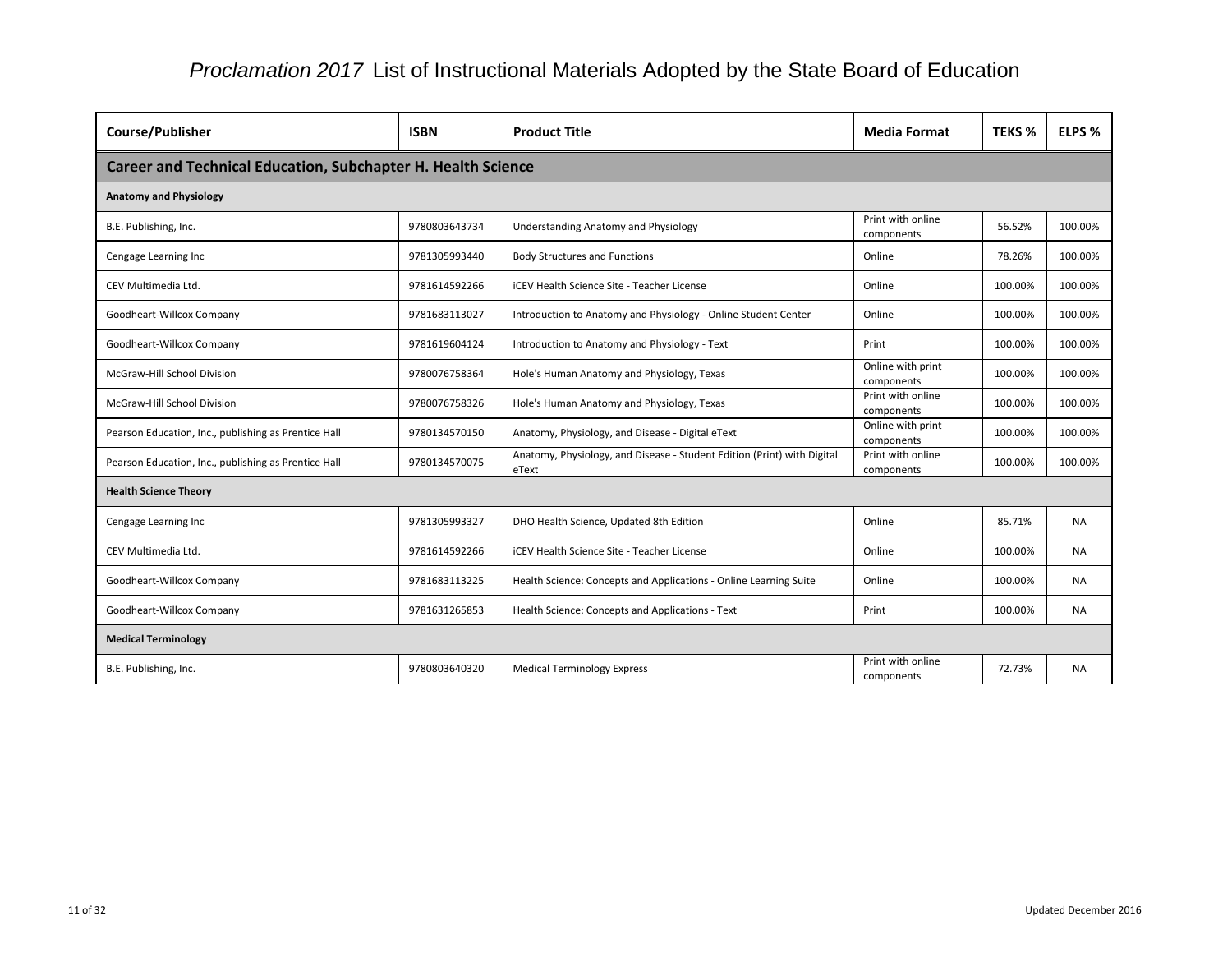| Course/Publisher                                     | <b>ISBN</b>   | <b>Product Title</b>                                                               | <b>Media Format</b>             | <b>TEKS %</b> | ELPS %    |  |  |
|------------------------------------------------------|---------------|------------------------------------------------------------------------------------|---------------------------------|---------------|-----------|--|--|
| <b>Medical Terminology (continued)</b>               |               |                                                                                    |                                 |               |           |  |  |
| B.E. Publishing, Inc.                                | 9780803639713 | <b>Medical Terminology Simplified</b>                                              | Print with online<br>components | 77.27%        | <b>NA</b> |  |  |
| B.E. Publishing, Inc.                                | 9780803643680 | Medical Terminology In A Flash!                                                    | Print with online<br>components | 81.82%        | NA        |  |  |
| B.E. Publishing, Inc.                                | 9780803629547 | <b>Medical Terminology Systems</b>                                                 | Print with online<br>components | 90.91%        | <b>NA</b> |  |  |
| Cengage Learning Inc                                 | 9781305993235 | Introduction to Medical Terminology                                                | Online                          | 81.82%        | <b>NA</b> |  |  |
| CEV Multimedia Ltd.                                  | 9781614592266 | <b>iCEV Health Science Site - Teacher License</b>                                  | Online                          | 100.00%       | <b>NA</b> |  |  |
| Goodheart-Willcox Company                            | 9781683113324 | Introduction to Medical Terminology - Online Learning Suite                        | Online                          | 100.00%       | NA        |  |  |
| Goodheart-Willcox Company                            | 9781619606166 | Introduction to Medical Terminology - Text                                         | Print                           | 100.00%       | <b>NA</b> |  |  |
| Pearson Education, Inc., publishing as Prentice Hall | 9780134460345 | Medical Terminology - Digital eText                                                | Online with print<br>components | 100.00%       | <b>NA</b> |  |  |
| Pearson Education, Inc., publishing as Prentice Hall | 9780134480664 | Medical Terminology - Student Edition (Print) with Digital eText                   | Print with online<br>components | 100.00%       | <b>NA</b> |  |  |
| Pharmacology                                         |               |                                                                                    |                                 |               |           |  |  |
| B.E. Publishing, Inc.                                | 9780803625884 | Pharmacology Clear and Simple                                                      | Print with online<br>components | 50.00%        | <b>NA</b> |  |  |
| <b>Practicum In Health Science</b>                   |               |                                                                                    |                                 |               |           |  |  |
| B.E. Publishing, Inc.                                | 9780803644656 | <b>Today's Health Professions</b>                                                  | Print with online<br>components | 56.00%        | NA        |  |  |
| <b>Principles Of Health Science</b>                  |               |                                                                                    |                                 |               |           |  |  |
| Applied Educational Systems, Inc.                    | 0-692-58439-0 | HealthCenter21: Principles of Health Science                                       | Online                          | 66.00%        | <b>NA</b> |  |  |
| B.E. Publishing, Inc.                                | 9780803644656 | TODAY'S HEALTH PROFESSIONS                                                         | Print with online<br>components | 52.00%        | <b>NA</b> |  |  |
| B.E. Publishing, Inc.                                | 9780803625860 | Introduction to Health Care In a Flash!                                            | Print with online<br>components | 60.00%        | <b>NA</b> |  |  |
| Cengage Learning Inc                                 | 9781305993396 | DHO Health Science Updated 8th Edition                                             | Online                          | 100.00%       | <b>NA</b> |  |  |
| CEV Multimedia Ltd.                                  | 9781614592266 | <b>iCEV Health Science Site - Teacher License</b>                                  | Online                          | 100.00%       | <b>NA</b> |  |  |
| Goodheart-Willcox Company                            | 9781683113126 | Introduction to Health Science: Pathways to Your Future - Online Student<br>Center | Online                          | 100.00%       | <b>NA</b> |  |  |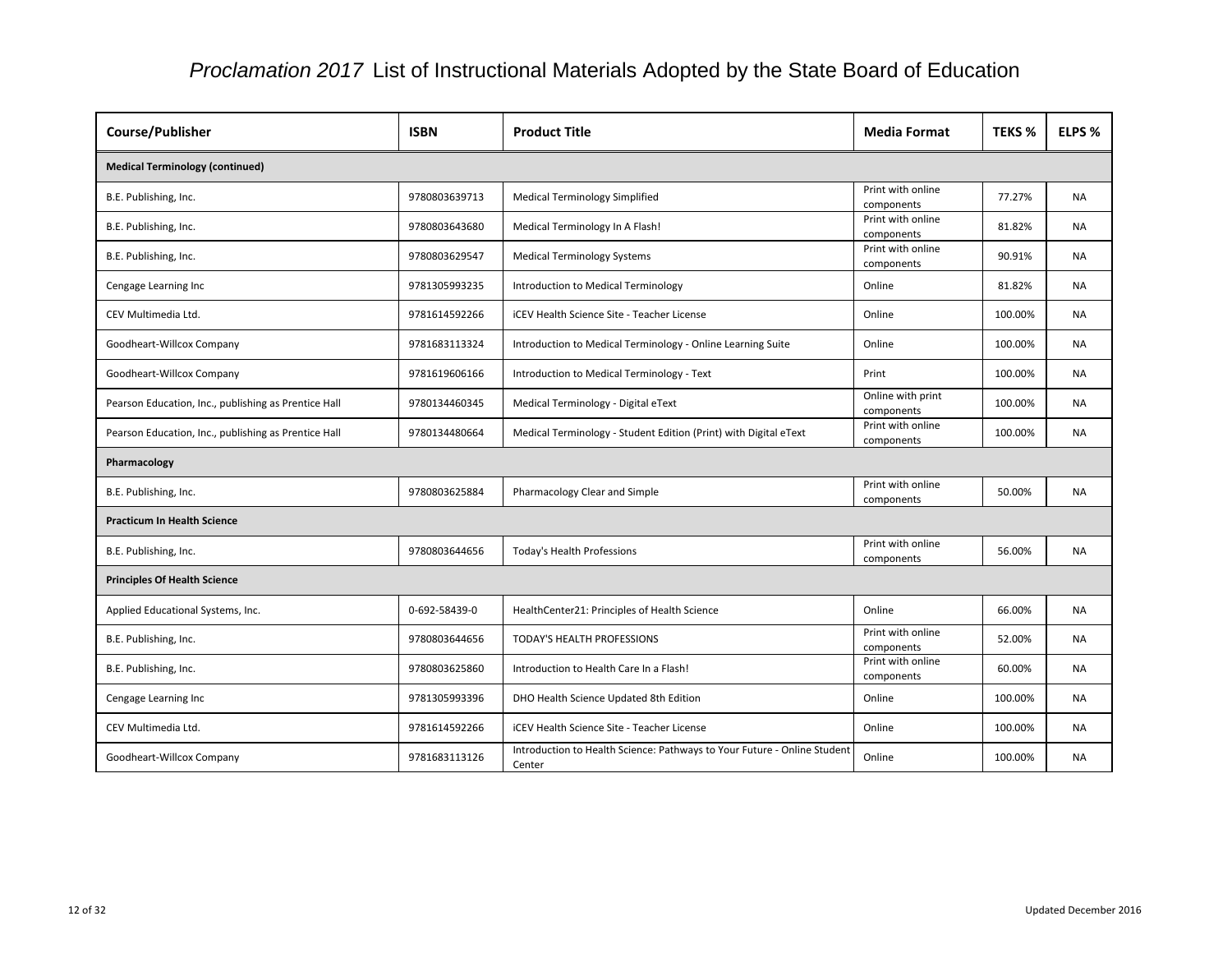| <b>Course/Publisher</b>                                                      | <b>ISBN</b>   | <b>Product Title</b>                                                               | <b>Media Format</b>             | <b>TEKS %</b> | ELPS %    |  |  |
|------------------------------------------------------------------------------|---------------|------------------------------------------------------------------------------------|---------------------------------|---------------|-----------|--|--|
| <b>Principles Of Health Science (continued)</b>                              |               |                                                                                    |                                 |               |           |  |  |
| Goodheart-Willcox Company                                                    | 9781619606050 | Introduction to Health Science: Pathways to Your Future - Text                     | Print                           | 100.00%       | <b>NA</b> |  |  |
| Pearson Education, Inc., publishing as Prentice Hall                         | 9780134538259 | Principles of Health Science - Texas Digital eText                                 | Online with print<br>components | 100.00%       | <b>NA</b> |  |  |
| Pearson Education, Inc., publishing as Prentice Hall                         | 9780134428024 | Principles of Health Science - Texas Student Edition (Print) with Digital<br>eText | Print with online<br>components | 100.00%       | <b>NA</b> |  |  |
| <b>Career and Technical Education, Subchapter I. Hospitality and Tourism</b> |               |                                                                                    |                                 |               |           |  |  |
| <b>Advanced Culinary Arts</b>                                                |               |                                                                                    |                                 |               |           |  |  |
| CEV Multimedia Ltd.                                                          | 9781614592228 | iCEV Family and Consumer Sciences Site - Teacher License                           | Online                          | 90.28%        | NA.       |  |  |
| <b>Culinary Arts</b>                                                         |               |                                                                                    |                                 |               |           |  |  |
| CEV Multimedia Ltd.                                                          | 9781614592228 | iCEV Family and Consumer Sciences Site - Teacher License                           | Online                          | 100.00%       | <b>NA</b> |  |  |
| Goodheart-Willcox Company                                                    | 9781683112020 | The Culinary Professional - Online Learning Suite                                  | Online                          | 100.00%       | <b>NA</b> |  |  |
| Goodheart-Willcox Company                                                    | 9781631264375 | The Culinary Professional - Text                                                   | Print                           | 100.00%       | NA.       |  |  |
| <b>Food Science</b>                                                          |               |                                                                                    |                                 |               |           |  |  |
| CEV Multimedia Ltd.                                                          | 9781614592228 | iCEV Family and Consumer Sciences Site - Teacher License                           | Online                          | 100.00%       | <b>NA</b> |  |  |
| Goodheart-Willcox Company                                                    | 9781683112327 | Principles of Food Science - Online Student Center                                 | Online                          | 100.00%       | NA        |  |  |
| Goodheart-Willcox Company                                                    | 9781619604360 | Principles of Food Science - Text                                                  | Print                           | 100.00%       | <b>NA</b> |  |  |
| <b>Hospitality Services</b>                                                  |               |                                                                                    |                                 |               |           |  |  |
| CEV Multimedia Ltd.                                                          | 9781614592228 | iCEV Family and Consumer Sciences Site - Teacher License                           | Online                          | 86.67%        | <b>NA</b> |  |  |
| <b>Hotel Management</b>                                                      |               |                                                                                    |                                 |               |           |  |  |
| CEV Multimedia Ltd.                                                          | 9781614592228 | iCEV Family and Consumer Sciences Site - Teacher License                           | Online                          | 77.78%        | <b>NA</b> |  |  |
| <b>Introduction to Culinary Arts</b>                                         |               |                                                                                    |                                 |               |           |  |  |
| CEV Multimedia Ltd.                                                          | 9781614592228 | iCEV Family and Consumer Sciences Site - Teacher License                           | Online                          | 100.00%       | <b>NA</b> |  |  |
| Pearson Education, Inc., publishing as Prentice Hall                         | 9780134460369 | Introduction to Culinary Arts - Digital eText                                      | Online with print<br>components | 100.00%       | <b>NA</b> |  |  |
| Pearson Education, Inc., publishing as Prentice Hall                         | 9780134480633 | Introduction to Culinary Arts - Student Edition (Print) with Digital eText         | Print with online<br>components | 100.00%       | <b>NA</b> |  |  |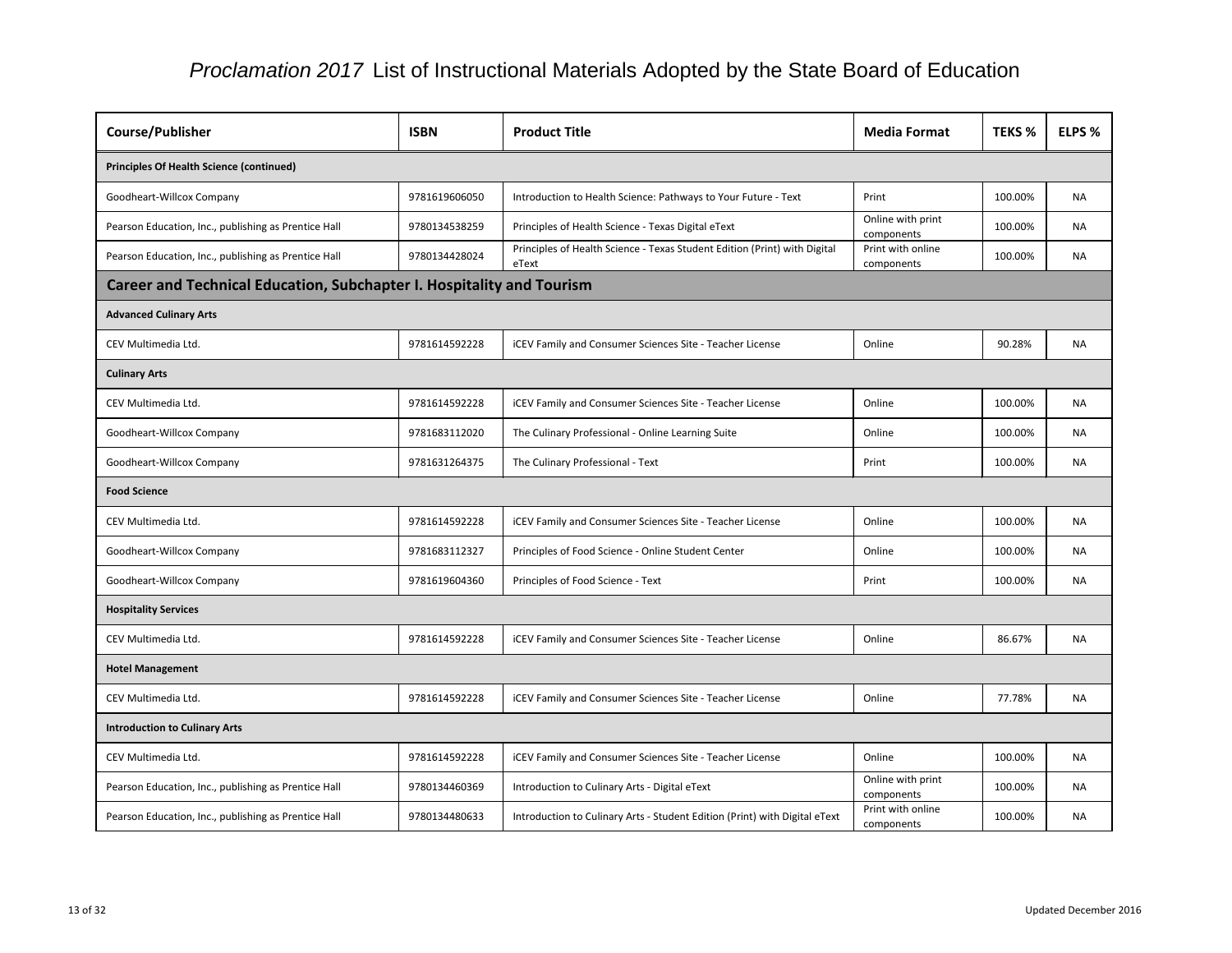| Course/Publisher                                                    | <b>ISBN</b>   | <b>Product Title</b>                                     | <b>Media Format</b> | <b>TEKS %</b> | ELPS %    |  |  |  |
|---------------------------------------------------------------------|---------------|----------------------------------------------------------|---------------------|---------------|-----------|--|--|--|
| <b>Principles Of Hospitality and Tourism</b>                        |               |                                                          |                     |               |           |  |  |  |
| CEV Multimedia Ltd.                                                 | 9781614592228 | iCEV Family and Consumer Sciences Site - Teacher License | Online              | 100.00%       | <b>NA</b> |  |  |  |
| Goodheart-Willcox Company                                           | 9781683112129 | <b>Hospitality Services - Online Learning Suite</b>      | Online              | 100.00%       | <b>NA</b> |  |  |  |
| Goodheart-Willcox Company                                           | 9781631265495 | <b>Hospitality Services - Text</b>                       | Print               | 100.00%       | <b>NA</b> |  |  |  |
| <b>Travel and Tourism Management</b>                                |               |                                                          |                     |               |           |  |  |  |
| CEV Multimedia Ltd.                                                 | 9781614592228 | iCEV Family and Consumer Sciences Site - Teacher License | Online              | 54.39%        | <b>NA</b> |  |  |  |
| <b>Career and Technical Education, Subchapter J. Human Services</b> |               |                                                          |                     |               |           |  |  |  |
| <b>Child Development</b>                                            |               |                                                          |                     |               |           |  |  |  |
| CEV Multimedia Ltd.                                                 | 9781614592228 | iCEV Family and Consumer Sciences Site - Teacher License | Online              | 100.00%       | <b>NA</b> |  |  |  |
| Goodheart-Willcox Company                                           | 9781683111924 | Child Development - Online Student Center                | Online              | 100.00%       | <b>NA</b> |  |  |  |
| Goodheart-Willcox Company                                           | 9781631260384 | Child Development - Text                                 | Print               | 100.00%       | NA.       |  |  |  |
| McGraw-Hill School Division                                         | 9780076756995 | The Developing Child, Texas                              | Online              | 100.00%       | <b>NA</b> |  |  |  |
| McGraw-Hill School Division                                         | 9780021399994 | The Developing Child                                     | Print               | 100.00%       | <b>NA</b> |  |  |  |
| <b>Child Guidance</b>                                               |               |                                                          |                     |               |           |  |  |  |
| CEV Multimedia Ltd.                                                 | 9781614592228 | iCEV Family and Consumer Sciences Site - Teacher License | Online              | 100.00%       | <b>NA</b> |  |  |  |
| Goodheart-Willcox Company                                           | 9781683112822 | Working with Young Children - Online Student Center      | Online              | 100.00%       | <b>NA</b> |  |  |  |
| Goodheart-Willcox Company                                           | 9781631260247 | Working with Young Children - Text                       | Print               | 100.00%       | <b>NA</b> |  |  |  |
| <b>Counseling and Mental Health</b>                                 |               |                                                          |                     |               |           |  |  |  |
| CEV Multimedia Ltd.                                                 | 9781614592228 | iCEV Family and Consumer Sciences Site - Teacher License | Online              | 51.43%        | <b>NA</b> |  |  |  |
| <b>Dollars and Sense</b>                                            |               |                                                          |                     |               |           |  |  |  |
| Cengage Learning Inc                                                | 9781305993242 | Personal Financial Literacy                              | Online              | 70.00%        | <b>NA</b> |  |  |  |
| CEV Multimedia Ltd.                                                 | 9781614592228 | iCEV Family and Consumer Sciences Site - Teacher License | Online              | 100.00%       | NA        |  |  |  |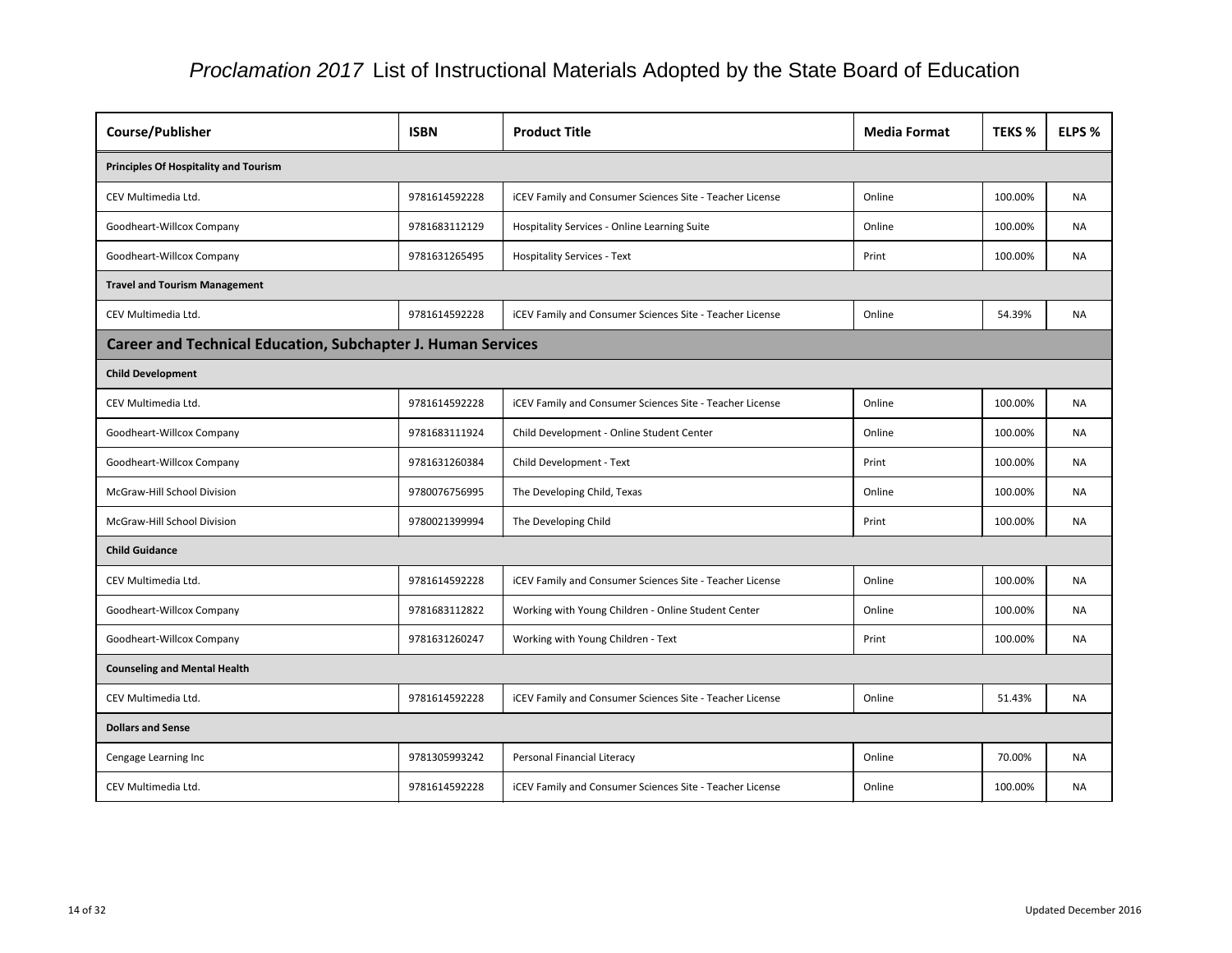| Course/Publisher                                     | <b>ISBN</b>   | <b>Product Title</b>                                                     | <b>Media Format</b>             | <b>TEKS %</b> | ELPS %    |  |  |
|------------------------------------------------------|---------------|--------------------------------------------------------------------------|---------------------------------|---------------|-----------|--|--|
| <b>Dollars and Sense (continued)</b>                 |               |                                                                          |                                 |               |           |  |  |
| Goodheart-Willcox Company                            | 9781683110934 | Foundations of Financial Literacy - Online Learning Suite                | Online                          | 100.00%       | <b>NA</b> |  |  |
| Goodheart-Willcox Company                            | 9781631261374 | Foundations of Financial Literacy - Text                                 | Print                           | 100.00%       | <b>NA</b> |  |  |
| Pearson Education, Inc., publishing as Prentice Hall | 9780134449548 | Dollars and Sense - Texas Digital eText                                  | Online with print<br>components | 100.00%       | NA        |  |  |
| Pearson Education, Inc., publishing as Prentice Hall | 9780134428055 | Dollars and Sense - Texas Student Edition (Print) with Digital eText     | Print with online<br>components | 100.00%       | <b>NA</b> |  |  |
| <b>Family and Community Services</b>                 |               |                                                                          |                                 |               |           |  |  |
| CEV Multimedia Ltd.                                  | 9781614592228 | iCEV Family and Consumer Sciences Site - Teacher License                 | Online                          | 100.00%       | <b>NA</b> |  |  |
| <b>Interpersonal Studies</b>                         |               |                                                                          |                                 |               |           |  |  |
| CEV Multimedia Ltd.                                  | 9781614592228 | iCEV Family and Consumer Sciences Site - Teacher License                 | Online                          | 100.00%       | <b>NA</b> |  |  |
| Goodheart-Willcox Company                            | 9781683112723 | Interpersonal Relationships - Online Learning Suite                      | Online                          | 100.00%       | <b>NA</b> |  |  |
| Goodheart-Willcox Company                            | 9781631265761 | Interpersonal Relationships - Text                                       | Print                           | 100.00%       | <b>NA</b> |  |  |
| Pearson Education, Inc., publishing as Prentice Hall | 9780134449661 | Interpersonal Studies -- Texas Digital eText                             | Online with print<br>components | 100.00%       | <b>NA</b> |  |  |
| Pearson Education, Inc., publishing as Prentice Hall | 9780134513683 | Interpersonal Studies - Texas Student Edition (Print) with Digital eText | Print with online<br>components | 100.00%       | <b>NA</b> |  |  |
| <b>Lifetime Nutrition and Wellness</b>               |               |                                                                          |                                 |               |           |  |  |
| CEV Multimedia Ltd.                                  | 9781614592228 | iCEV Family and Consumer Sciences Site - Teacher License                 | Online                          | 100.00%       | <b>NA</b> |  |  |
| Goodheart-Willcox Company                            | 9781683111726 | Guide to Good Food - Online Learning Suite                               | Online                          | 100.00%       | <b>NA</b> |  |  |
| Goodheart-Willcox Company                            | 9781631262258 | Guide to Good Food - Text                                                | Print                           | 100.00%       | <b>NA</b> |  |  |
| McGraw-Hill School Division                          | 9780076757046 | Food, Nutrition, and Wellness Texas                                      | Online                          | 100.00%       | <b>NA</b> |  |  |
| McGraw-Hill School Division                          | 9780021402564 | Food, Nutrition, and Wellness                                            | Print                           | 100.00%       | <b>NA</b> |  |  |
| Pearson Education, Inc., publishing as Prentice Hall | 9780134460383 | Food and Nutrition for You - Digital eText                               | Online with print<br>components | 100.00%       | <b>NA</b> |  |  |
| Pearson Education, Inc., publishing as Prentice Hall | 9780134458762 | Food and Nutrition for You - Student Edition (Print) with Digital eText  | Print with online<br>components | 100.00%       | <b>NA</b> |  |  |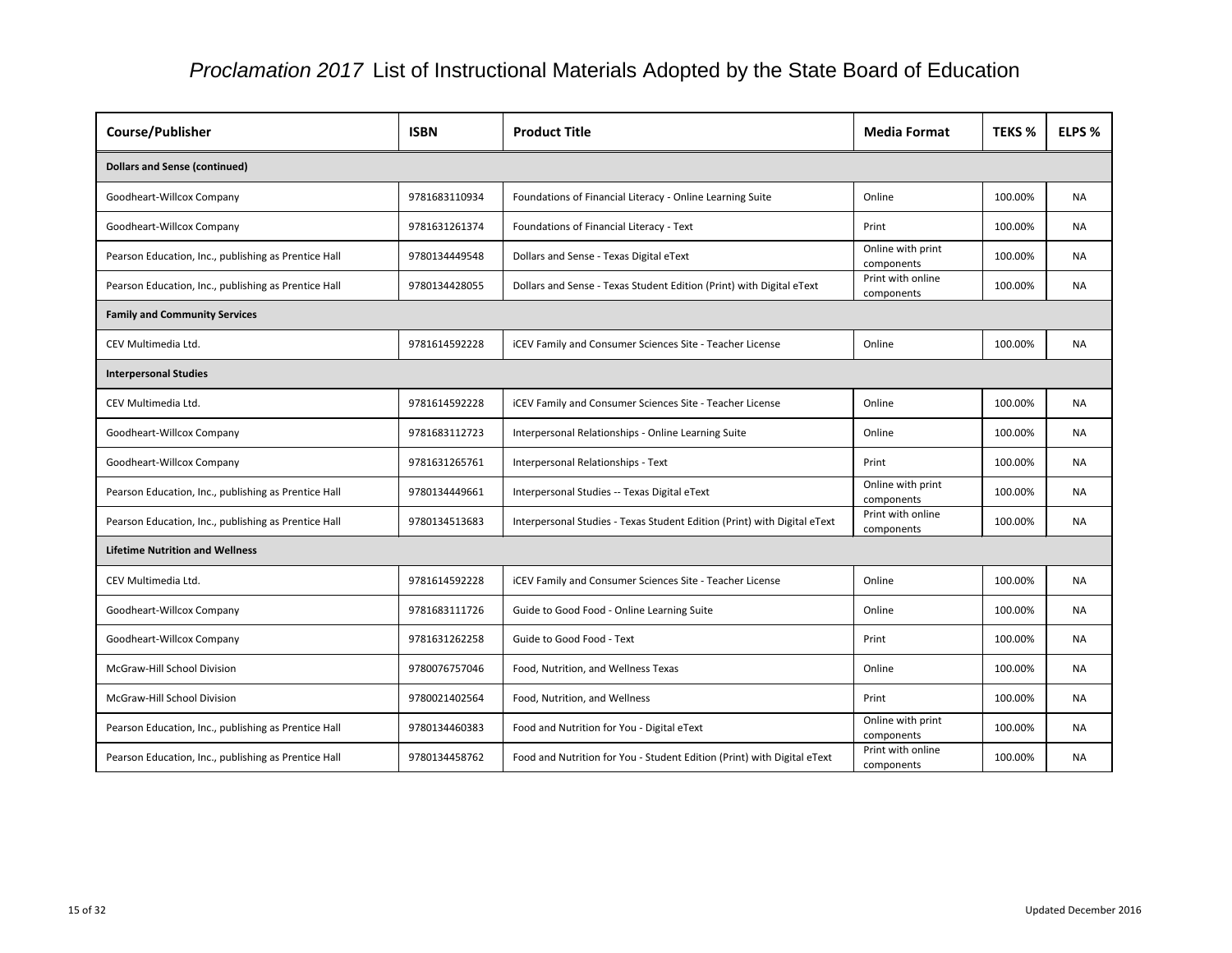| <b>Course/Publisher</b>                                                     | <b>ISBN</b>   | <b>Product Title</b>                                                               | <b>Media Format</b>             | <b>TEKS %</b> | ELPS %    |  |  |
|-----------------------------------------------------------------------------|---------------|------------------------------------------------------------------------------------|---------------------------------|---------------|-----------|--|--|
| <b>Principles Of Human Services</b>                                         |               |                                                                                    |                                 |               |           |  |  |
| CEV Multimedia Ltd.                                                         | 9781614592228 | iCEV Family and Consumer Sciences Site - Teacher License                           | Online                          | 100.00%       | <b>NA</b> |  |  |
| Goodheart-Willcox Company                                                   | 9781683111825 | Principles of Human Services - Online Learning Suite                               | Online                          | 100.00%       | <b>NA</b> |  |  |
| Goodheart-Willcox Company                                                   | 9781631265310 | Principles of Human Services - Text                                                | Print                           | 100.00%       | NA.       |  |  |
| Pearson Education, Inc., publishing as Prentice Hall                        | 9780134449647 | Principles of Human Services - Texas Digital eText                                 | Online with print<br>components | 100.00%       | <b>NA</b> |  |  |
| Pearson Education, Inc., publishing as Prentice Hall                        | 9780134513676 | Principles of Human Services - Texas Student Edition (Print) with Digital<br>eText | Print with online<br>components | 100.00%       | <b>NA</b> |  |  |
| <b>Career and Technical Education, Subchapter K. Information Technology</b> |               |                                                                                    |                                 |               |           |  |  |
| <b>Computer Programming I</b>                                               |               |                                                                                    |                                 |               |           |  |  |
| Compuscholar, Inc.                                                          | 9780988707047 | TeenCoder: Java Programming (Abridged)                                             | Online                          | 100.00%       | <b>NA</b> |  |  |
| Compuscholar, Inc.                                                          | 9780988707009 | TeenCoder: Windows Programming                                                     | Online                          | 100.00%       | <b>NA</b> |  |  |
| Pearson Education, Inc., publishing as Prentice Hall                        | 9780134449685 | Computer Programming - Digital eText                                               | Online with print<br>components | 100.00%       | NA.       |  |  |
| Pearson Education, Inc., publishing as Prentice Hall                        | 9780134444345 | Computer Programming - Student Edition (Print) with Digital eText                  | Print with online<br>components | 100.00%       | <b>NA</b> |  |  |
| <b>Digital Media</b>                                                        |               |                                                                                    |                                 |               |           |  |  |
| Cengage Learning Inc                                                        | 9781305993389 | Digital Media: Concepts and Applications                                           | Online                          | 79.03%        | NA.       |  |  |
| Pearson Education, Inc., publishing as Prentice Hall                        | 9780134449401 | Learning Digital Media - Digital eText                                             | Online with print<br>components | 100.00%       | <b>NA</b> |  |  |
| Pearson Education, Inc., publishing as Prentice Hall                        | 9780134427430 | Learning Digital Media - Student Edition (Print) with Digital eText                | Print with online<br>components | 100.00%       | <b>NA</b> |  |  |
| <b>Principles Of Information Technology</b>                                 |               |                                                                                    |                                 |               |           |  |  |
| Cengage Learning Inc                                                        | 9781305993402 | Computer Literacy Basics: A Comprehensive Guide to IC3                             | Online                          | 69.70%        | NA.       |  |  |
| CEV Multimedia Ltd.                                                         | 9781614592129 | iCEV Business, Marketing, Finance, IT, and Media Site - Teacher License            | Online                          | 100.00%       | <b>NA</b> |  |  |
| Compuscholar, Inc.                                                          | 9780988707085 | CompuScholar: Digital Savvy                                                        | Online                          | 100.00%       | NA        |  |  |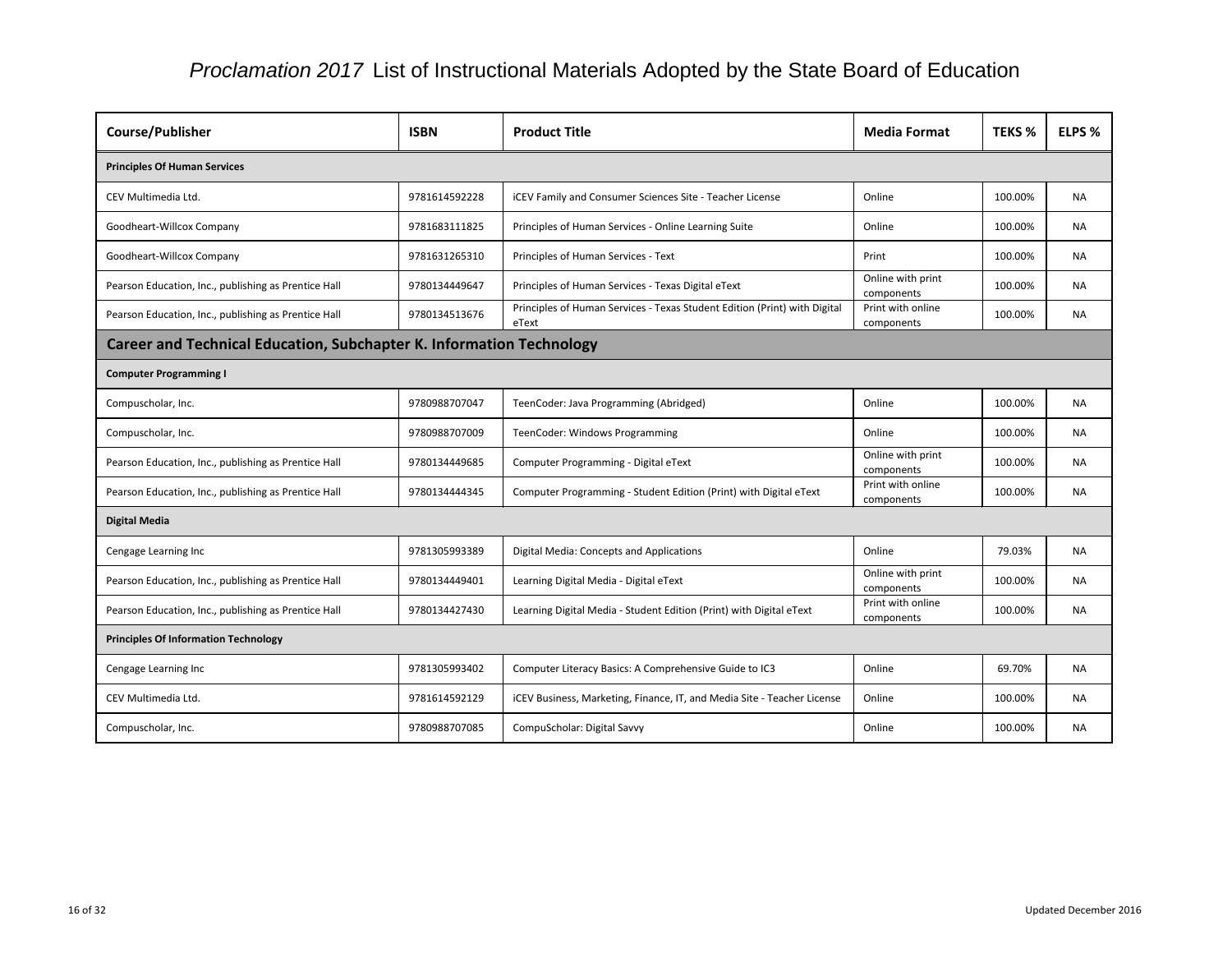| <b>Course/Publisher</b>                                                                     | <b>ISBN</b>   | <b>Product Title</b>                                                                                                | <b>Media Format</b>             | <b>TEKS %</b> | ELPS %    |  |  |  |
|---------------------------------------------------------------------------------------------|---------------|---------------------------------------------------------------------------------------------------------------------|---------------------------------|---------------|-----------|--|--|--|
| <b>Principles Of Information Technology (continued)</b>                                     |               |                                                                                                                     |                                 |               |           |  |  |  |
| Goodheart-Willcox Company                                                                   | 9781683110736 | Principles of Information Technology - Online Learning Suite                                                        | Online                          | 100.00%       | <b>NA</b> |  |  |  |
| Goodheart-Willcox Company                                                                   | 9781631264641 | Principles of Information Technology - Text                                                                         | Print                           | 100.00%       | <b>NA</b> |  |  |  |
| Pearson Education, Inc., publishing as Prentice Hall                                        | 9780134449524 | Principles of Information Technology - Texas Digital eText                                                          | Online with print<br>components | 100.00%       | <b>NA</b> |  |  |  |
| Pearson Education, Inc., publishing as Prentice Hall                                        | 9780134446547 | Principles of Information Technology - Texas Student Edition (Print) with<br>Digital eText                          | Print with online<br>components | 100.00%       | <b>NA</b> |  |  |  |
| <b>Web Technologies</b>                                                                     |               |                                                                                                                     |                                 |               |           |  |  |  |
| Compuscholar, Inc.                                                                          | 9780988707030 | KidCoder: Web Design                                                                                                | Online                          | 100.00%       | <b>NA</b> |  |  |  |
| Pearson Education, Inc., publishing as Prentice Hall                                        | 9780134460321 | Learning Web Technologies - Digital eText                                                                           | Online with print<br>components | 100.00%       | <b>NA</b> |  |  |  |
| Pearson Education, Inc., publishing as Prentice Hall                                        | 9780134427447 | Learning Web Technologies - Student Edition (Print) with Digital eText                                              | Print with online<br>components | 100.00%       | <b>NA</b> |  |  |  |
| Career and Technical Education, Subchapter L. Law, Public Safety, Corrections, and Security |               |                                                                                                                     |                                 |               |           |  |  |  |
| <b>Criminal Investigation</b>                                                               |               |                                                                                                                     |                                 |               |           |  |  |  |
| TPS Publishing, Inc.                                                                        | 9781847001320 | TPS Publishing Criminal Investigation CTE - Printed Student Edition and<br><b>Teacher Edition</b>                   | Print                           | 50.60%        | <b>NA</b> |  |  |  |
| TPS Publishing, Inc.                                                                        | 9781847001375 | TPS Publishing Criminal Investigation CTE - Printed Student Edition and<br>Teacher Edition plus Assessment Database | Print with online<br>components | 51.16%        | <b>NA</b> |  |  |  |
| TPS Publishing, Inc.                                                                        | 9781847001382 | TPS Publishing Criminal Investigation CTE - Online Subscription Plus<br>Assessment Database                         | Online                          | 51.16%        | <b>NA</b> |  |  |  |
| TPS Publishing, Inc.                                                                        | 9781847001337 | TPS Publishing Criminal Investigation CTE - Online Subscription to<br><b>Student and Teacher Edition</b>            | Online                          | 50.60%        | <b>NA</b> |  |  |  |
| <b>Forensic Science</b>                                                                     |               |                                                                                                                     |                                 |               |           |  |  |  |
| Pearson Education, Inc., publishing as Prentice Hall                                        | 9780134526171 | Forensic Science - Digital eText                                                                                    | Online with print<br>components | 100.00%       | 100.00%   |  |  |  |
| Pearson Education, Inc., publishing as Prentice Hall                                        | 9780134526065 | Forensic Science - Student Edition (Print) with Digital eText                                                       | Print with online<br>components | 100.00%       | 100.00%   |  |  |  |
| TPS Publishing, Inc.                                                                        | 9781847001184 | TPS Publishing Forensic Science CTE - Student Edition and Teacher<br><b>Edition in Print</b>                        | Print                           | 100.00%       | 100.00%   |  |  |  |
| TPS Publishing, Inc.                                                                        | 9781847001191 | TPS Publishing Forensic Science CTE - Student Edition and Teacher<br><b>Edition Online Subscription</b>             | Online                          | 100.00%       | 100.00%   |  |  |  |
| Law Enforcement I                                                                           |               |                                                                                                                     |                                 |               |           |  |  |  |
| TPS Publishing, Inc.                                                                        | 9781847001412 | TPS Publishing Law Enforcement I CTE - Printed Student Edition and<br><b>Teacher Edition</b>                        | Print                           | 100.00%       | <b>NA</b> |  |  |  |
| TPS Publishing, Inc.                                                                        | 9781847001429 | TPS Publishing Law Enforcement I CTE - Online Subscription to Teacher<br>and Student Edition                        | Online                          | 100.00%       | <b>NA</b> |  |  |  |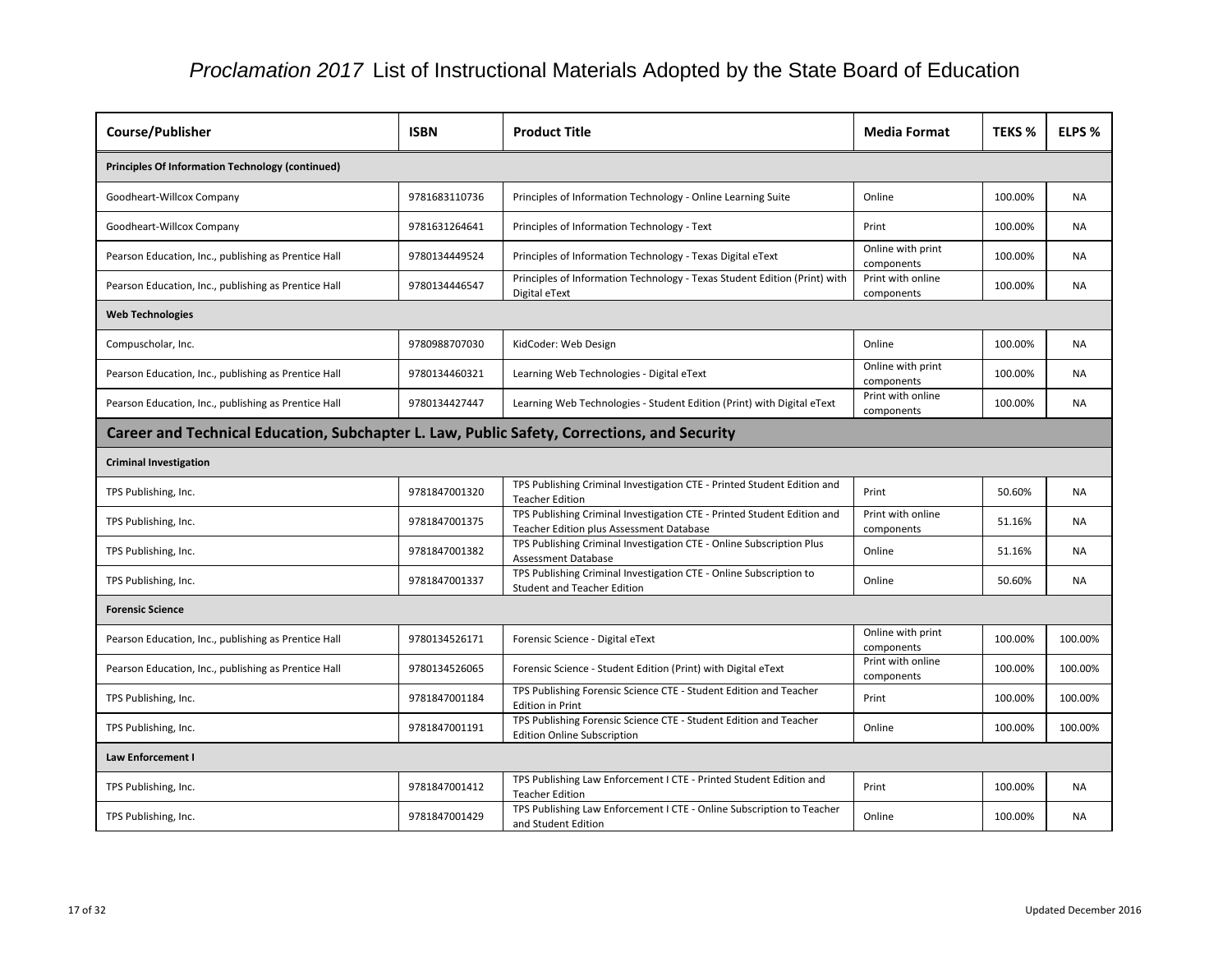| Course/Publisher                                                   | <b>ISBN</b>   | <b>Product Title</b>                                                                                                                   | <b>Media Format</b>             | <b>TEKS %</b> | ELPS %    |  |  |
|--------------------------------------------------------------------|---------------|----------------------------------------------------------------------------------------------------------------------------------------|---------------------------------|---------------|-----------|--|--|
| Principles Of Law, Public Safety, Corrections, and Security        |               |                                                                                                                                        |                                 |               |           |  |  |
| CEV Multimedia Ltd.                                                | 9781614592280 | iCEV Law, Public Safety, Corrections, and Security Site - Teacher License                                                              | Online                          | 100.00%       | NA.       |  |  |
| TPS Publishing, Inc.                                               | 9781847001399 | TPS Publishing Principles Of Law, Public Safety, Corrections, And Security<br><b>CTE - Printed Student Edition and Teacher Edition</b> | Print                           | 100.00%       | <b>NA</b> |  |  |
| TPS Publishing, Inc.                                               | 9781847001405 | TPS Publishing Principles Of Law, Public Safety, Corrections, And Security<br>CTE - Online subscription to Student and Teacher Edition | Online                          | 100.00%       | <b>NA</b> |  |  |
| <b>Career and Technical Education, Subchapter M. Manufacturing</b> |               |                                                                                                                                        |                                 |               |           |  |  |
| <b>Introduction to Welding</b>                                     |               |                                                                                                                                        |                                 |               |           |  |  |
| CEV Multimedia Ltd.                                                | 9781614592105 | iCEV Architecture, Construction, Transportation, and Manufacturing Site<br><b>Teacher License</b>                                      | Online                          | 100.00%       | NA.       |  |  |
| <b>Principles Of Manufacturing</b>                                 |               |                                                                                                                                        |                                 |               |           |  |  |
| CEV Multimedia Ltd.                                                | 9781614592105 | iCEV Architecture, Construction, Transportation, and Manufacturing Site<br><b>Teacher License</b>                                      | Online                          | 76.92%        | <b>NA</b> |  |  |
| <b>Welding I</b>                                                   |               |                                                                                                                                        |                                 |               |           |  |  |
| Cengage Learning Inc                                               | 9781305993198 | <b>Welding: Principles and Applications</b>                                                                                            | Online                          | 95.18%        | <b>NA</b> |  |  |
| CEV Multimedia Ltd.                                                | 9781614592105 | iCEV Architecture, Construction, Transportation, and Manufacturing Site<br><b>Teacher License</b>                                      | Online                          | 100.00%       | <b>NA</b> |  |  |
| Goodheart-Willcox Company                                          | 9781683110132 | Welding Fundamentals - Online Learning Suite                                                                                           | Online                          | 100.00%       | <b>NA</b> |  |  |
| Goodheart-Willcox Company                                          | 9781631263286 | <b>Welding Fundamentals - Text</b>                                                                                                     | Print                           | 100.00%       | <b>NA</b> |  |  |
| Pearson Education, Inc., publishing as Prentice Hall               | 9780134460543 | NCCER Welding - Texas Digital Courseware                                                                                               | Online with print<br>components | 100.00%       | <b>NA</b> |  |  |
| Pearson Education, Inc., publishing as Prentice Hall               | 9781323351253 | NCCER Welding - Texas Student Edition (Print) with Digital Courseware                                                                  | Print with online<br>components | 100.00%       | NA        |  |  |
| <b>Welding II</b>                                                  |               |                                                                                                                                        |                                 |               |           |  |  |
| CEV Multimedia Ltd.                                                | 9781614592105 | iCEV Architecture, Construction, Transportation, and Manufacturing Site<br><b>Teacher License</b>                                      | Online                          | 100.00%       | <b>NA</b> |  |  |

| at | <b>TEKS %</b> | <b>ELPS %</b> |
|----|---------------|---------------|
|    |               |               |
|    | 100.00%       | NA            |
|    | 100.00%       | <b>NA</b>     |
|    | 100.00%       | <b>NA</b>     |
|    |               |               |
|    |               |               |
|    | 100.00%       | <b>NA</b>     |
|    |               |               |
|    | 76.92%        | <b>NA</b>     |
|    |               |               |
|    | 95.18%        | ΝA            |
|    | 100.00%       | <b>NA</b>     |
|    | 100.00%       | NA            |
|    | 100.00%       | NΑ            |
| t  | 100.00%       | NΑ            |
| C  | 100.00%       | ΝA            |
|    |               |               |
|    | 100.00%       | <b>NA</b>     |
|    |               |               |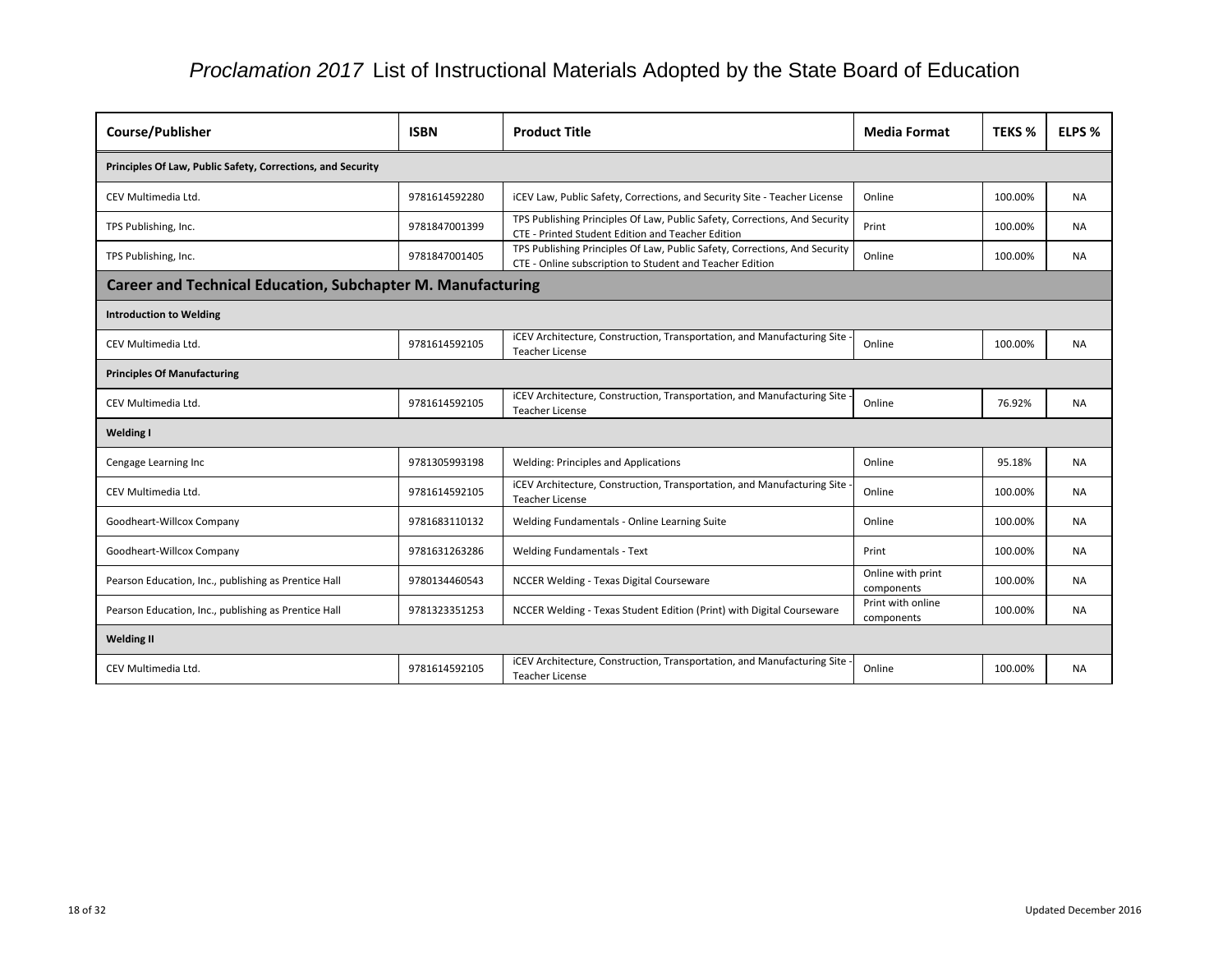| <b>TEKS %</b> | ELPS %    |
|---------------|-----------|
|               |           |
|               |           |
| 100.00%       | <b>NA</b> |
|               |           |
| 86.67%        | <b>NA</b> |
| 100.00%       | <b>NA</b> |
| 100.00%       | <b>NA</b> |
| 100.00%       | <b>NA</b> |
| 100.00%       | <b>NA</b> |
| 100.00%       | <b>NA</b> |
|               |           |
| 100.00%       | <b>NA</b> |
|               |           |
| 81.51%        | <b>NA</b> |
| 94.12%        | <b>NA</b> |
| 94.12%        | <b>NA</b> |
|               |           |
| 88.54%        | ΝA        |
| 100.00%       | <b>NA</b> |
|               |           |
|               |           |
| 100.00%       | <b>NA</b> |
| 100.00%       | <b>NA</b> |
|               |           |

| <b>Course/Publisher</b>                                                                         | <b>ISBN</b>   | <b>Product Title</b>                                                                               | <b>Media Format</b>             | <b>TEKS %</b> | ELPS %    |
|-------------------------------------------------------------------------------------------------|---------------|----------------------------------------------------------------------------------------------------|---------------------------------|---------------|-----------|
| <b>Career and Technical Education, Subchapter N. Marketing</b>                                  |               |                                                                                                    |                                 |               |           |
| <b>Advertising</b>                                                                              |               |                                                                                                    |                                 |               |           |
| CEV Multimedia Ltd.                                                                             | 9781614592129 | iCEV Business, Marketing, Finance, IT, and Media Site - Teacher License                            | Online                          | 100.00%       | <b>NA</b> |
| Entrepreneurship                                                                                |               |                                                                                                    |                                 |               |           |
| Cengage Learning Inc                                                                            | 9781305993204 | Entrepreneurship: Ideas in Action                                                                  | Online                          | 86.67%        | <b>NA</b> |
| CEV Multimedia Ltd.                                                                             | 9781614592129 | ICEV Business, Marketing, Finance, IT, and Media Site - Teacher License                            | Online                          | 100.00%       | <b>NA</b> |
| Goodheart-Willcox Company                                                                       | 9781683111139 | Entrepreneurship - Online Learning Suite                                                           | Online                          | 100.00%       | <b>NA</b> |
| Goodheart-Willcox Company                                                                       | 9781631266355 | Entrepreneurship - Text                                                                            | Print                           | 100.00%       | <b>NA</b> |
| Pearson Education, Inc., publishing as Prentice Hall                                            | 9780134571058 | Entrepreneurship: Owning Your Future - Digital eText Access                                        | Online with print<br>components | 100.00%       | <b>NA</b> |
| Pearson Education, Inc., publishing as Prentice Hall                                            | 9780134571171 | Entrepreneurship: Owning Your Future - Student Edition (Print) with<br><b>Digital eText Access</b> | Print with online<br>components | 100.00%       | NA.       |
| <b>Fashion Marketing</b>                                                                        |               |                                                                                                    |                                 |               |           |
| CEV Multimedia Ltd.                                                                             | 9781614592129 | iCEV Business, Marketing, Finance, IT, and Media Site - Teacher License                            | Online                          | 100.00%       | <b>NA</b> |
| <b>Practicum In Marketing</b>                                                                   |               |                                                                                                    |                                 |               |           |
| CEV Multimedia Ltd.                                                                             | 9781614592129 | ICEV Business, Marketing, Finance, IT, and Media Site - Teacher License                            | Online                          | 81.51%        | <b>NA</b> |
| Goodheart-Willcox Company                                                                       | 9781683111337 | Marketing Dynamics - Online Student Center                                                         | Online                          | 94.12%        | NA.       |
| Goodheart-Willcox Company                                                                       | 9781619603431 | <b>Marketing Dynamics - Text</b>                                                                   | Print                           | 94.12%        | <b>NA</b> |
| <b>Sports and Entertainment Marketing</b>                                                       |               |                                                                                                    |                                 |               |           |
| Cengage Learning Inc                                                                            | 9781305993211 | Sports and Entertainment Marketing                                                                 | Online                          | 88.54%        | NA.       |
| CEV Multimedia Ltd.                                                                             | 9781614592129 | iCEV Business, Marketing, Finance, IT, and Media Site - Teacher License                            | Online                          | 100.00%       | <b>NA</b> |
| Career and Technical Education, Subchapter O. Science, Technology, Engineering, and Mathematics |               |                                                                                                    |                                 |               |           |
| <b>Engineering Design and Presentation I</b>                                                    |               |                                                                                                    |                                 |               |           |
| Goodheart-Willcox Company                                                                       | 9781683113829 | <b>Exploring Drafting - Online Learning Suite</b>                                                  | Online                          | 100.00%       | NA.       |
| Goodheart-Willcox Company                                                                       | 9781631262654 | <b>Exploring Drafting - Text</b>                                                                   | Print                           | 100.00%       | <b>NA</b> |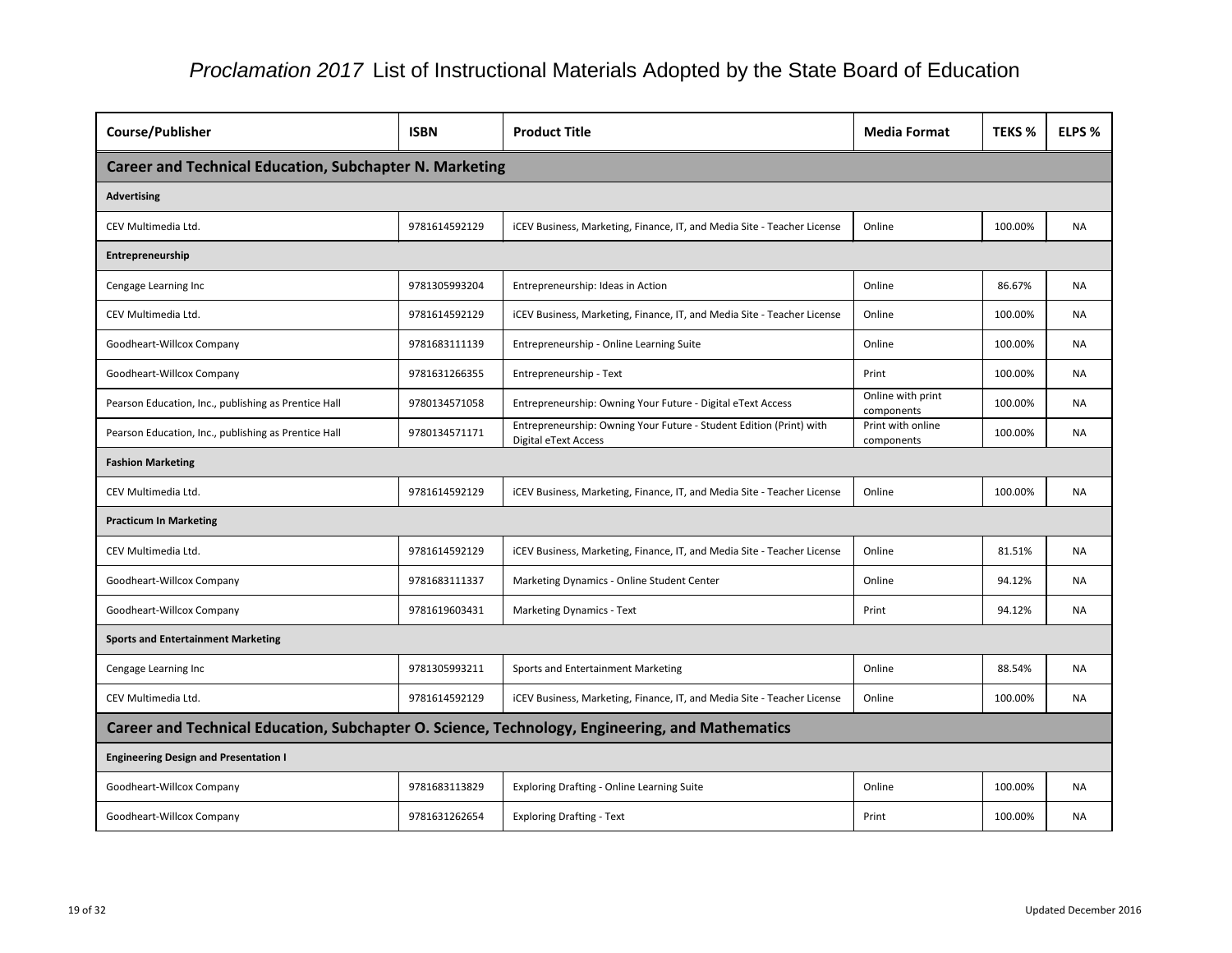| <b>Course/Publisher</b>                                                                  | <b>ISBN</b>   | <b>Product Title</b>                                                                         | <b>Media Format</b>             | <b>TEKS %</b> | <b>ELPS %</b> |
|------------------------------------------------------------------------------------------|---------------|----------------------------------------------------------------------------------------------|---------------------------------|---------------|---------------|
| <b>Principles Of Applied Engineering</b>                                                 |               |                                                                                              |                                 |               |               |
|                                                                                          |               |                                                                                              |                                 |               |               |
| Cengage Learning Inc                                                                     | 9781305993334 | Engineering Drawing and Design                                                               | Online                          | 83.02%        | <b>NA</b>     |
| Goodheart-Willcox Company                                                                | 9781683113522 | Engineering Fundamentals - Online Learning Suite                                             | Online                          | 100.00%       | <b>NA</b>     |
| Goodheart-Willcox Company                                                                | 9781631262852 | <b>Engineering Fundamentals - Text</b>                                                       | Print                           | 100.00%       | NA            |
| Pearson Education, Inc., publishing as Prentice Hall                                     | 9780134449562 | Principles of Applied Engineering - Texas Digital eText                                      | Online with print<br>components | 100.00%       | <b>NA</b>     |
| Pearson Education, Inc., publishing as Prentice Hall                                     | 9780134428017 | Principles of Applied Engineering - Texas Student Edition (Print) with<br>Digital eText      | Print with online<br>components | 100.00%       | <b>NA</b>     |
| Career and Technical Education, Subchapter P. Transporation, Distribution, and Logistics |               |                                                                                              |                                 |               |               |
| <b>Automotive Basics</b>                                                                 |               |                                                                                              |                                 |               |               |
| Electude USA                                                                             | 9789079595259 | Electude Automotive Maintenance and Light Repair Edition (per-student -<br>12 month license) | Online                          | 59.46%        | <b>NA</b>     |
| Goodheart-Willcox Company                                                                | 9781683110231 | Modern Automotive Technology - Online Learning Suite                                         | Online                          | 100.00%       | <b>NA</b>     |
| Goodheart-Willcox Company                                                                | 9781631263750 | Modern Automotive Technology - Text                                                          | Print                           | 100.00%       | <b>NA</b>     |
| Automotive Technology I: Maintenance and Light Repair                                    |               |                                                                                              |                                 |               |               |
| Electude USA                                                                             | 9789079595259 | Electude Automotive Maintenance and Light Repair Edition (per-student<br>12 month license)   | Online                          | 84.71%        | <b>NA</b>     |
| Goodheart-Willcox Company                                                                | 9781683110231 | Modern Automotive Technology - Online Learning Suite                                         | Online                          | 100.00%       | NA            |
| Goodheart-Willcox Company                                                                | 9781631263750 | Modern Automotive Technology - Text                                                          | Print                           | 100.00%       | <b>NA</b>     |
| Jones & Bartlett Learning                                                                | 9781284056730 | Fundamentals of Automotive Maintenance and Light Repair                                      | Print                           | 94.12%        | <b>NA</b>     |
| Pearson Education, Inc., publishing as Prentice Hall                                     | 9780134570990 | Automotive Technology - Digital eText                                                        | Online with print<br>components | 100.00%       | <b>NA</b>     |
| Pearson Education, Inc., publishing as Prentice Hall                                     | 9780134133423 | Automotive Technology - Student Edition (Print) with Digital eText                           | Print with online<br>components | 100.00%       | <b>NA</b>     |
| <b>Automotive Technology II: Automotive Service</b>                                      |               |                                                                                              |                                 |               |               |
| Electude USA                                                                             | 9789079595259 | Electude Automotive Maintenance and Light Repair Edition (per-student,<br>12 month license)  | Online                          | 86.49%        | <b>NA</b>     |
| Jones & Bartlett Learning                                                                | 9781449671082 | <b>Fundamentals of Automotive Technology</b>                                                 | Print                           | 95.95%        | NA            |
| <b>Basic Collision Repair and Refinishing</b>                                            |               |                                                                                              |                                 |               |               |
| Goodheart-Willcox Company                                                                | 9781683110439 | Auto Collision Repair and Refinishing - Online Learning Suite                                | Online                          | 100.00%       | <b>NA</b>     |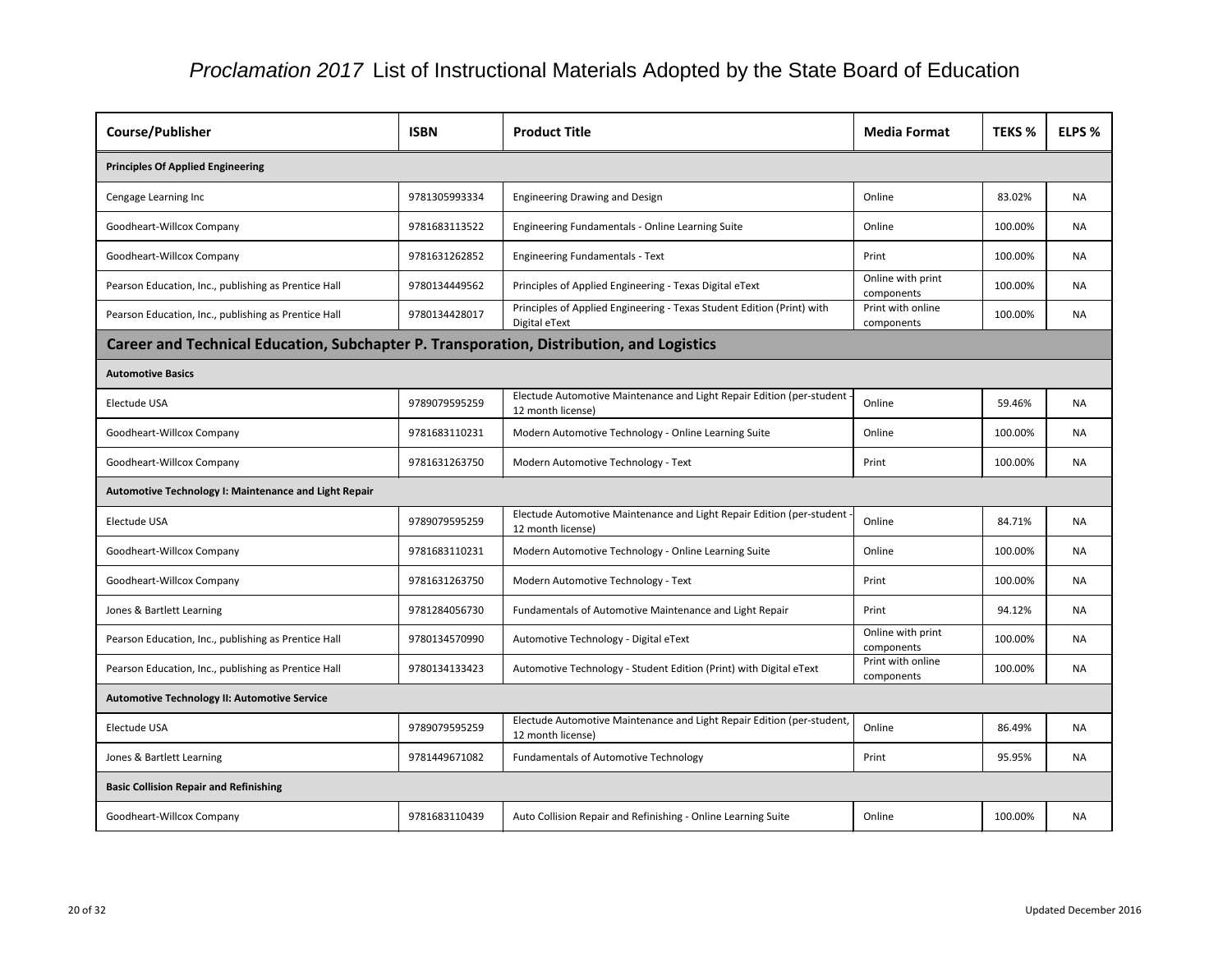| <b>Course/Publisher</b>                                   | <b>ISBN</b>   | <b>Product Title</b>                                                                                | <b>Media Format</b> | <b>TEKS %</b> | ELPS %    |  |  |
|-----------------------------------------------------------|---------------|-----------------------------------------------------------------------------------------------------|---------------------|---------------|-----------|--|--|
| <b>Basic Collision Repair and Refinishing (continued)</b> |               |                                                                                                     |                     |               |           |  |  |
| Goodheart-Willcox Company                                 | 9781631264009 | Auto Collision Repair and Refinishing - Text                                                        | Print               | 100.00%       | <b>NA</b> |  |  |
| <b>Collision Repair</b>                                   |               |                                                                                                     |                     |               |           |  |  |
| Goodheart-Willcox Company                                 | 9781683110439 | Auto Collision Repair and Refinishing - Online Learning Suite                                       | Online              | 98.81%        | <b>NA</b> |  |  |
| Goodheart-Willcox Company                                 | 9781631264009 | Auto Collision Repair and Refinishing - Text                                                        | Print               | 98.81%        | <b>NA</b> |  |  |
| <b>Diesel Equipment Technology I</b>                      |               |                                                                                                     |                     |               |           |  |  |
| CEV Multimedia Ltd.                                       | 9781614592105 | iCEV Architecture, Construction, Transportation, and Manufacturing Site<br><b>Teacher License</b>   | Online              | 78.57%        | <b>NA</b> |  |  |
| Jones & Bartlett Learning                                 | 9781284041163 | Fundamentals of Medium/Heavy Duty Commercial Truck Systems                                          | Print               | 57.14%        | <b>NA</b> |  |  |
| <b>Diesel Equipment Technology II</b>                     |               |                                                                                                     |                     |               |           |  |  |
| CEV Multimedia Ltd.                                       | 9781614592105 | iCEV Architecture, Construction, Transportation, and Manufacturing Site<br><b>Teacher License</b>   | Online              | 100.00%       | <b>NA</b> |  |  |
| <b>Principles Of Distribution and Logistics</b>           |               |                                                                                                     |                     |               |           |  |  |
| CEV Multimedia Ltd.                                       | 9781614592105 | iCEV Architecture, Construction, Transportation, and Manufacturing Site<br><b>Teacher License</b>   | Online              | 60.00%        | <b>NA</b> |  |  |
| <b>Principles Of Transportation Systems</b>               |               |                                                                                                     |                     |               |           |  |  |
| CEV Multimedia Ltd.                                       | 9781614592105 | iCEV Architecture, Construction, Transportation, and Manufacturing Site<br><b>Teacher License</b>   | Online              | 60.66%        | <b>NA</b> |  |  |
| <b>Small Engine Technology I</b>                          |               |                                                                                                     |                     |               |           |  |  |
| CEV Multimedia Ltd.                                       | 9781614592105 | iCEV Architecture, Construction, Transportation, and Manufacturing Site -<br><b>Teacher License</b> | Online              | 100.00%       | NA        |  |  |
| Goodheart-Willcox Company                                 | 9781683110330 | Small Gas Engines - Online Learning Suite                                                           | Online              | 100.00%       | <b>NA</b> |  |  |
| Goodheart-Willcox Company                                 | 9781631263903 | <b>Small Gas Engines - Text</b>                                                                     | Print               | 100.00%       | <b>NA</b> |  |  |
| <b>Small Engine Technology II</b>                         |               |                                                                                                     |                     |               |           |  |  |
| CEV Multimedia Ltd.                                       | 9781614592105 | iCEV Architecture, Construction, Transportation, and Manufacturing Site -<br><b>Teacher License</b> | Online              | 81.67%        | <b>NA</b> |  |  |

| at | <b>TEKS %</b> | ELPS %    |
|----|---------------|-----------|
|    |               |           |
|    | 100.00%       | <b>NA</b> |
|    |               |           |
|    | 98.81%        | <b>NA</b> |
|    | 98.81%        | ΝA        |
|    |               |           |
|    | 78.57%        | <b>NA</b> |
|    | 57.14%        | <b>NA</b> |
|    |               |           |
|    | 100.00%       | <b>NA</b> |
|    |               |           |
|    | 60.00%        | <b>NA</b> |
|    |               |           |
|    | 60.66%        | <b>NA</b> |
|    |               |           |
|    | 100.00%       | <b>NA</b> |
|    | 100.00%       | ΝA        |
|    | 100.00%       | ΝA        |
|    |               |           |
|    | 81.67%        | <b>NA</b> |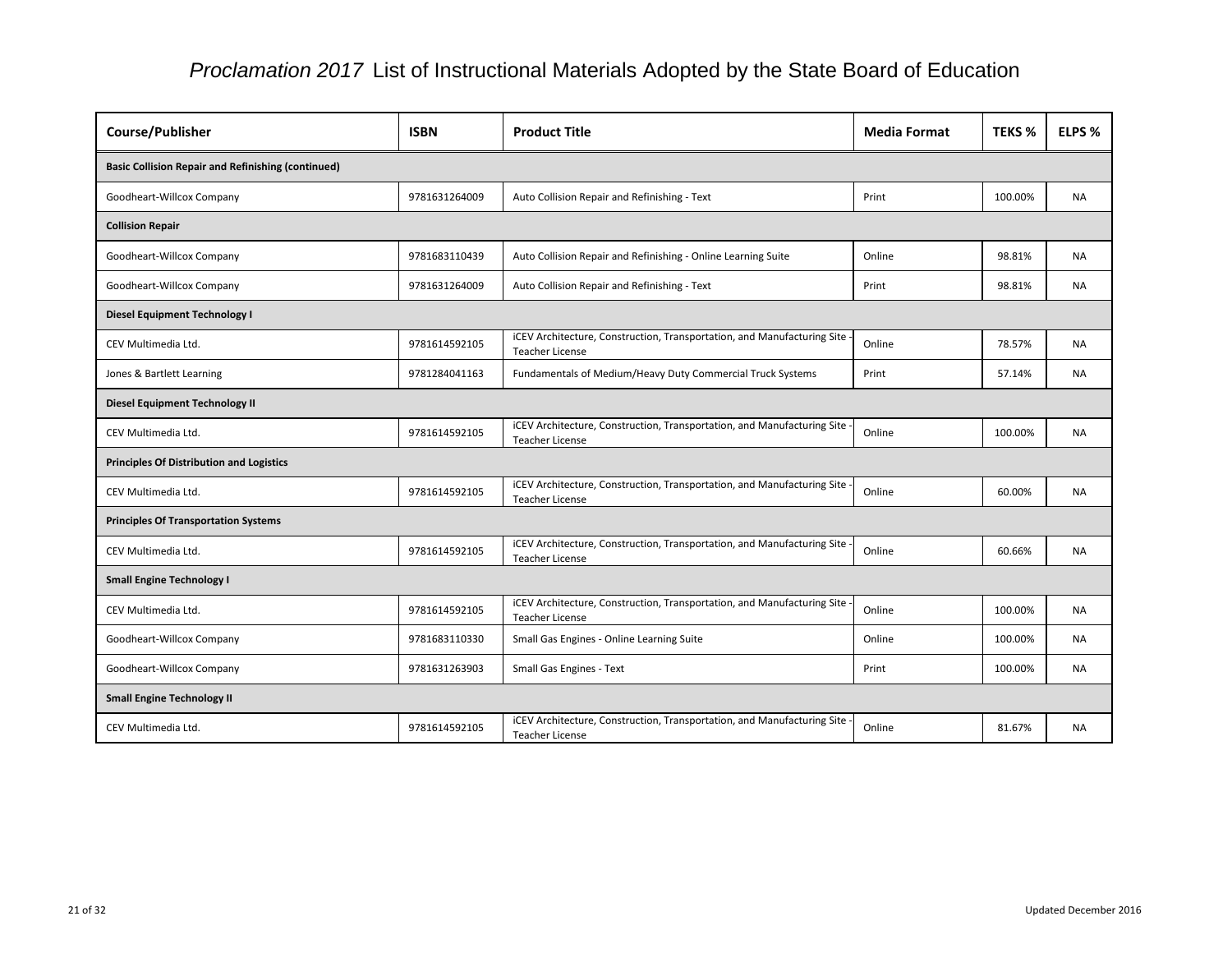| Course/Publisher                         | <b>ISBN</b>   | <b>Product Title</b>                                                  | <b>Media Format</b>             | <b>TEKS %</b> | ELPS %    |
|------------------------------------------|---------------|-----------------------------------------------------------------------|---------------------------------|---------------|-----------|
| Languages Other Than English, Elementary |               |                                                                       |                                 |               |           |
| Chinese, Level I, Elementary             |               |                                                                       |                                 |               |           |
| Global Classroom Alliance/Sinolingua     | 9787802004023 | Chinese for Elementary School Book 1 (1 Textbook, Exercise Book A&B)  | Print                           | 66.67%        | NA.       |
| Phoenix Tree Publishing Inc.             | 9787561930496 | Easy Steps to Chinese for Kids Txtbk. Vol. 1AB                        | Print                           | 58.33%        | <b>NA</b> |
| <b>Chinese, Level II, Elementary</b>     |               |                                                                       |                                 |               |           |
| Global Classroom Alliance/Sinolingua     | 9787802004092 | Chinese for Elementary School Book 4 (1 Textbook, Exercise Book A&B)  | Print                           | 66.67%        | <b>NA</b> |
| Chinese, Level IV, Elementary            |               |                                                                       |                                 |               |           |
| Global Classroom Alliance/Sinolingua     | 9787802005532 | Chinese for Elementary School Book 10 (1 Textbook, Exercise Book A&B) | Print                           | 50.00%        | <b>NA</b> |
| Spanish, Level I, Elementary             |               |                                                                       |                                 |               |           |
| Santillana Publishing Company            | 9781682920237 | Descubre el Español A, Grades K, Texas Edition                        | Online                          | 100.00%       | NA        |
| Santillana Publishing Company            | 9781682920244 | Descubre el español B, Grade 1, Texas Edition                         | Online                          | 100.00%       | <b>NA</b> |
| Santillana Publishing Company            | 9781682920251 | Descubre el Español C, Grade 2, Texas Edition                         | Online                          | 100.00%       | <b>NA</b> |
| Santillana Publishing Company            | 9781631139833 | Descubre el Español A, Grades K, Texas Edition                        | Print with online<br>components | 100.00%       | <b>NA</b> |
| Santillana Publishing Company            | 9781631139840 | Descubre el español B, Grade 1, Texas Edition                         | Print with online<br>components | 100.00%       | <b>NA</b> |
| Santillana Publishing Company            | 9781631139857 | Descubre el Español C, Grade 2, Texas Edition                         | Print with online<br>components | 100.00%       | <b>NA</b> |
| Spanish, Level II, Elementary            |               |                                                                       |                                 |               |           |
| Santillana Publishing Company            | 9781682920268 | Descubre el Español D, Grade 3, Texas Edition                         | Online                          | 100.00%       | <b>NA</b> |
| Santillana Publishing Company            | 9781682920275 | Descubre el español E, Grade 4, Texas Edition                         | Online                          | 100.00%       | <b>NA</b> |
| Santillana Publishing Company            | 9781682920282 | Descubre el español F, Grade 5, Texas Edition                         | Online                          | 100.00%       | <b>NA</b> |
| Santillana Publishing Company            | 9781631139864 | Descubre el Español D, Grade 3, Texas Edition                         | Print with online<br>components | 100.00%       | <b>NA</b> |
| Santillana Publishing Company            | 9781631139871 | Descubre el español E, Grade 4, Texas Edition                         | Print with online<br>components | 100.00%       | <b>NA</b> |
| Santillana Publishing Company            | 9781631139888 | Descubre el español F, Grade 5, Texas Edition                         | Print with online<br>components | 100.00%       | NA        |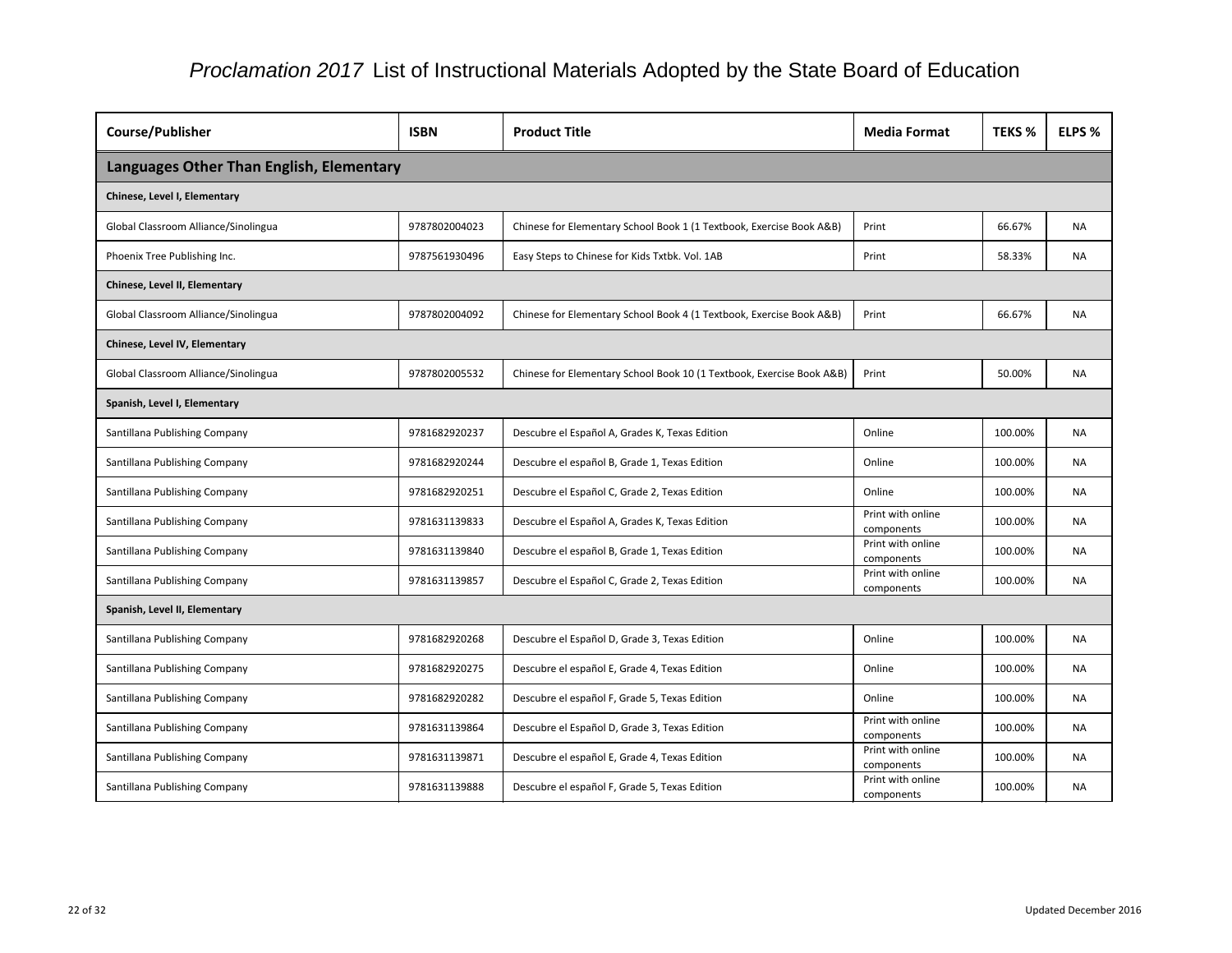| <b>Course/Publisher</b>                     | <b>ISBN</b>   | <b>Product Title</b>                                                                         | <b>Media Format</b>             | <b>TEKS %</b> | ELPS %    |
|---------------------------------------------|---------------|----------------------------------------------------------------------------------------------|---------------------------------|---------------|-----------|
| Languages Other Than English, Middle School |               |                                                                                              |                                 |               |           |
| Chinese, Level I, Middle School             |               |                                                                                              |                                 |               |           |
| Global Classroom Alliance/Sinolingua        | 9787513800044 | Voyages in Chinese for Middle School Students, Student's Book 1                              | Print                           | 75.00%        | <b>NA</b> |
| Chinese, Level II, Middle School            |               |                                                                                              |                                 |               |           |
| Global Classroom Alliance/Sinolingua        | 9787513801386 | Voyages in Chinese for Middle School Students, Student's Book 2                              | Print                           | 66.67%        | <b>NA</b> |
| Phoenix Tree Publishing Inc.                | 9787561918104 | Easy Steps to Chinese Txtbk. Vol. 2                                                          | Print                           | 58.33%        | <b>NA</b> |
| Chinese, Level III, Middle School           |               |                                                                                              |                                 |               |           |
| Global Classroom Alliance/Sinolingua        | 9787513804585 | Voyages in Chinese for Middle School Students, Student's Book 3                              | Print                           | 53.85%        | <b>NA</b> |
| Phoenix Tree Publishing Inc.                | 9787561918890 | Easy Steps to Chinese Txtbk. Vol. 3                                                          | Print                           | 61.54%        | <b>NA</b> |
| Chinese, Level IV, Middle School            |               |                                                                                              |                                 |               |           |
| Global Classroom Alliance/Sinolingua        | 9787513804585 | Voyages in Chinese for Middle School Students, Student's Book 3                              | Print                           | 69.23%        | <b>NA</b> |
| Phoenix Tree Publishing Inc.                | 9787561919965 | Easy Steps to Chinese Txtbk. Vol. 4                                                          | Print                           | 57.14%        | <b>NA</b> |
| French, Level I, Middle School              |               |                                                                                              |                                 |               |           |
| <b>EMC Publishing, LLC</b>                  | 9780821966662 | T'es branche? Level 1A Textbook                                                              | Print                           | 58.33%        | <b>NA</b> |
| <b>EMC Publishing, LLC</b>                  | 9780821966679 | T'es branche? Level 1B Textbook                                                              | Print                           | 75.00%        | NA        |
| Houghton Mifflin Harcourt Depository        | 9780544854543 | Holt McDougal Bien dit! Texas Hybrid Classroom Package (Print/8-Year<br>Digital) Level 1A/1B | Online with print<br>components | 100.00%       | <b>NA</b> |
| Houghton Mifflin Harcourt Depository        | 9780544854659 | Holt McDougal Bien dit! Texas Digital Classroom Package (8-Year Digital)<br>Level 1A/1B      | Online                          | 100.00%       | <b>NA</b> |
| Houghton Mifflin Harcourt Depository        | 9780544854888 | Holt McDougal Bien dit! Texas Hybrid Classroom Package (Print/8-Year<br>Digital) Level 1     | Online with print<br>components | 100.00%       | NA.       |
| Houghton Mifflin Harcourt Depository        | 9780544854826 | Holt McDougal Bien dit! Texas Digital Classroom Package (8-Year Digital)<br>Level 1          | Online                          | 100.00%       | NA        |
| French, Level II, Middle School             |               |                                                                                              |                                 |               |           |
| Houghton Mifflin Harcourt Depository        | 9780544855557 | Holt McDougal Bien dit! Texas Hybrid Classroom Package (Print/8-Year<br>Digital) Level 2     | Online with print<br>components | 100.00%       | <b>NA</b> |
| Houghton Mifflin Harcourt Depository        | 9780544854833 | Holt McDougal Bien dit! Texas Digital Classroom Package (8-Year Digital)<br>Level 2          | Online                          | 100.00%       | NA        |

| nat | <b>TEKS %</b> | <b>ELPS %</b> |
|-----|---------------|---------------|
|     |               |               |
|     |               |               |
|     | 75.00%        | <b>NA</b>     |
|     |               |               |
|     | 66.67%        | NA            |
|     | 58.33%        | ΝA            |
|     |               |               |
|     | 53.85%        | NA            |
|     | 61.54%        | <b>NA</b>     |
|     |               |               |
|     | 69.23%        | NA            |
|     | 57.14%        | <b>NA</b>     |
|     |               |               |
|     | 58.33%        | <b>NA</b>     |
|     | 75.00%        | NA            |
| int | 100.00%       | <b>NA</b>     |
|     | 100.00%       | NA            |
| int | 100.00%       | <b>NA</b>     |
|     | 100.00%       | ΝA            |
|     |               |               |
| int | 100.00%       | <b>NA</b>     |
|     | 100.00%       | <b>NA</b>     |
|     |               |               |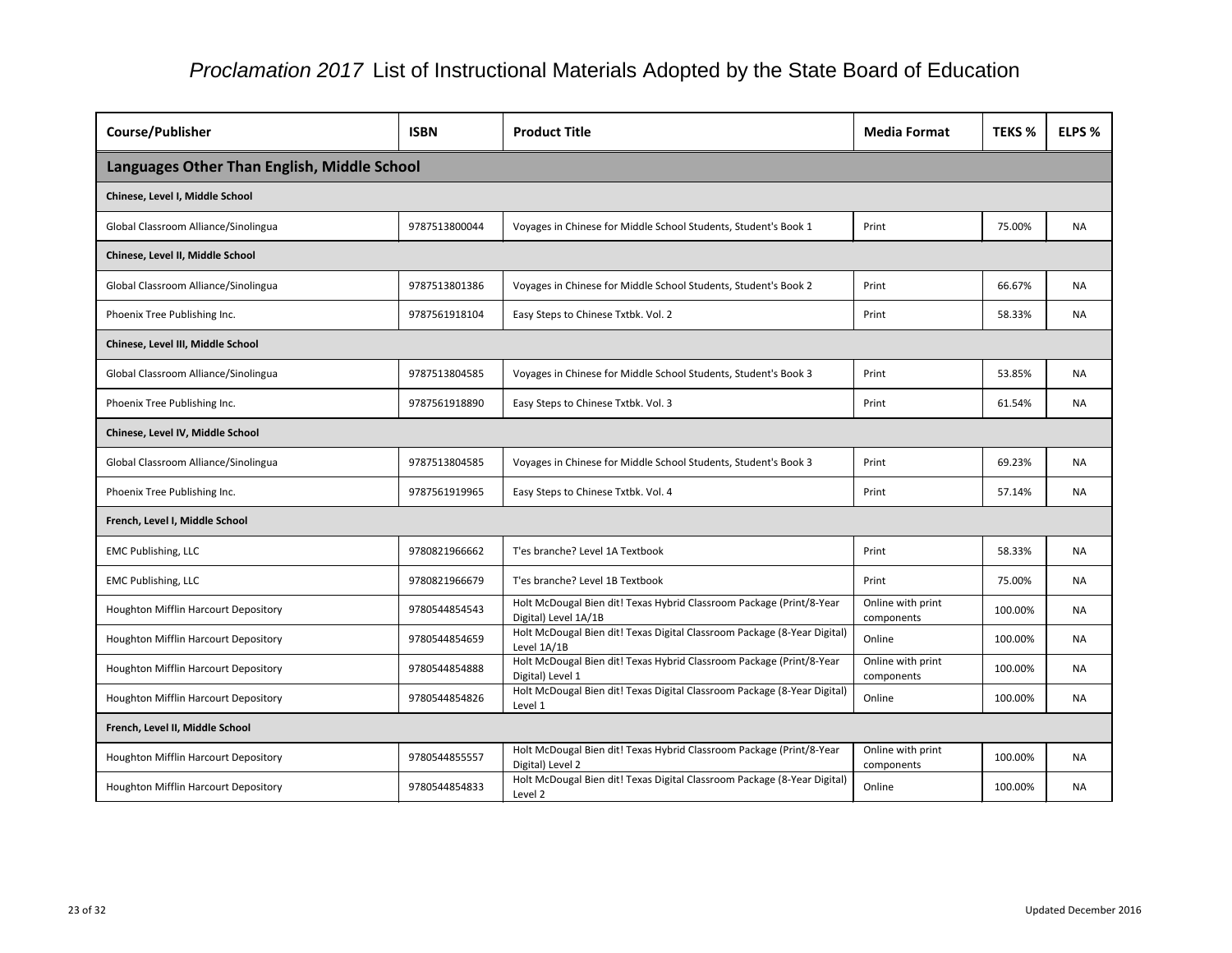| <b>Course/Publisher</b>                              | <b>ISBN</b>   | <b>Product Title</b>                                                                           | <b>Media Format</b>             | <b>TEKS %</b> | <b>ELPS %</b> |
|------------------------------------------------------|---------------|------------------------------------------------------------------------------------------------|---------------------------------|---------------|---------------|
| German, Level I, Middle School                       |               |                                                                                                |                                 |               |               |
| Klett-Langenscheidt                                  | 9783126052313 | Portfolio Deutsch Level 1                                                                      | Print                           | 100.00%       | <b>NA</b>     |
| Klett-Langenscheidt                                  | 9783126063135 | geni@l klick A1                                                                                | Print                           | 100.00%       | <b>NA</b>     |
| German, Level II, Middle School                      |               |                                                                                                |                                 |               |               |
| Klett-Langenscheidt                                  | 9783126063463 | Portfolio Deutsch Level 2                                                                      | Print                           | 100.00%       | <b>NA</b>     |
| Klett-Langenscheidt                                  | 9783126063173 | geni@l klick A2                                                                                | Print                           | 100.00%       | <b>NA</b>     |
| German, Level III, Middle School                     |               |                                                                                                |                                 |               |               |
| Klett-Langenscheidt                                  | 9783126063524 | Portfolio Deutsch Level 3                                                                      | Print                           | 100.00%       | <b>NA</b>     |
| Klett-Langenscheidt                                  | 9783126051545 | geni@l klick B1                                                                                | Print                           | 100.00%       | <b>NA</b>     |
| Spanish, Level I, Middle School                      |               |                                                                                                |                                 |               |               |
| <b>EMC Publishing, LLC</b>                           | 9780821977514 | Que chevere! Level 1A Textbook                                                                 | Print                           | 50.00%        | <b>NA</b>     |
| <b>EMC Publishing, LLC</b>                           | 9780821977521 | Que chevere! Level 1B Textbook                                                                 | Print                           | 83.33%        | <b>NA</b>     |
| <b>Houghton Mifflin Harcourt Depository</b>          | 9780544854550 | Holt McDougal Avancemos! Texas Hybrid Classroom Package (Print/8-<br>Year Digital) Level 1A/1B | Online with print<br>components | 100.00%       | <b>NA</b>     |
| Houghton Mifflin Harcourt Depository                 | 9780544854604 | Holt McDougal Avancemos! Texas Digital Classroom Package (8-Year<br>Digital) Level 1A/1B       | Online                          | 100.00%       | <b>NA</b>     |
| Houghton Mifflin Harcourt Depository                 | 9780544854628 | Holt McDougal Avancemos! Texas Digital Classroom Package (8-Year<br>Digital) Level 1           | Online                          | 100.00%       | <b>NA</b>     |
| Houghton Mifflin Harcourt Depository                 | 9780544854574 | Holt McDougal Avancemos! Texas Hybrid Classroom Package (Print/8-<br>Year Digital) Level 1     | Online with print<br>components | 100.00%       | <b>NA</b>     |
| McGraw-Hill School Division                          | 9780076706938 | Texas ¡Así se dice! Level 1                                                                    | Print                           | 100.00%       | <b>NA</b>     |
| McGraw-Hill School Division                          | 9780076706907 | Texas jAsí se dice! Level 1                                                                    | Online                          | 100.00%       | <b>NA</b>     |
| Pearson Education, Inc., publishing as Prentice Hall | 9780328912063 | Autentico A - Texas Digital Courseware                                                         | Online with print<br>components | 100.00%       | <b>NA</b>     |
| Pearson Education, Inc., publishing as Prentice Hall | 9780328912070 | Autentico B - Texas Digital Courseware                                                         | Online with print<br>components | 100.00%       | <b>NA</b>     |
| Pearson Education, Inc., publishing as Prentice Hall | 9780328911912 | Autentico A - Texas Student Edition (Print) with Digital Courseware                            | Print with online<br>components | 100.00%       | <b>NA</b>     |
| Pearson Education, Inc., publishing as Prentice Hall | 9780328911929 | Autentico B - Texas Student Edition (Print) with Digital Courseware                            | Print with online<br>components | 100.00%       | <b>NA</b>     |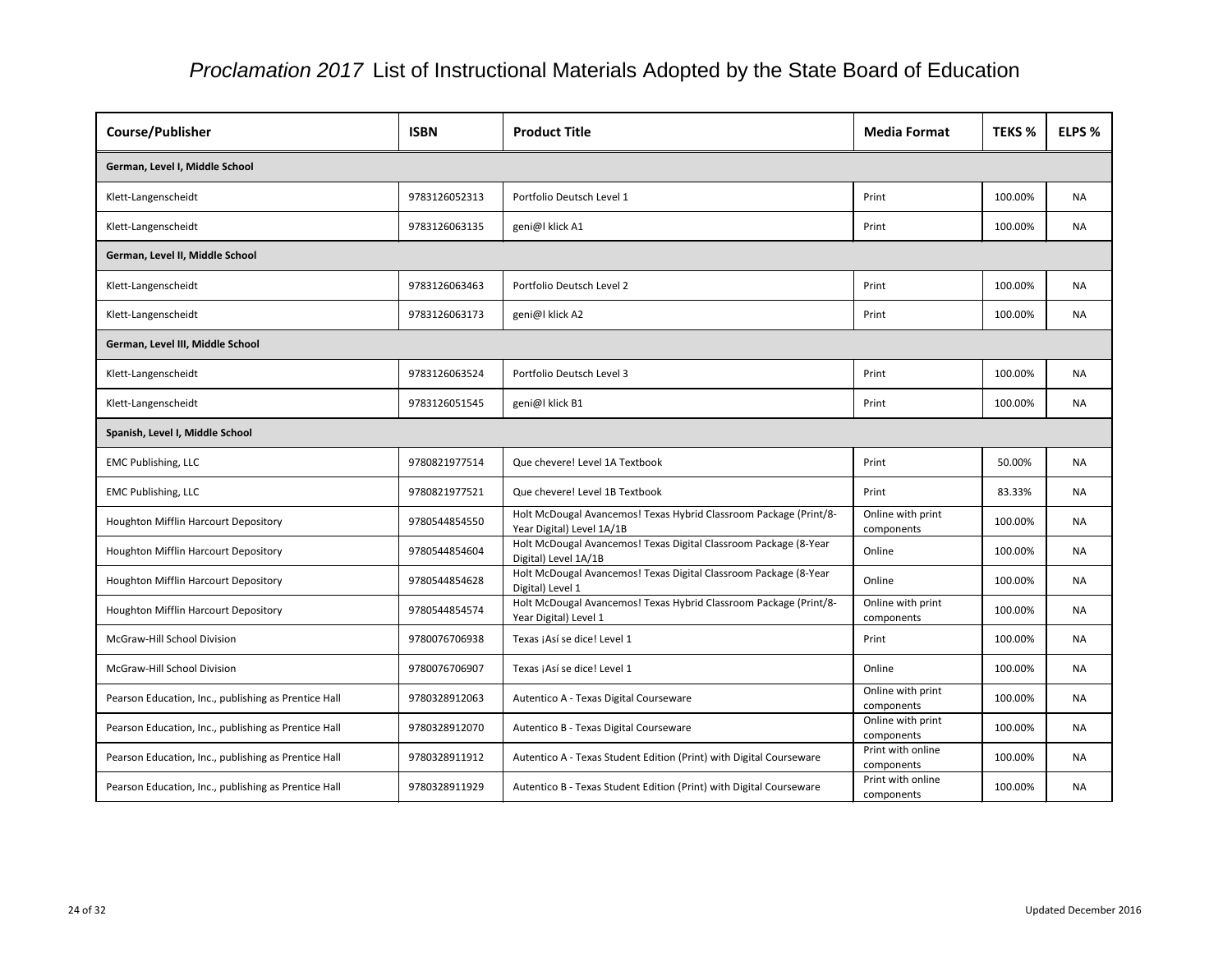| Course/Publisher                            | <b>ISBN</b>   | <b>Product Title</b>                                                                       | <b>Media Format</b>             | <b>TEKS %</b> | ELPS %    |
|---------------------------------------------|---------------|--------------------------------------------------------------------------------------------|---------------------------------|---------------|-----------|
| Spanish, Level I, Middle School (continued) |               |                                                                                            |                                 |               |           |
| Santillana Publishing Company               | 9781631138041 | Español Santillana, Middle 1B, Texas Edition                                               | Online                          | 100.00%       | <b>NA</b> |
| Santillana Publishing Company               | 9781631137952 | Español Santillana, Middle Level 1A, Texas Edition                                         | Online                          | 100.00%       | <b>NA</b> |
| Santillana Publishing Company               | 9781631137983 | Español Santillana, Middle 1B, Texas Edition                                               | Print with online<br>components | 100.00%       | <b>NA</b> |
| Santillana Publishing Company               | 9781631137891 | Español Santillana, Middle Level 1A, Texas Edition                                         | Print with online<br>components | 100.00%       | <b>NA</b> |
| Spanish, Level II, Middle School            |               |                                                                                            |                                 |               |           |
| Houghton Mifflin Harcourt Depository        | 9780544854635 | Holt McDougal Avancemos! Texas Digital Classroom Package (8-Year<br>Digital) Level 2       | Online                          | 100.00%       | <b>NA</b> |
| Houghton Mifflin Harcourt Depository        | 9780544854581 | Holt McDougal Avancemos! Texas Hybrid Classroom Package (Print/8-<br>Year Digital) Level 2 | Online with print<br>components | 100.00%       | <b>NA</b> |
| Languages Other Than English, High School   |               |                                                                                            |                                 |               |           |
| Chinese, Level I, High School               |               |                                                                                            |                                 |               |           |
| Cheng & Tsui Co., Inc.                      | 9780887276620 | Huanying: An Invitation to Chinese 1                                                       | Print                           | 50.00%        | <b>NA</b> |
| Cheng & Tsui Co., Inc.                      | 9780887276446 | Integrated Chinese Level 1 Part 1                                                          | Print                           | 66.67%        | <b>NA</b> |
| Global Classroom Alliance/Sinolingua        | 9787513805605 | Feiyue Basic Chinese Student's Book 1                                                      | Print                           | 75.00%        | <b>NA</b> |
| Chinese, Level II, High School              |               |                                                                                            |                                 |               |           |
| Cheng & Tsui Co., Inc.                      | 9780887277252 | Huanying An Invitation to Chinese 2                                                        | Print                           | 66.67%        | <b>NA</b> |
| Cheng & Tsui Co., Inc.                      | 9780887276705 | Integrated Chinese Level 1 Part 2                                                          | Print                           | 66.67%        | <b>NA</b> |
| Global Classroom Alliance/Sinolingua        | 9787513805605 | Feiyue Basic Chinese Student's Book 1                                                      | Print                           | 66.67%        | NA        |
| Phoenix Tree Publishing Inc.                | 9787561918104 | Easy Steps to Chinese Txtbk. Vol. 2                                                        | Print                           | 58.33%        | <b>NA</b> |
| Chinese, Level III, High School             |               |                                                                                            |                                 |               |           |
| Cheng & Tsui Co., Inc.                      | 9780887277405 | Huanying An Invitation to Chinese 3                                                        | Print                           | 69.23%        | <b>NA</b> |
| Cheng & Tsui Co., Inc.                      | 9780887276804 | Integrated Chinese Level 2 Part 1                                                          | Print                           | 69.23%        | NA        |
| Global Classroom Alliance/Sinolingua        | 9787513805612 | Feiyue Basic Chinese Student's Book 2                                                      | Print                           | 69.23%        | <b>NA</b> |
| Phoenix Tree Publishing Inc.                | 9787561918890 | Easy Steps to Chinese Txtbk. Vol. 3                                                        | Print                           | 61.54%        | <b>NA</b> |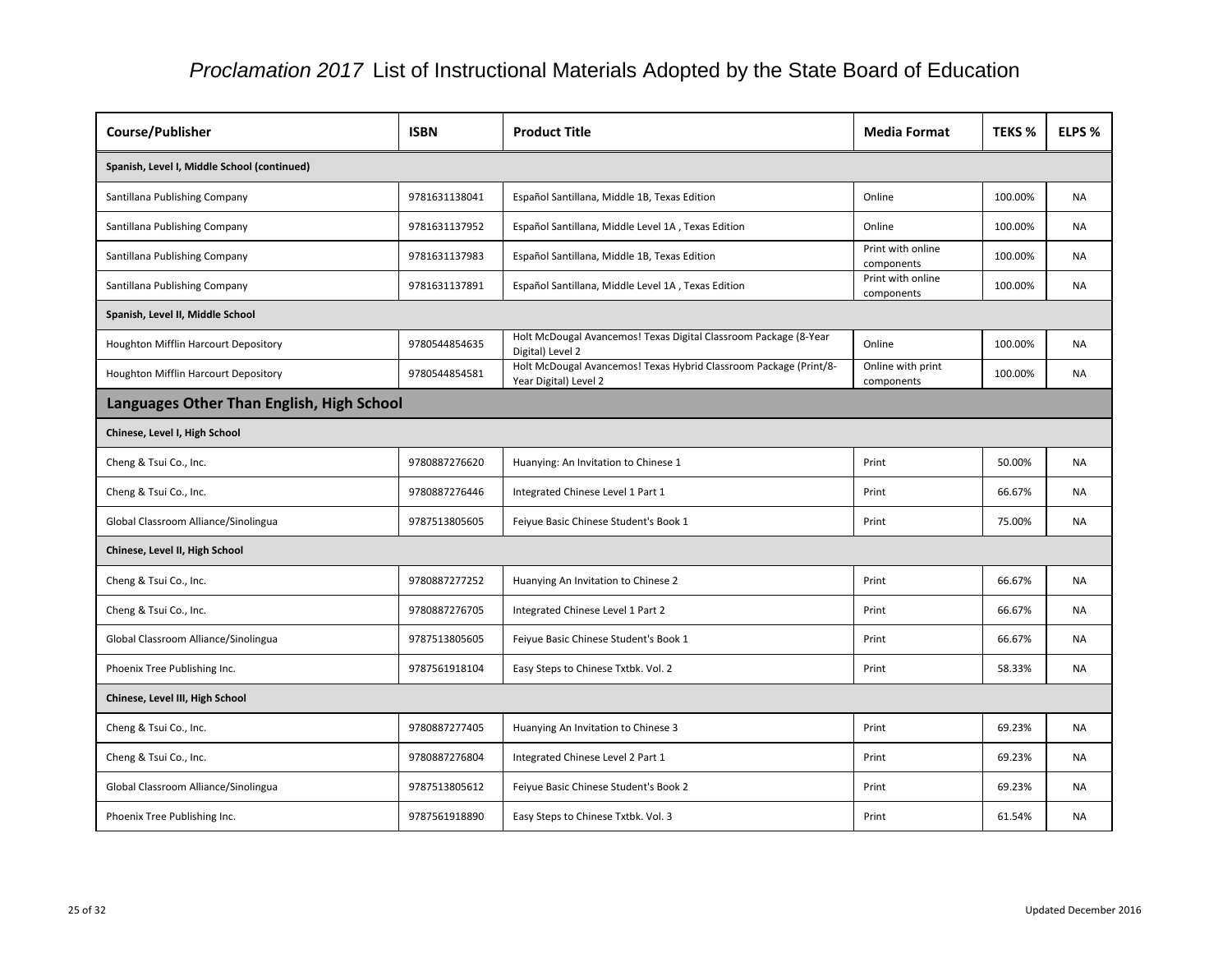| Course/Publisher                                | <b>ISBN</b>   | <b>Product Title</b>                                                                     | <b>Media Format</b>             | <b>TEKS %</b> | <b>ELPS %</b> |
|-------------------------------------------------|---------------|------------------------------------------------------------------------------------------|---------------------------------|---------------|---------------|
| Chinese, Level IV, High School                  |               |                                                                                          |                                 |               |               |
| Cheng & Tsui Co., Inc.                          | 9780887277382 | Huanying An Invitation to Chinese 4                                                      | Print                           | 61.54%        | <b>NA</b>     |
| Cheng & Tsui Co., Inc.                          | 9780887276897 | Integrated Chinese Level 2 Part 2                                                        | Print                           | 53.85%        | <b>NA</b>     |
| Global Classroom Alliance/Sinolingua            | 9787513805612 | Feiyue Basic Chinese Student's Book 2                                                    | Print                           | 71.43%        | <b>NA</b>     |
| Phoenix Tree Publishing Inc.                    | 9787561919965 | Easy Steps to Chinese Txtbk. Vol. 4                                                      | Print                           | 57.14%        | <b>NA</b>     |
| Chinese, Level V, High School                   |               |                                                                                          |                                 |               |               |
| Global Classroom Alliance/Sinolingua            | 9787513801362 | Feiyue Intermediate Chinese Student's Book 1                                             | Print                           | 100.00%       | <b>NA</b>     |
| Phoenix Tree Publishing Inc.                    | 9787561921036 | Easy Steps to Chinese Txtbk. Vol. 5                                                      | Print                           | 66.67%        | <b>NA</b>     |
| Chinese, Level VI, High School                  |               |                                                                                          |                                 |               |               |
| Global Classroom Alliance/Sinolingua            | 9787513801362 | Feiyue Intermediate Chinese Student's Book 1                                             | Print                           | 100.00%       | NA.           |
| Phoenix Tree Publishing Inc.                    | 9787561923818 | Easy Steps to Chinese Txtbk. Vol. 6                                                      | Print                           | 60.00%        | <b>NA</b>     |
| Chinese, Level VII, High School                 |               |                                                                                          |                                 |               |               |
| Global Classroom Alliance/Sinolingua            | 9787513801355 | Feiyue Intermediate Chinese Student's Book 2                                             | Print                           | 50.00%        | <b>NA</b>     |
| Phoenix Tree Publishing Inc.                    | 9787561927915 | Easy Steps to Chinese Txtbk. Vol. 7                                                      | Print                           | 60.00%        | NA            |
| Discovering Languages and Cultures, High School |               |                                                                                          |                                 |               |               |
| <b>EMC Publishing, LLC</b>                      | 9780821992944 | Exploring Spanish Textbook + Workbook Package                                            | Print                           | 75.00%        | <b>NA</b>     |
| French, Level I, High School                    |               |                                                                                          |                                 |               |               |
| <b>EMC Publishing, LLC</b>                      | 9780821958520 | T'es branche? Level 1 Textbook                                                           | Print                           | 75.00%        | <b>NA</b>     |
| Houghton Mifflin Harcourt Depository            | 9780544854888 | Holt McDougal Bien dit! Texas Hybrid Classroom Package (Print/8-Year<br>Digital) Level 1 | Online with print<br>components | 100.00%       | <b>NA</b>     |
| Houghton Mifflin Harcourt Depository            | 9780544854826 | Holt McDougal Bien dit! Texas Digital Classroom Package (8-Year Digital)<br>Level 1      | Online                          | 100.00%       | <b>NA</b>     |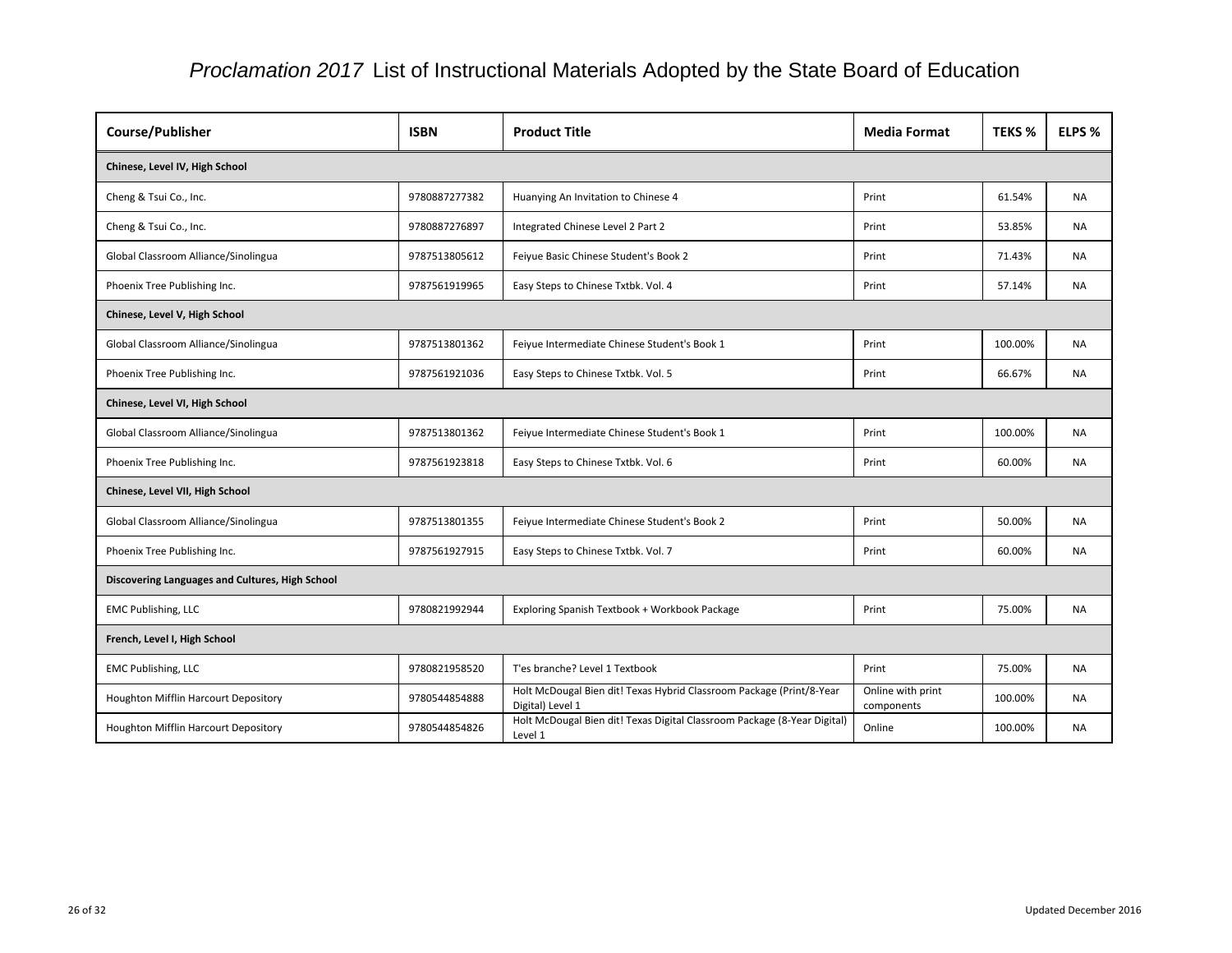| Course/Publisher                     | <b>ISBN</b>   | <b>Product Title</b>                                                                     | <b>Media Format</b>             | <b>TEKS %</b> | <b>ELPS %</b> |
|--------------------------------------|---------------|------------------------------------------------------------------------------------------|---------------------------------|---------------|---------------|
| French, Level II, High School        |               |                                                                                          |                                 |               |               |
| <b>EMC Publishing, LLC</b>           | 9780821959978 | T'es branche? Level 2 Textbook                                                           | Print                           | 66.67%        | <b>NA</b>     |
| Houghton Mifflin Harcourt Depository | 9780544855557 | Holt McDougal Bien dit! Texas Hybrid Classroom Package (Print/8-Year<br>Digital) Level 2 | Online with print<br>components | 100.00%       | <b>NA</b>     |
| Houghton Mifflin Harcourt Depository | 9780544854833 | Holt McDougal Bien dit! Texas Digital Classroom Package (8-Year Digital)<br>Level 2      | Online                          | 100.00%       | <b>NA</b>     |
| French, Level III, High School       |               |                                                                                          |                                 |               |               |
| Houghton Mifflin Harcourt Depository | 9780544855564 | Holt McDougal Bien dit! Texas Hybrid Classroom Package (Print/8-Year<br>Digital) Level 3 | Online with print<br>components | 100.00%       | <b>NA</b>     |
| Houghton Mifflin Harcourt Depository | 9780544854840 | Holt McDougal Bien dit! Texas Digital Classroom Package (8-Year Digital)<br>Level 3      | Online                          | 100.00%       | <b>NA</b>     |
| French, Level IV, High School        |               |                                                                                          |                                 |               |               |
| <b>EMC Publishing, LLC</b>           | 9780821966600 | T'es branche? Level 4 Textbook                                                           | Print                           | 64.29%        | <b>NA</b>     |
| German, Level I, High School         |               |                                                                                          |                                 |               |               |
| Klett-Langenscheidt                  | 9783126052313 | Portfolio Deutsch Level 1                                                                | Print                           | 100.00%       | <b>NA</b>     |
| Klett-Langenscheidt                  | 9783126063135 | geni@l klick A1                                                                          | Print                           | 100.00%       | <b>NA</b>     |
| German, Level II, High School        |               |                                                                                          |                                 |               |               |
| Klett-Langenscheidt                  | 9783126063463 | Portfolio Deutsch Level 2                                                                | Print                           | 100.00%       | <b>NA</b>     |
| Klett-Langenscheidt                  | 9783126063173 | geni@l klick A2                                                                          | Print                           | 100.00%       | <b>NA</b>     |
| German, Level III, High School       |               |                                                                                          |                                 |               |               |
| Klett-Langenscheidt                  | 9783126063524 | Portfolio Deutsch Level 3                                                                | Print                           | 100.00%       | <b>NA</b>     |
| Klett-Langenscheidt                  | 9783126051545 | geni@l klick B1                                                                          | Print                           | 100.00%       | <b>NA</b>     |
| German, Level IV, High School        |               |                                                                                          |                                 |               |               |
| Klett-Langenscheidt                  | 9783126063555 | Portfolio Deutsch Level 4                                                                | Print                           | 92.86%        | <b>NA</b>     |
| Japanese, Level I, High School       |               |                                                                                          |                                 |               |               |
| Cheng & Tsui Co., Inc.               | 9781622910564 | Adventures in Japanese 1 4th Edition                                                     | Print with online<br>components | 50.00%        | <b>NA</b>     |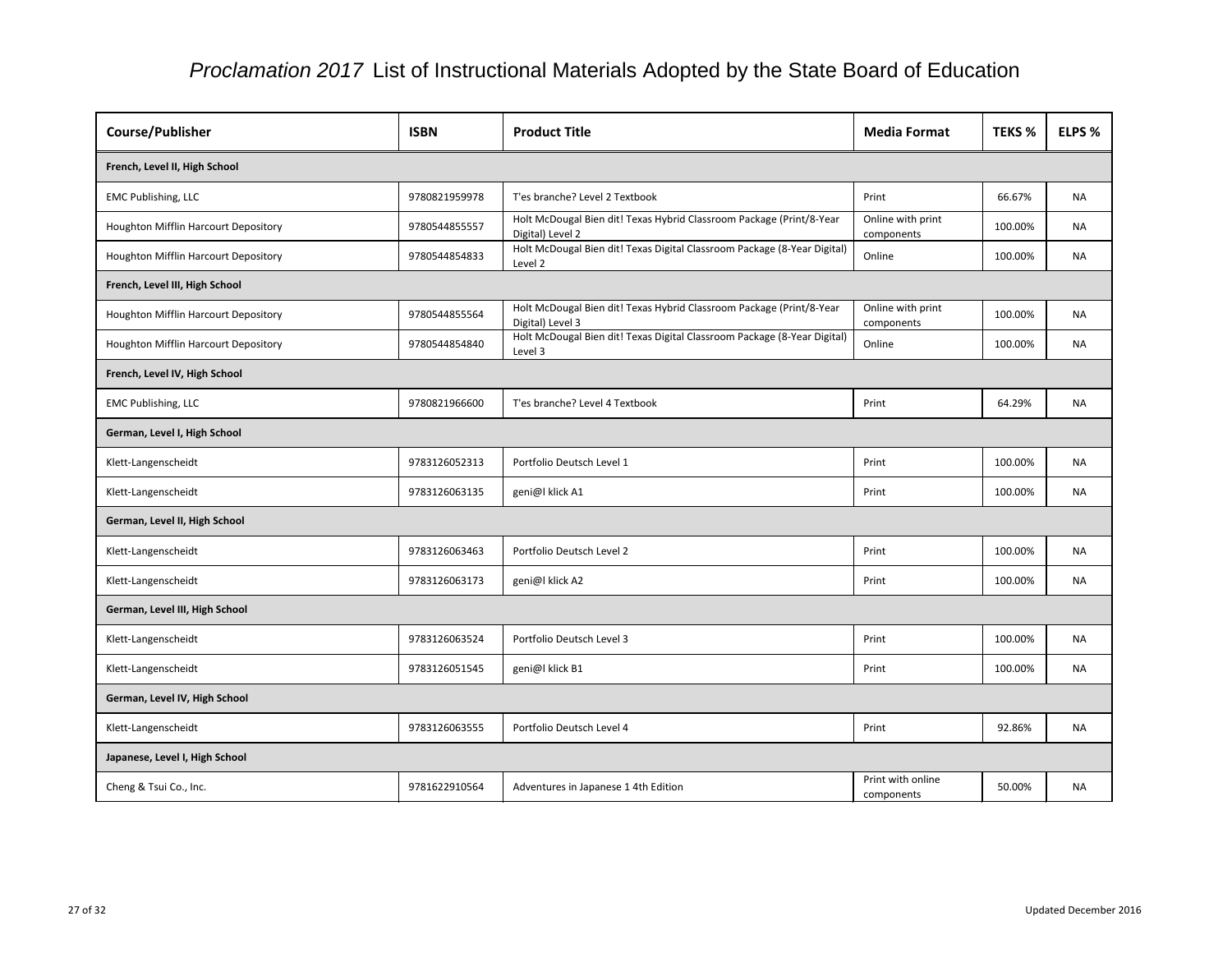| <b>Course/Publisher</b>            | <b>ISBN</b>   | <b>Product Title</b>                                                                            | <b>Media Format</b>             | <b>TEKS %</b> | ELPS %    |  |  |
|------------------------------------|---------------|-------------------------------------------------------------------------------------------------|---------------------------------|---------------|-----------|--|--|
| Japanese, Level II, High School    |               |                                                                                                 |                                 |               |           |  |  |
| Cheng & Tsui Co., Inc.             | 9781622910663 | Adventures in Japanese 2 4th edition                                                            | Print with online<br>components | 50.00%        | <b>NA</b> |  |  |
| Latin, Level I, High School        |               |                                                                                                 |                                 |               |           |  |  |
| Bolchazy-Carducci Publishers, Inc. | 9780865168077 | Latin for the New Millennium, Level 1 (8-year subscription)                                     | Electronic                      | 100.00%       | <b>NA</b> |  |  |
| Bolchazy-Carducci Publishers, Inc. | 9780865168077 | Latin for the New Millennium, Level 1                                                           | Print                           | 100.00%       | <b>NA</b> |  |  |
| <b>Cambridge University Press</b>  | 9781107484900 | Cambridge Latin Course Unit 1 and Unit 2 Student Book (Hardcover) with<br>1-year Website Access | Print with online<br>components | 100.00%       | <b>NA</b> |  |  |
| Latin, Level II, High School       |               |                                                                                                 |                                 |               |           |  |  |
| Bolchazy-Carducci Publishers, Inc. | 9780865168114 | Latin for the New Millennium: Student Text, Level 2 (8-year subscription)                       | Electronic                      | 100.00%       | <b>NA</b> |  |  |
| Bolchazy-Carducci Publishers, Inc. | 9780865168114 | Latin for the New Millennium, Level 2                                                           | Print                           | 100.00%       | <b>NA</b> |  |  |
| <b>Cambridge University Press</b>  | 9781107098220 | Cambridge Latin Course Unit 3 Student Book (Hardcover) with 1-year<br><b>Website Access</b>     | Print with online<br>components | 100.00%       | <b>NA</b> |  |  |
| Latin, Level III, High School      |               |                                                                                                 |                                 |               |           |  |  |
| Bolchazy-Carducci Publishers, Inc. | 9780865167605 | Latin for the New Millennium, Level 3 (8-year subscription)                                     | Electronic                      | 70.00%        | <b>NA</b> |  |  |
| Bolchazy-Carducci Publishers, Inc. | 9780865167650 | Vergil's Aeneid: Selected Readings from Books 1, 2, 4, and 6 (8-year<br>subscription)           | Electronic                      | 70.00%        | <b>NA</b> |  |  |
| Bolchazy-Carducci Publishers, Inc. | 9780865167780 | Caesar: Selections from his Commentarii De Bello Gallico (8-year<br>subscription)               | Electronic                      | 70.00%        | <b>NA</b> |  |  |
| Bolchazy-Carducci Publishers, Inc. | 9780865168336 | Latin of New Spain (8-year subscription)                                                        | Electronic                      | 70.00%        | <b>NA</b> |  |  |
| Bolchazy-Carducci Publishers, Inc. | 9780865167841 | Ovid: Amores, Metamorphoses Selections 3rd Edition (8-year<br>subscription)                     | Electronic                      | 70.00%        | <b>NA</b> |  |  |
| Bolchazy-Carducci Publishers, Inc. | 9780865168053 | Cicero: Pro Archia Poeta Oratio 3rd Edition (8-year subscription)                               | Electronic                      | 70.00%        | NA.       |  |  |
| Bolchazy-Carducci Publishers, Inc. | 9780865167605 | Latin for the New Millennium, Level 3                                                           | Print                           | 70.00%        | <b>NA</b> |  |  |
| Bolchazy-Carducci Publishers, Inc. | 9780865167650 | Vergil's Aeneid: Selected Readings from Books 1, 2, 4, and 6                                    | Print                           | 70.00%        | NA        |  |  |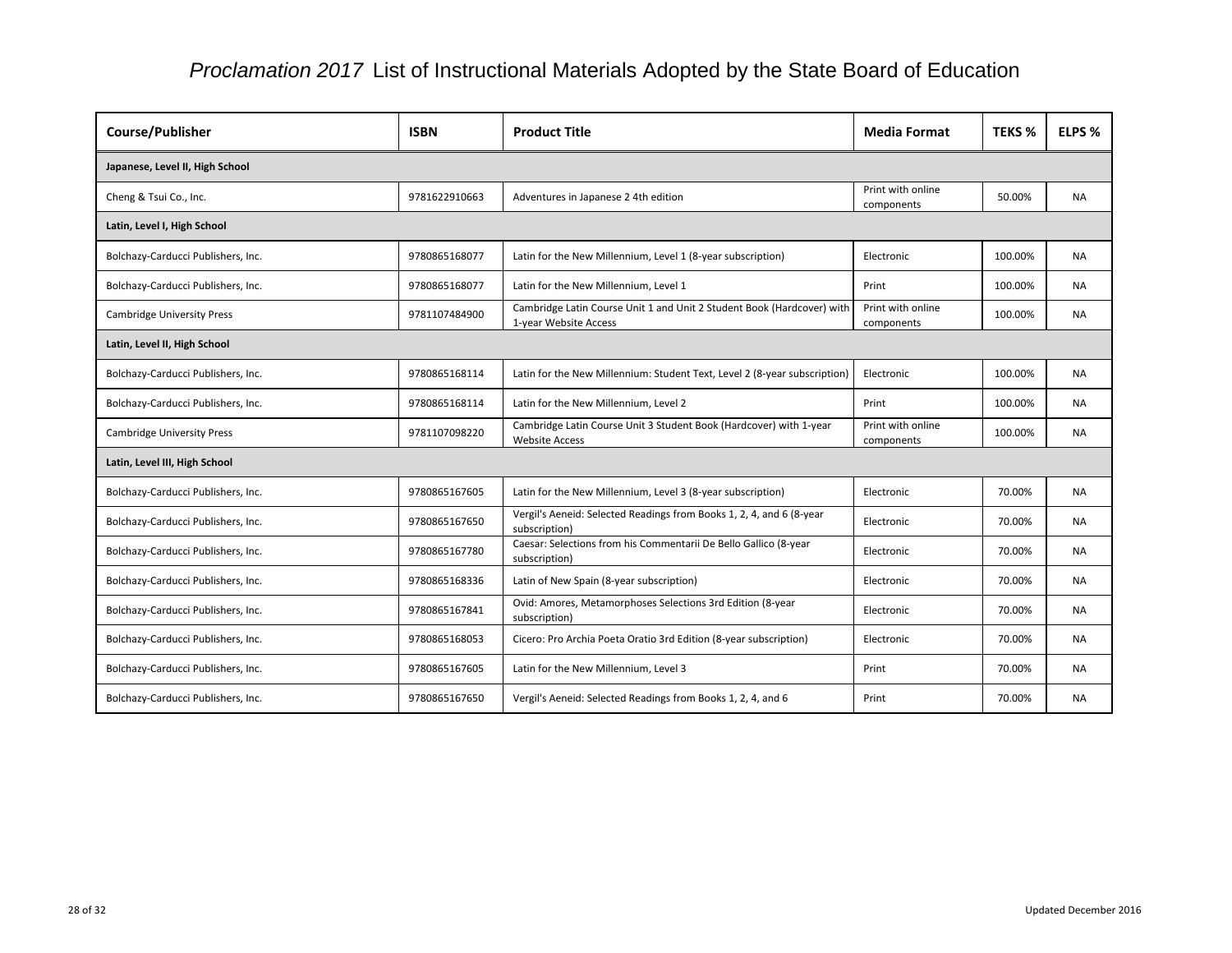| <b>Course/Publisher</b>                   | <b>ISBN</b>   | <b>Product Title</b>                                                                        | <b>Media Format</b>             | <b>TEKS %</b> | ELPS %    |  |  |
|-------------------------------------------|---------------|---------------------------------------------------------------------------------------------|---------------------------------|---------------|-----------|--|--|
| Latin, Level III, High School (continued) |               |                                                                                             |                                 |               |           |  |  |
| Bolchazy-Carducci Publishers, Inc.        | 9780865167780 | Caesar: Selections from his Commentarii De Bello Gallico                                    | Print                           | 70.00%        | <b>NA</b> |  |  |
| Bolchazy-Carducci Publishers, Inc.        | 9780865168336 | Latin of New Spain                                                                          | Print                           | 70.00%        | <b>NA</b> |  |  |
| Bolchazy-Carducci Publishers, Inc.        | 9780865167841 | Ovid: Amores, Metamorphoses Selections 3rd Edition                                          | Print                           | 70.00%        | <b>NA</b> |  |  |
| Bolchazy-Carducci Publishers, Inc.        | 9780865168053 | Cicero: Pro Archia Poeta Oratio 3rd Edition                                                 | Print                           | 70.00%        | <b>NA</b> |  |  |
| <b>Cambridge University Press</b>         | 9781107098305 | Cambridge Latin Course Unit 4 Student Book (Hardcover) with 1-year<br><b>Website Access</b> | Print with online<br>components | 100.00%       | <b>NA</b> |  |  |
| Latin, Level IV, High School              |               |                                                                                             |                                 |               |           |  |  |
| Bolchazy-Carducci Publishers, Inc.        | 9780865167650 | Vergil's Aeneid: Selected Readings from Books 1, 2, 4, and 6 (8-year<br>subscription)       | Electronic                      | 70.00%        | <b>NA</b> |  |  |
| Bolchazy-Carducci Publishers, Inc.        | 9780865167780 | Caesar: Selections from his Commentarii De Bello Gallico (8-year<br>subscription)           | Electronic                      | 70.00%        | <b>NA</b> |  |  |
| Bolchazy-Carducci Publishers, Inc.        | 9780865168336 | Latin of New Spain (8-year subscription)                                                    | Electronic                      | 70.00%        | <b>NA</b> |  |  |
| Bolchazy-Carducci Publishers, Inc.        | 9780865167841 | Ovid: Amores, Metamorphoses Selections 3rd Edition (8-year<br>subscription)                 | Electronic                      | 70.00%        | NA        |  |  |
| Bolchazy-Carducci Publishers, Inc.        | 9780865168053 | Cicero: Pro Archia Poeta Oratio 3rd Edition (8-year subscription)                           | Electronic                      | 70.00%        | <b>NA</b> |  |  |
| Bolchazy-Carducci Publishers, Inc.        | 9780865167650 | Vergil's Aeneid: Selected Readings from Books 1, 2, 4, and 6                                | Print                           | 70.00%        | <b>NA</b> |  |  |
| Bolchazy-Carducci Publishers, Inc.        | 9780865167780 | Caesar: Selections from his Commentarii De Bello Gallico                                    | Print                           | 70.00%        | NA.       |  |  |
| Bolchazy-Carducci Publishers, Inc.        | 9780865168336 | Latin of New Spain                                                                          | Print                           | 70.00%        | <b>NA</b> |  |  |
| Bolchazy-Carducci Publishers, Inc.        | 9780865167841 | Ovid: Amores, Metamorphoses Selections 3rd Edition                                          | Print                           | 70.00%        | <b>NA</b> |  |  |
| Bolchazy-Carducci Publishers, Inc.        | 9780865168053 | Cicero: Pro Archia Poeta Oratio 3rd Edition                                                 | Print                           | 70.00%        | <b>NA</b> |  |  |
| Latin, Level V, High School               |               |                                                                                             |                                 |               |           |  |  |
| Bolchazy-Carducci Publishers, Inc.        | 9780865167650 | Vergil's Aeneid: Selected Readings from Books 1, 2, 4, and 6 (8-year<br>subscription)       | Electronic                      | 71.43%        | <b>NA</b> |  |  |
| Bolchazy-Carducci Publishers, Inc.        | 9780865167780 | Caesar: Selections from his Commentarii De Bello Gallico (8-year<br>subscription)           | Electronic                      | 71.43%        | <b>NA</b> |  |  |
| Bolchazy-Carducci Publishers, Inc.        | 9780865168336 | Latin of New Spain (8-year subscription)                                                    | Electronic                      | 71.43%        | <b>NA</b> |  |  |
| Bolchazy-Carducci Publishers, Inc.        | 9780865167841 | Ovid: Amores, Metamorphoses Selections 3rd Edition (8-year<br>subscription)                 | Electronic                      | 71.43%        | <b>NA</b> |  |  |
| Bolchazy-Carducci Publishers, Inc.        | 9780865168053 | Cicero: Pro Archia Poeta Oratio 3rd Edition (8-year subscription)                           | Electronic                      | 71.43%        | <b>NA</b> |  |  |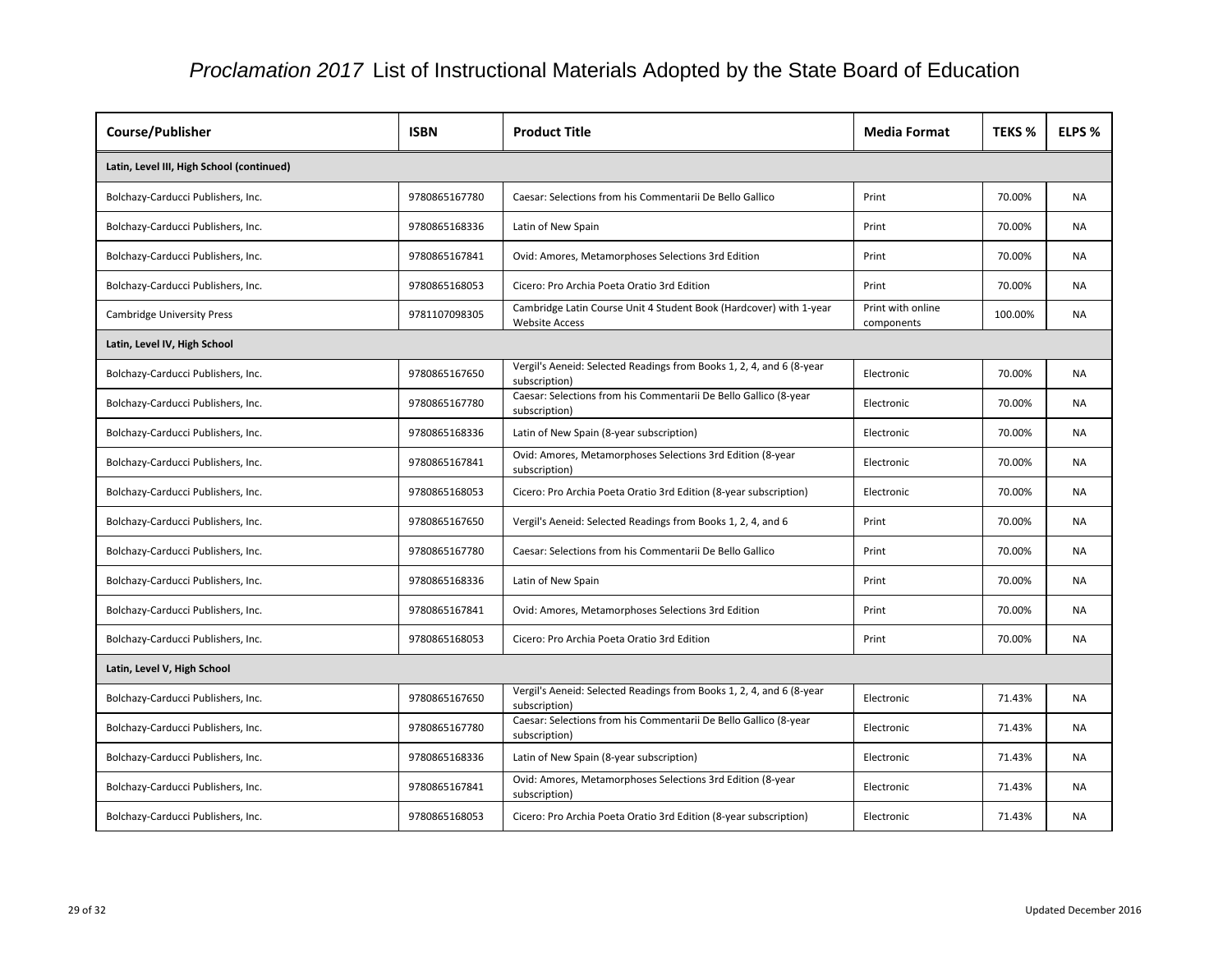| <b>Course/Publisher</b>                              | <b>ISBN</b>   | <b>Product Title</b>                                                                       | <b>Media Format</b>             | <b>TEKS %</b> | ELPS %    |  |  |
|------------------------------------------------------|---------------|--------------------------------------------------------------------------------------------|---------------------------------|---------------|-----------|--|--|
| Latin, Level V, High School (continued)              |               |                                                                                            |                                 |               |           |  |  |
| Bolchazy-Carducci Publishers, Inc.                   | 9780865167650 | Vergil's Aeneid: Selected Readings from Books 1, 2, 4, and 6                               | Print                           | 71.43%        | <b>NA</b> |  |  |
| Bolchazy-Carducci Publishers, Inc.                   | 9780865167780 | Caesar: Selections from his Commentarii De Bello Gallico                                   | Print                           | 71.43%        | <b>NA</b> |  |  |
| Bolchazy-Carducci Publishers, Inc.                   | 9780865168336 | Latin of New Spain                                                                         | Print                           | 71.43%        | <b>NA</b> |  |  |
| Bolchazy-Carducci Publishers, Inc.                   | 9780865167841 | Ovid: Amores, Metamorphoses Selections 3rd Edition                                         | Print                           | 71.43%        | <b>NA</b> |  |  |
| Bolchazy-Carducci Publishers, Inc.                   | 9780865168053 | Cicero: Pro Archia Poeta Oratio 3rd Edition                                                | Print                           | 71.43%        | <b>NA</b> |  |  |
| Spanish, Level I, High School                        |               |                                                                                            |                                 |               |           |  |  |
| <b>Cambridge University Press</b>                    | 9781107472587 | Mundo Real Level 1 Value Pack                                                              | Print with online<br>components | 100.00%       | <b>NA</b> |  |  |
| <b>EMC Publishing, LLC</b>                           | 9780821969229 | Que chevere! Level 1 Textbook                                                              | Print                           | 100.00%       | <b>NA</b> |  |  |
| Houghton Mifflin Harcourt Depository                 | 9780544854574 | Holt McDougal Avancemos! Texas Hybrid Classroom Package (Print/8-<br>Year Digital) Level 1 | Online with print<br>components | 100.00%       | <b>NA</b> |  |  |
| Houghton Mifflin Harcourt Depository                 | 9780544854628 | Holt McDougal Avancemos! Texas Digital Classroom Package (8-Year<br>Digital) Level 1       | Online                          | 100.00%       | <b>NA</b> |  |  |
| McGraw-Hill School Division                          | 9780076706907 | Texas ¡Así se dice! Level 1                                                                | Online                          | 100.00%       | <b>NA</b> |  |  |
| McGraw-Hill School Division                          | 9780076706938 | Texas ¡Así se dice! Level 1                                                                | Print                           | 100.00%       | <b>NA</b> |  |  |
| Pearson Education, Inc., publishing as Prentice Hall | 9780328912087 | Autentico 1 - Texas Digital Courseware                                                     | Online with print<br>components | 100.00%       | NA.       |  |  |
| Pearson Education, Inc., publishing as Prentice Hall | 9780328911943 | Autentico 1 - Texas Student Edition (Print) with Digital Courseware                        | Print with online<br>components | 100.00%       | <b>NA</b> |  |  |
| Santillana Publishing Company                        | 9781631138133 | Español Santillana High School 1, Texas Edition                                            | Online                          | 100.00%       | <b>NA</b> |  |  |
| Santillana Publishing Company                        | 9781631138072 | Español Santillana High School 1, Texas Edition                                            | Print with online<br>components | 100.00%       | <b>NA</b> |  |  |
| Yetter's Learn Spanish                               | 9781495193651 | Yetter's Better Spanish Guide Student's Edition                                            | Electronic                      | 100.00%       | NA.       |  |  |
| Yetter's Learn Spanish                               | 9781495193651 | Yetter's Better Spanish Guide Student's Edition                                            | Print with online<br>components | 100.00%       | <b>NA</b> |  |  |
| Spanish, Level II, High School                       |               |                                                                                            |                                 |               |           |  |  |
| <b>Cambridge University Press</b>                    | 9781107473553 | Mundo Real Level 2 Value Pack                                                              | Print with online<br>components | 100.00%       | NA.       |  |  |
| <b>EMC Publishing, LLC</b>                           | 9780821969403 | Que chevere! Level 2 Textbook                                                              | Print                           | 91.67%        | <b>NA</b> |  |  |
| Houghton Mifflin Harcourt Depository                 | 9780544854581 | Holt McDougal Avancemos! Texas Hybrid Classroom Package (Print/8-<br>Year Digital) Level 2 | Online with print<br>components | 100.00%       | <b>NA</b> |  |  |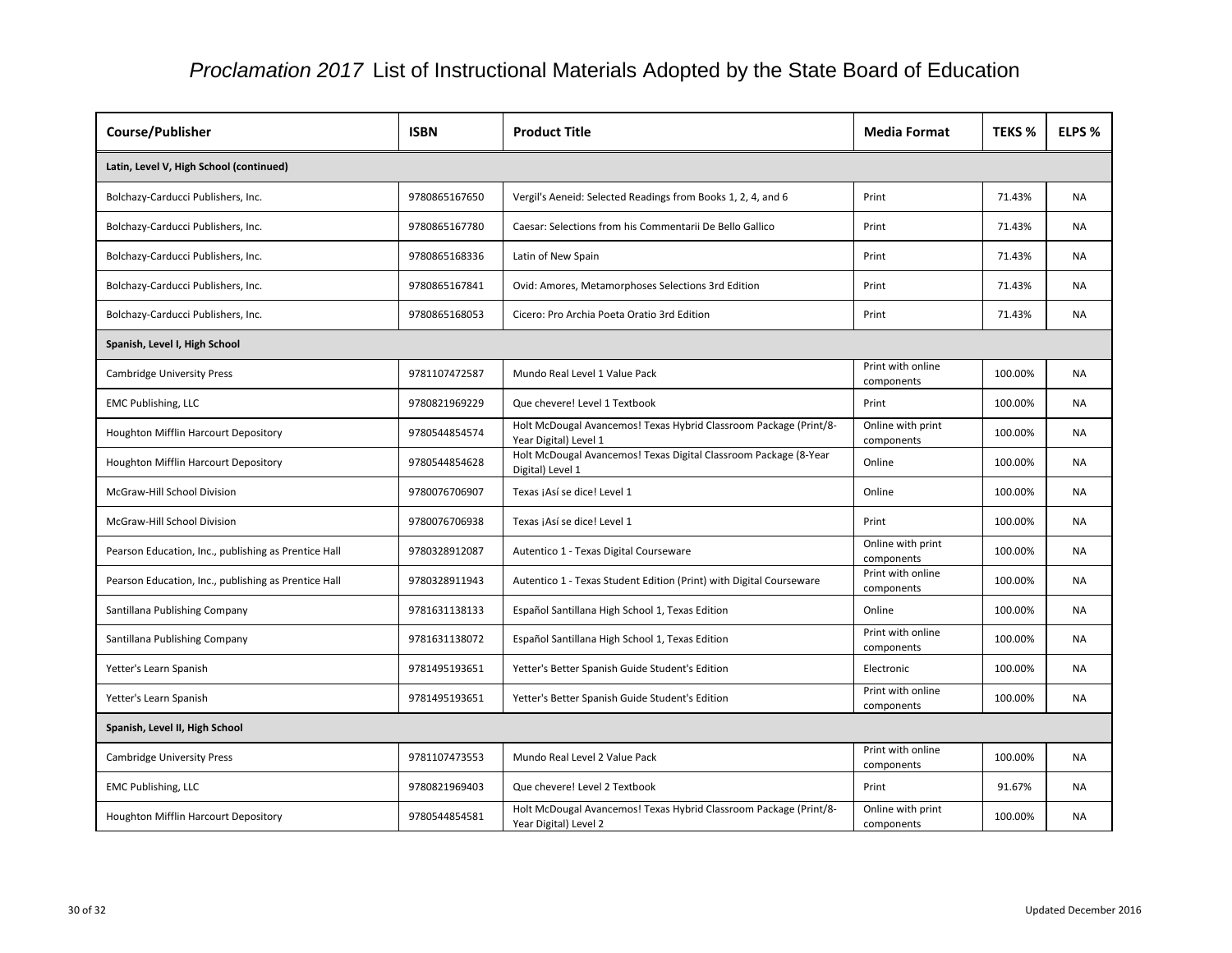| <b>Course/Publisher</b>                              | <b>ISBN</b>   | <b>Product Title</b>                                                                       | <b>Media Format</b>             | <b>TEKS %</b> | ELPS %    |  |  |
|------------------------------------------------------|---------------|--------------------------------------------------------------------------------------------|---------------------------------|---------------|-----------|--|--|
| Spanish, Level II, High School (continued)           |               |                                                                                            |                                 |               |           |  |  |
| Houghton Mifflin Harcourt Depository                 | 9780544854635 | Holt McDougal Avancemos! Texas Digital Classroom Package (8-Year<br>Digital) Level 2       | Online                          | 100.00%       | <b>NA</b> |  |  |
| McGraw-Hill School Division                          | 9780076758227 | Texas jAsí se dice! Level 2                                                                | Online                          | 100.00%       | NA        |  |  |
| McGraw-Hill School Division                          | 9780076757848 | Texas jAsí se dice! Level 2                                                                | Print                           | 100.00%       | <b>NA</b> |  |  |
| Pearson Education, Inc., publishing as Prentice Hall | 9780328912094 | Autentico 2 - Texas Digital Courseware                                                     | Online with print<br>components | 100.00%       | <b>NA</b> |  |  |
| Pearson Education, Inc., publishing as Prentice Hall | 9780328911936 | Autentico 2 - Texas Student Edition (Print) with Digital Courseware                        | Print with online<br>components | 100.00%       | <b>NA</b> |  |  |
| Santillana Publishing Company                        | 9781631138225 | Español Santillana High School 2, Texas Edition                                            | Online                          | 100.00%       | <b>NA</b> |  |  |
| Santillana Publishing Company                        | 9781631138164 | Español Santillana High School 2, Texas Edition                                            | Print with online<br>components | 100.00%       | <b>NA</b> |  |  |
| Spanish, Level III, High School                      |               |                                                                                            |                                 |               |           |  |  |
| <b>Cambridge University Press</b>                    | 9781107473737 | Mundo Real Level 3 Value Pack                                                              | Print with online<br>components | 100.00%       | <b>NA</b> |  |  |
| <b>EMC Publishing, LLC</b>                           | 9780821969571 | Que chevere! Level 3 Textbook                                                              | Print                           | 92.31%        | NA        |  |  |
| Houghton Mifflin Harcourt Depository                 | 9780544854857 | Holt McDougal Avancemos! Texas Hybrid Classroom Package (Print/8-<br>Year Digital) Level 3 | Online with print<br>components | 100.00%       | <b>NA</b> |  |  |
| Houghton Mifflin Harcourt Depository                 | 9780544854642 | Holt McDougal Avancemos! Texas Digital Classroom Package (8-Year<br>Digital) Level 3       | Online                          | 100.00%       | <b>NA</b> |  |  |
| McGraw-Hill School Division                          | 9780076758241 | Texas jAsí se dice! Level 3                                                                | Online                          | 100.00%       | <b>NA</b> |  |  |
| McGraw-Hill School Division                          | 9780076757855 | Texas ¡Así se dice! Level 3                                                                | Print                           | 100.00%       | <b>NA</b> |  |  |
| Pearson Education, Inc., publishing as Prentice Hall | 9780328912100 | Autentico 3 - Texas Digital Courseware                                                     | Online with print<br>components | 100.00%       | <b>NA</b> |  |  |
| Pearson Education, Inc., publishing as Prentice Hall | 9780328911950 | Autentico 3 - Texas Student Edition (Print) with Digital Courseware                        | Print with online<br>components | 100.00%       | <b>NA</b> |  |  |
| Santillana Publishing Company                        | 9781631138324 | Español Santillana High School 3, Texas Edition                                            | Online                          | 100.00%       | <b>NA</b> |  |  |
| Santillana Publishing Company                        | 9781631138256 | Español Santillana High School 3, Texas Edition                                            | Print with online<br>components | 100.00%       | <b>NA</b> |  |  |